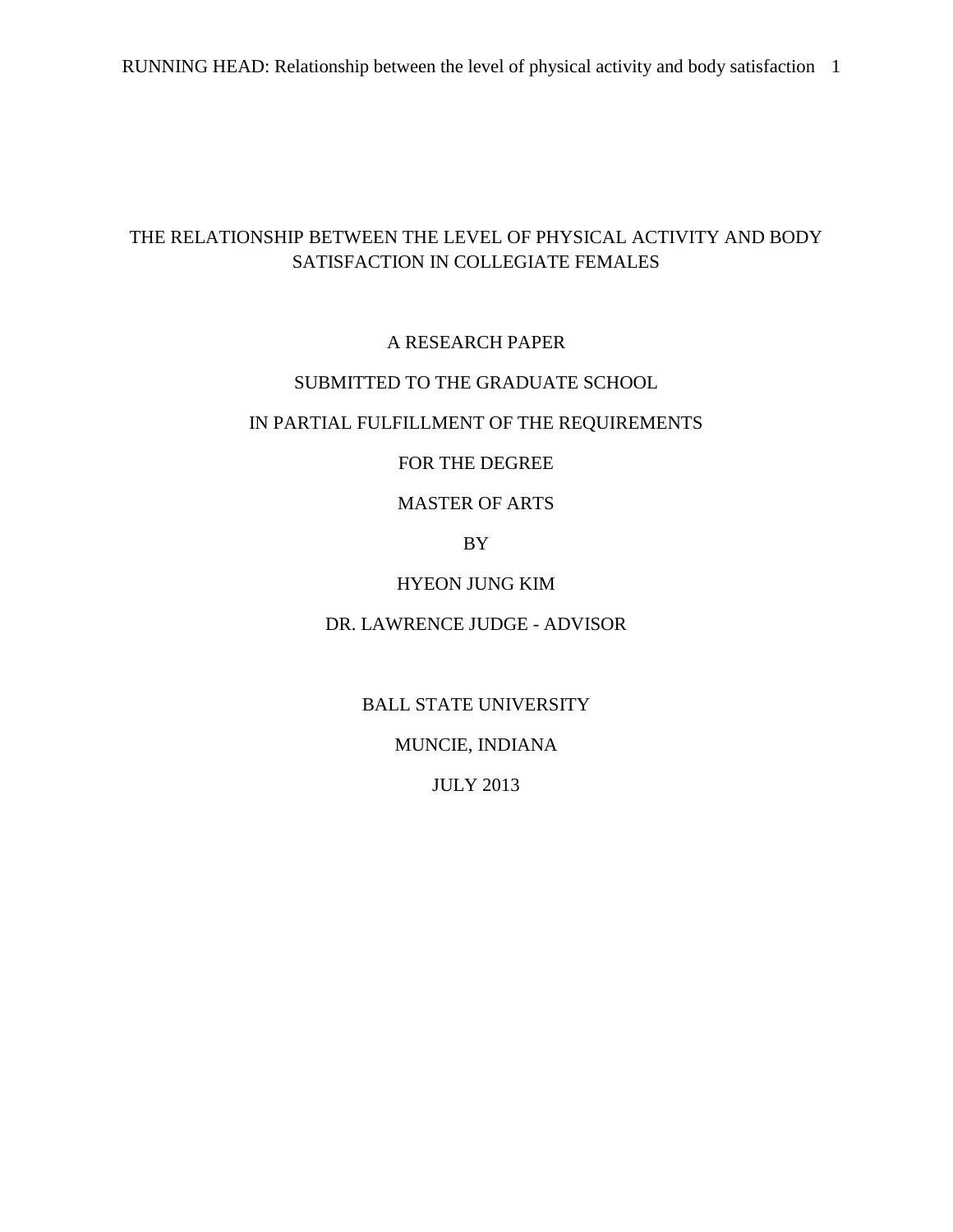#### INTRODUCTION

Women are concerned with their physical appearance. Physical appearance can affect the level of confidence and self-esteem. Daubenmier (2005) found that physical appearance could enhance body awareness and responsiveness. Women make an effort, both physically and psychologically, to influence their appearance by spending time and money. For these reasons, appearance management is recognized as an important factor to women (Lee, 2007). Pipher (1994) indicated that beauty is important for women to have success in society. Due to societal focus on an ideal body image, defined as a thin body shape, college age women focus a lot of attention on their appearance and body shape. (Grabe, Ward, & Hyde, 2008). The media often misrepresents body image (Jung, 2009). The media has delivered an ideal form of appearance (ie. thin) as a positive characteristic. Women internalize the ideal form portrayed by the media as the accepted beauty standard and negatively recognize their body shape or image if they don't conform to the norms created by the media (Park & Sung, 2001; Harrison & Cantor, 1997). Also, on college campuses physical attractiveness is evaluated as the beauty standard (Pipher, 1994). Although young women may be of lower or normal weight, they sometimes see themselves as overweight or obese and have an incorrect self-perception of their body weight (Chang & Christakis, 2003). These conditions cause women to try to lose weight in a variety ways including dieting programs and cosmetic surgeries (Jung, 2009; Kim, 2005). Additionally, female college students are under more pressure than males to lose weight, which can lead to stress, depression and eating disorders such as bulimia and anorexia (Garner & Garfinkel, 1980; Lee, 2009).

With these negative points of view, female college students feel that their appearance is a criterion to evaluate their worth in society. By accepting the idealized social criterion, the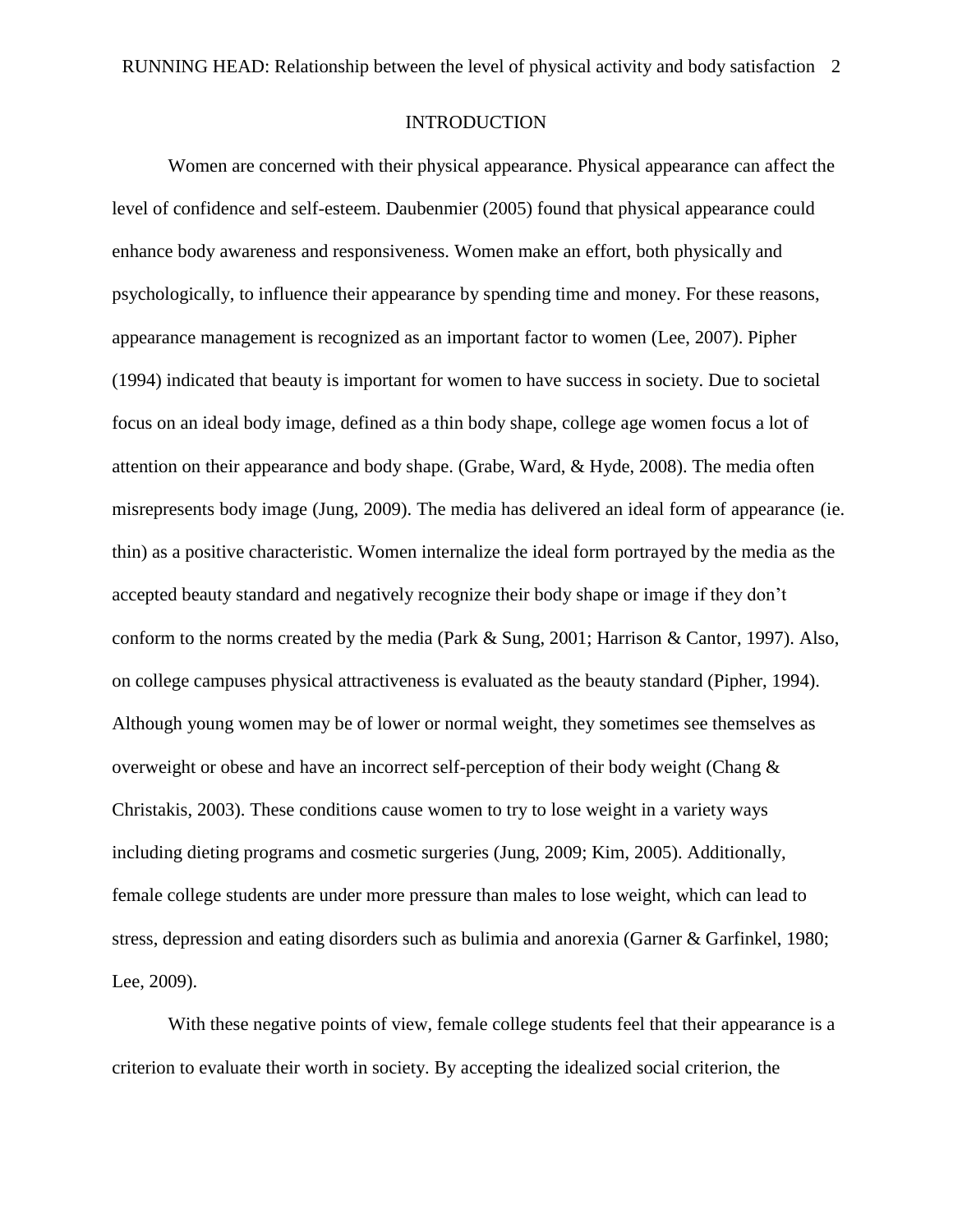students have negative appreciation of their appearance and body image. During the college years, it is important for women to change negative self-views of their own body image. According to Biddle (1996) and Glenister (1996), exercise and sport activity are good ways to help change emotions from negative to positive. Through physical activity, individuals could reduce negative psychological factors such as anxiety and depression (Paluska, & Schwenk, 2000), and improve confidence, achievement, and self-esteem (Jackson, Sullivan, & Rostker, 1988).

According to Kim (2006), women tend to participate in sports to control their body shape instead of for a healthy life. In other words, they participate in sports or exercise due to body image satisfaction or dissatisfaction. Although they engage in exercise and physical activity for body image satisfaction, these women establish a better self-concept, feel more achievement, have enhanced confidence, and have a better understanding of socialization processes (Lee, 2004). There are many studies that identify relationships between body image, body satisfaction, and the psychological factors that relate body satisfaction to the frequency of participation in sports or physical activity.

#### REVEIW OF LITERATURE

#### *Obesity*

The prevalence of overweight and obese individuals has been continuously increasing over recent decades around the world (Abelson & Kennedy, 2004; Haslam & James, 2005). According to World Health Organization (WHO), "overweight and obesity are defined as abnormal or excessive fat accumulation that may impair health." Body Mass Index, or BMI, is one of the best and easiest assessment tools to evaluate if a person is in a healthy weight range. BMI is a score that is calculated by using a person's weight and height. A BMI score under 18.5 is considered to be underweight, a score between 18.5 and 24.9 is considered to be normal or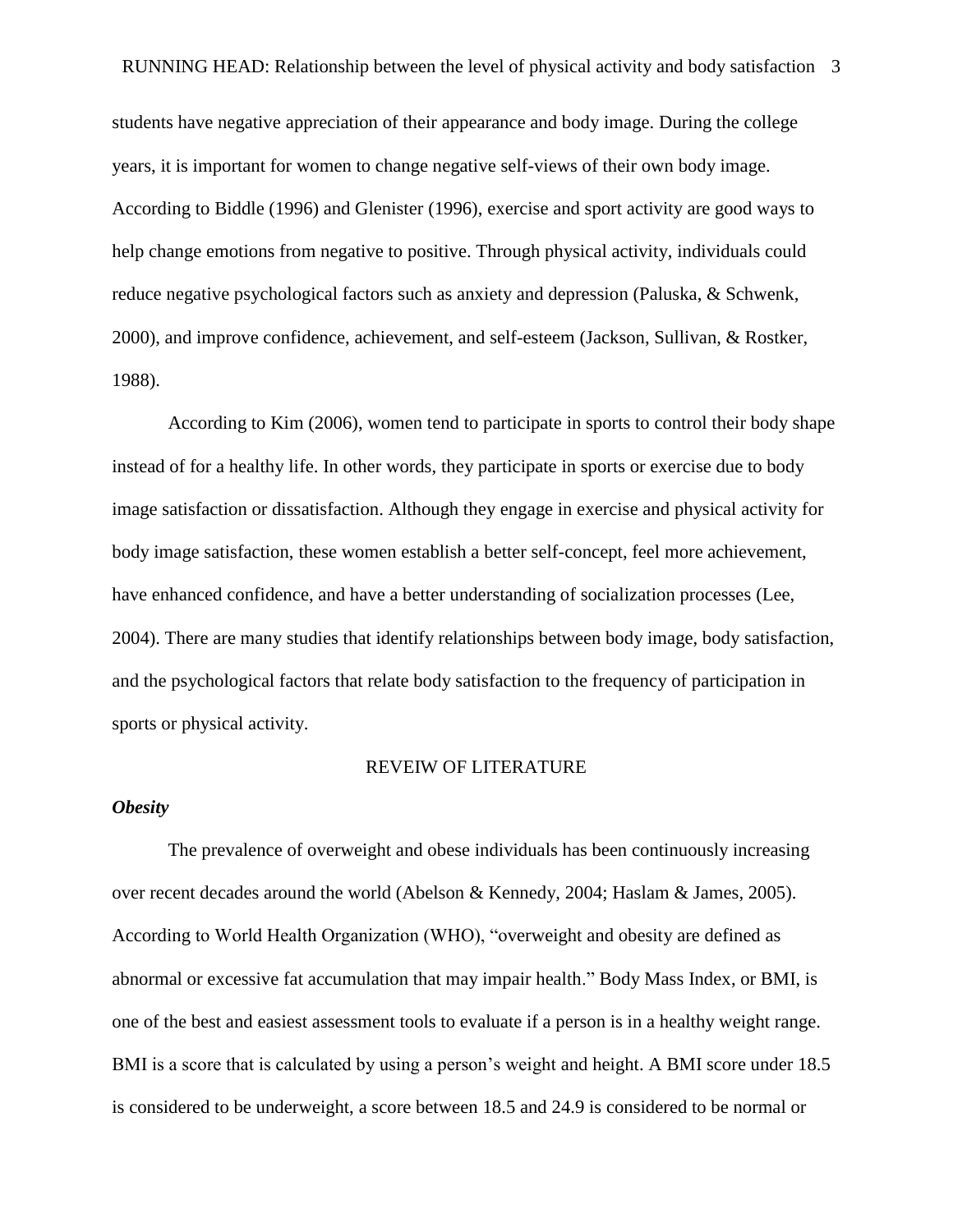healthy, a score between 25.0 and 29.9 is considered to be overweight, and a score over 30.0 is considered to be obese (WHO, 2013). Hausenblas and Fallon (2006) found that BMI was a strong predictor of body satisfaction. They found that those who had a higher BMI were not as satisfied with their bodies as those with a lower BMI. BMI can be used similarly to evaluate the relationship between body composition and overall body satisfaction.

Obesity is recognized as an epidemic and is a risk factor for Type 2 diabetes, cardiovascular disease, certain cancers and premature death (Caterson et al., 2004; Haslam & James, 2005). Although obese individuals recognize these risk factors, they tend to be inactive and lead a sedentary lifestyle (Petersen, Schnohr, & Sorensen, 2004). Daivs, Hodges, and Gillham (2006) also stated that obese and overweight adults were inactive and did not meet CDC/ACSM national exercise recommendations in moderate-intensity activity. The causes of obesity are environmental and predisposed genetic factors. Environmental factors such as cars, appliances, cheap prepared meals, and energy-dense food attribute to obesity (Finkelstein, Ruhm, & Kosa, 2005; Jeffrey & Utter, 2003). In 2004, 32.2% of the U.S. adults were obese (McGee, 2005), and by in 2009-2010, 35.7% of the U.S. adults were obese (Ogden, Carroll, Kit, & Flegal, 2012). In Korea, from 1998 to 2010, the prevalence of obesity has continuously increased and was recorded as 30.8% among adults (Min, 2011). According to OECD (2012), the prevalence of the obesity differs in Korea and the U.S., respectively 4% and 30%, but both countries showed an increasing obese population. Among college age individuals aged from 18 to 29 years, the prevalence of obesity was rapidly increased (10.6% to 17.8%) between 1991 and 1997 (Mokdad et al., 1999). According to Mokdad et al. (2003), obese individuals in college aged were continuously increased to 14% to 21 % by 2001.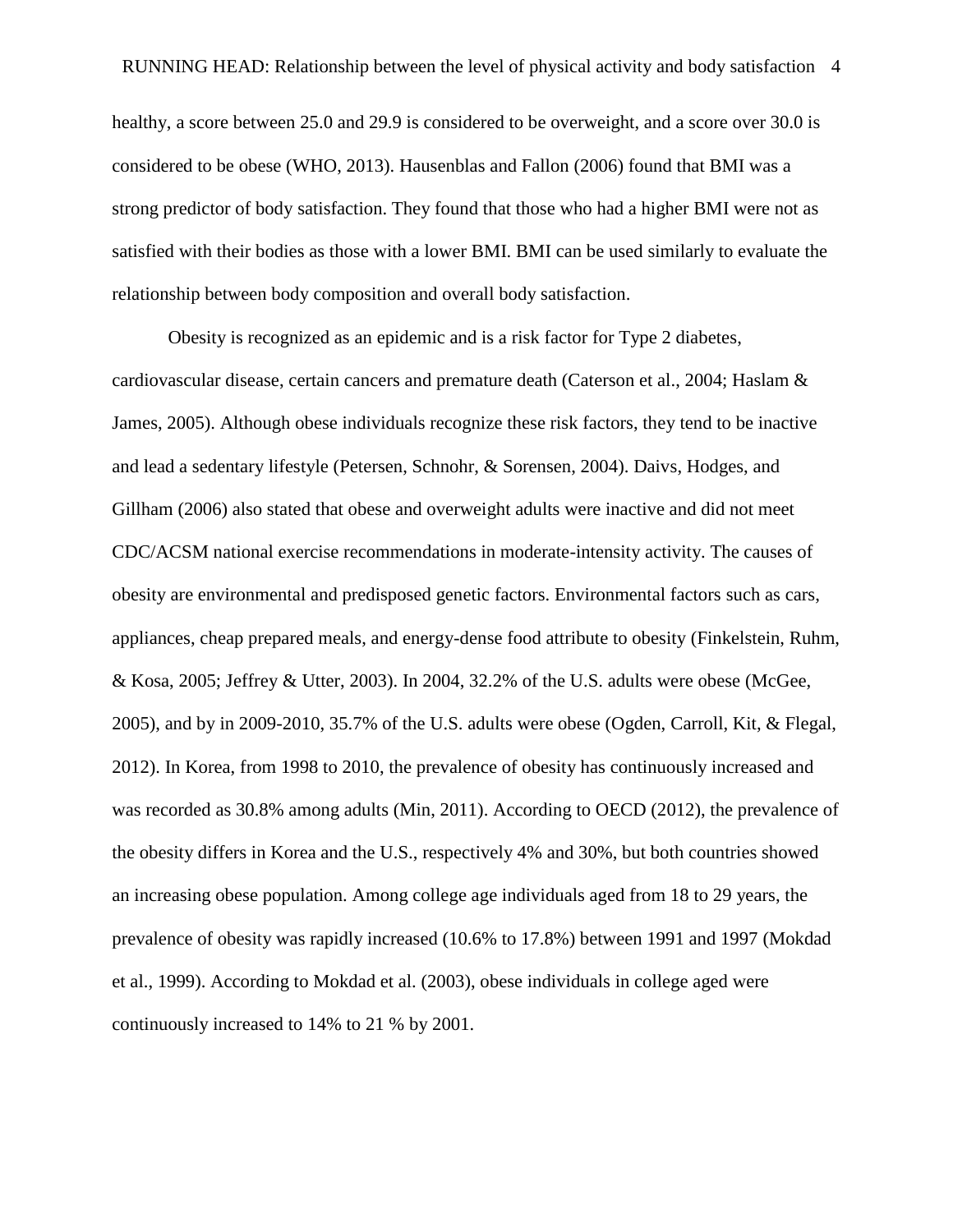## *Body Image and the Media*

Body image is defined as "an internal representation of a person's outer appearance" (Thompson, Heinberg, Altabe, & Tantleff-Dunn, 1999). Modern society often defines social and cultural values through media. Women tend to compare their body image with idealized figures such as actresses, models, and singers while also perceiving the idealized standard body image as presented in television, movies, and magazines (Crago & Shisslak, 2003; Kang, 2006). Media has created a thin-ideal and the fixation on this thin-ideal can cause bulimic and anorexic attitudes and unhealthy behaviors in women (Grabe et al., 2008). Kim and Kim (2003) noted that female college students were negatively thought their body size and dissatisfied with their body shape in specific areas such as hips, thighs, and abdominal. These dissatisfactions led to eating disorders including bulimic and anorexic attitudes.

Recently, in Korea, there is a trend to achieve an ideal body shape or line. This trend has caused young women to focus on having a thin body. The media excessively emphasizes beauty in women as a thin body line (Kang, 2006). Hong & Lee (2005) found that women indicated to increase negative mood and body dissatisfaction when they exposed to Thinness Promoting Messages (TPM) advertisement among 20s women. According to Oh (2004), there is more focus on weight among Korean women than all the thirteen Asian countries and the criteria for beauty has shifted to Western standards which focuses on being thin. In the U.S., the current ideal body image for females is defined as thin and well-toned with large breasts. Ward (2003) stated that women were more sexually objectified than men through visual mass media. Other researchers reported that physical appearance was more associated with women than men in social and economic experiences, such as dating (Davis, 1990) and marriage satisfaction (Margolin & White, 1987). Less attractive or overweight women showed lower educational and economic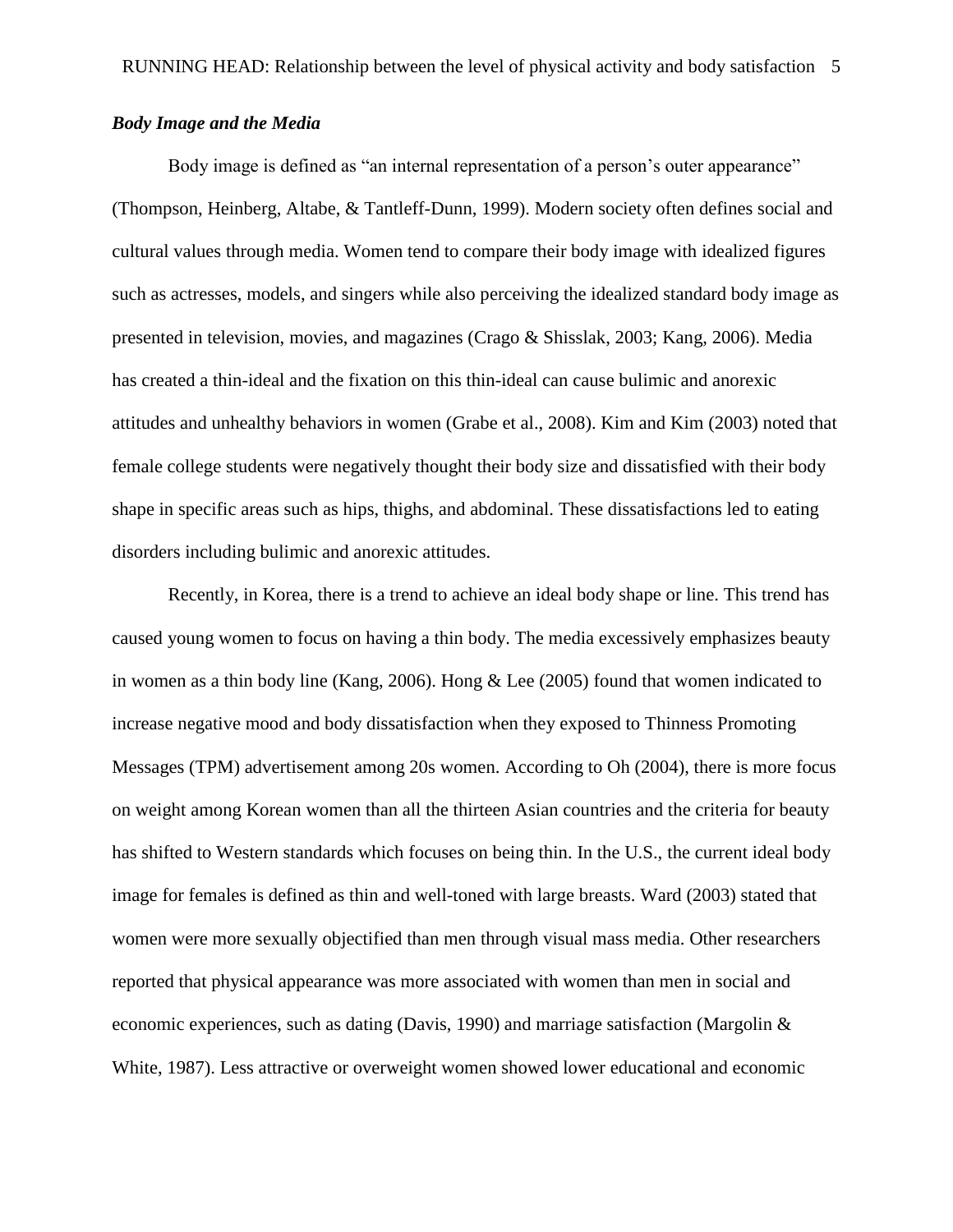RUNNING HEAD: Relationship between the level of physical activity and body satisfaction 6 success and experienced more discrimination in the workplace than attractive women. With these experiences, most women relate their body image and weight with their appearance (Daubenmier, 2005). Previous studies report that body image is related to psychological risk factors such as low self-esteem, eating disorders, and depression (Delene & Brogowicz, 1990; Kim, Lim, & Kwak, 2008; Rierdan & Koff., 1997; Verplanken & Velsvik., 2008).

Lennon, Rudd, Sloan, and Kim (1999) found that high self-esteem is related to positive body image among Korean, Singaporean, African American, and Caucasian women. Eating disorders are the most problematic issue related to body image among college students (Delene & Brogowicz, 1990). Jung & Lee (2006) stated that Korean women are more negatively impacted by their body image than women in the U.S. based on the BMI. Hong (2006) stated that body image was more impacted by media than by BMI among Korean females. Individuals' body image was subjective, and females compared their body image with the ideal body image through media. Although only 3.3% of subjects were obese, most of the subjects had skewed body image. Females who had a lower BMI focused more attention on their appearances than others. Comparatively, women in their twenties showed lower body satisfaction than women in their thirties.

#### *Body Image Satisfaction*

The body image satisfaction indicated that the ideal body shape is different based on cultural and ethnic differences. Women, especially, are more concerned about this issue than men (Allaz, Bernstein, Rouget, Archinard, & Morabia, 1998). Schwartz & Brownell (2004) reported that obese and overweight women showed a higher score in body dissatisfaction tests than those with normal body weights. According to Lee (2009), female college students indicated a higher rate of dissatisfaction than male college students. Female students were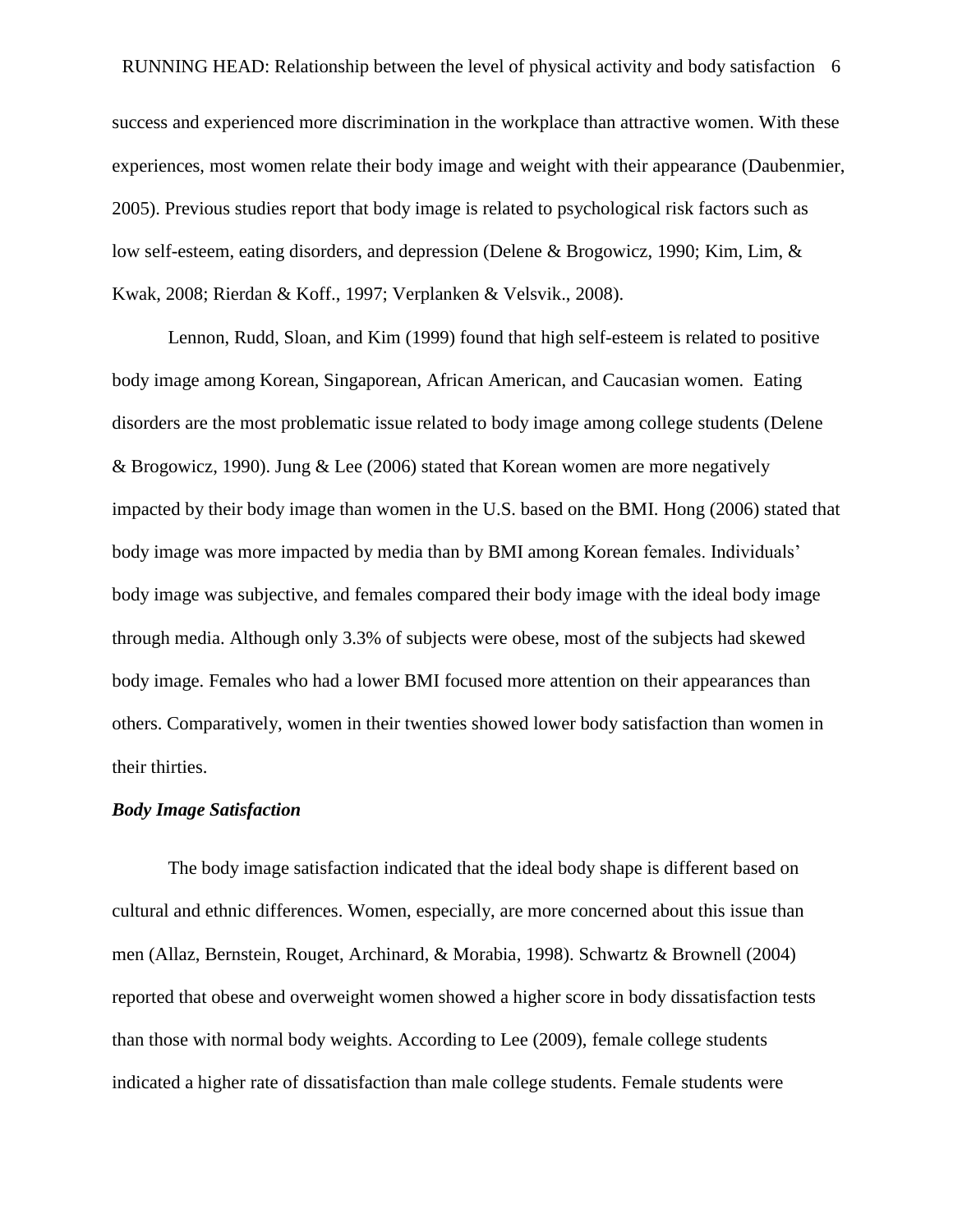expected to have a thin body type more so than male students because a thin body type has become a beauty standard. Additionally, Lee (2009) found that weight loss in female students was often triggered by environmental effects. Lee and Han (2008) focused on female college students' recognition of their physical body image and satisfaction. They found that female students were not satisfied with their practical body size. They had an idealized body size; taller in height and less body weight. According to Nam and Lee (2001), although Korean female students were thinner than American female students, Korean female students perceived themselves as overweight and were dissatisfied with their body image.

According to Hall (1995), the desire for thinness has increased in Asian and Asian American women. This condition is also related to Western culture. Mukai (1998) stated that Western culture has impacted Japanese women more than other parts of Asia. Fashion magazines in Korea publish many articles on how to get a thin body and approximately 30 percent of models are white on television commercials. Another study found that females have self- and body- dissatisfaction related to their BMI. Japanese women have higher body dissatisfaction despite having a lower BMI where 60% of females studied perceived the need to be thinner. Chinese females indicated low BMI and low body- and self-dissatisfaction. African-American females showed the highest BMI, but they were the most satisfied with their bodies (Yates & Aruguete, 2004).

Depending on ethnic or racial backgrounds, women have different dissatisfactions with the body (Cargo & Shisslak, 2003). The body dissatisfaction study has become increasingly important in identifying the four factors of attitudinal body image: 1) global subjective dissatisfaction; referring to an overall satisfaction or dissatisfaction with one's appearance, 2) affective distress regarding appearance; referring to one's emotions about one's appearance,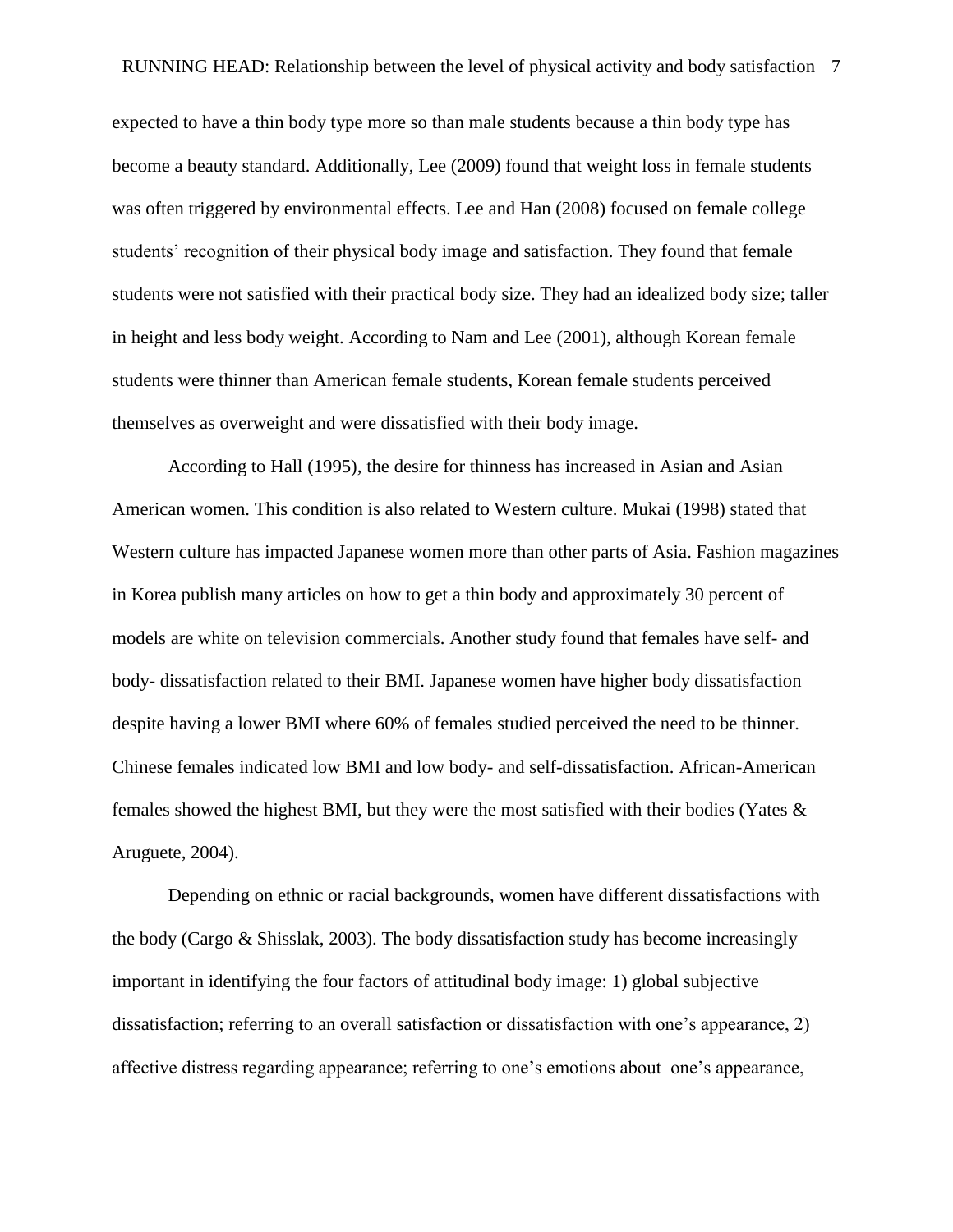including anxiety and discomfort, 3) cognitive aspects of body image; referring to investment in one's appearance, erroneous thoughts or beliefs about one's body, and body image schemas, and 4) behavioral avoidance reflective of dissatisfaction with appearance; referring to avoidance of situations or objects because of their elicitation of body image concerns (Thompson & Berg, 2002). Interestingly, Chang and Christakis (2003) and Wharton, Adams, and Hampl (2008) showed the differences in recognition of body status and satisfaction between men and women. Wharton et al. (2008) found that more women desired to lose or maintain weight compared to men, even though men were more overweight or obese. Chang and Christakis (2003) stated that women and men inversely misjudged their own weight status. Women of normal weight perceived that they were overweight while men that were actually over weight perceived that they were the correct weight or underweight. These results illustrate that women are under more pressure to be thin from Western cultural ideals and popular media (Chang & Christakis, 2003).

In a Korean study, Lee (2011) studied middle aged women in regards to body satisfaction with the BMI index. Underweight, overweight, and obese individuals were not satisfied with their body image, but normal weight individuals were neither satisfied nor satisfied. The underweight and overweight groups expressed dissatisfaction with their body image concerning abdominal obesity. On the other hand, normal weight group concerned their body line. This study only showed the satisfaction of body image and the research did not mention physical activity levels related to body satisfaction. Depending on the BMI range, female college students indicated different body image satisfaction. Females with a low BMI were more satisfied with their body image than females with a high BMI (Lim, 2010).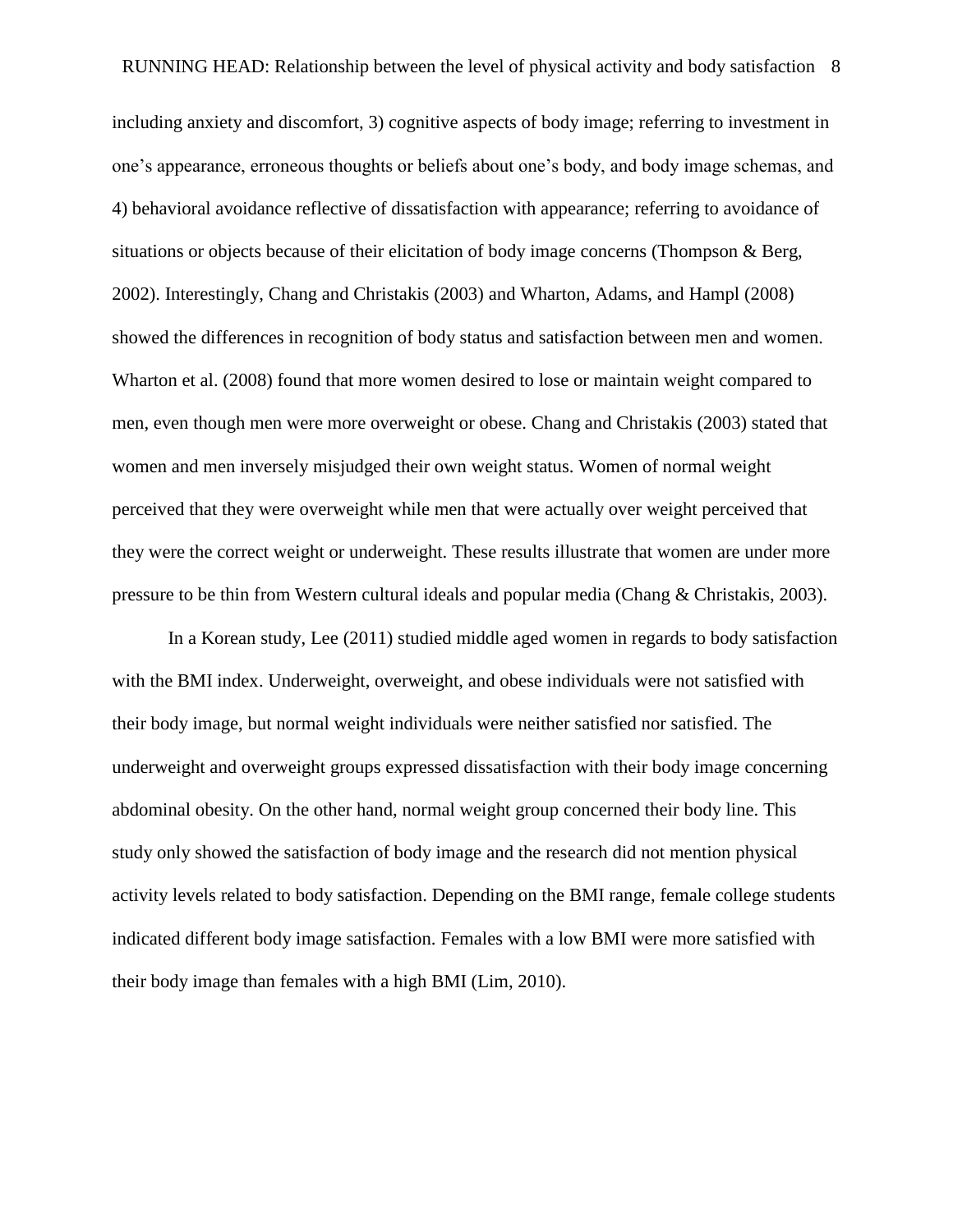## *Self-Perception of Weight*

Chang and Christakis (2003) reported that self-perception of weight appropriateness varies between public health and normative cultural standards. Many overweight men and women have an acceptable self-perception of weight and believe that their weight status is not hazardous to their health, which may explain why many overweight people are not attempting weight-loss. Individuals who do not perceive themselves as overweight have the perception that their weight is not problematic to their health. They have fewer perceived benefits from engaging in regular physical activity and healthy eating. This group does not feel the necessity to control body weight.

Wardle, Haase, and Steptoe (2006) indicated that English students tended to overestimate their heights and to underestimate their weights. Although the students were overweight or obese, their BMI was underestimated. Women perceived themselves as overweight more so than men and they had more desire to lose weight. About 45% of women perceived themselves as overweight in most of the participating countries including North-Western Europe, the U.S., the former socialist states of Central and Eastern Europe, Mediterranean countries, countries of the Pacific-Asian rim, and South American countries. This could be indicative of common cultural pressures regarding weight concerns among women. Women showed more motivation to control their weight than men. Results also indicated that women, who had a low BMI, were more concerned about losing weight while women with a high BMI did not try to lose weight.

Regional differences relating to self-perception of weight indicate that Mediterranean women felt consistently less overweight but Asian women felt more overweight compared to the average. Japanese women had the highest perception of being overweight in relation to their actual weight whether or not they were overweight, whereas Mediterranean women showed the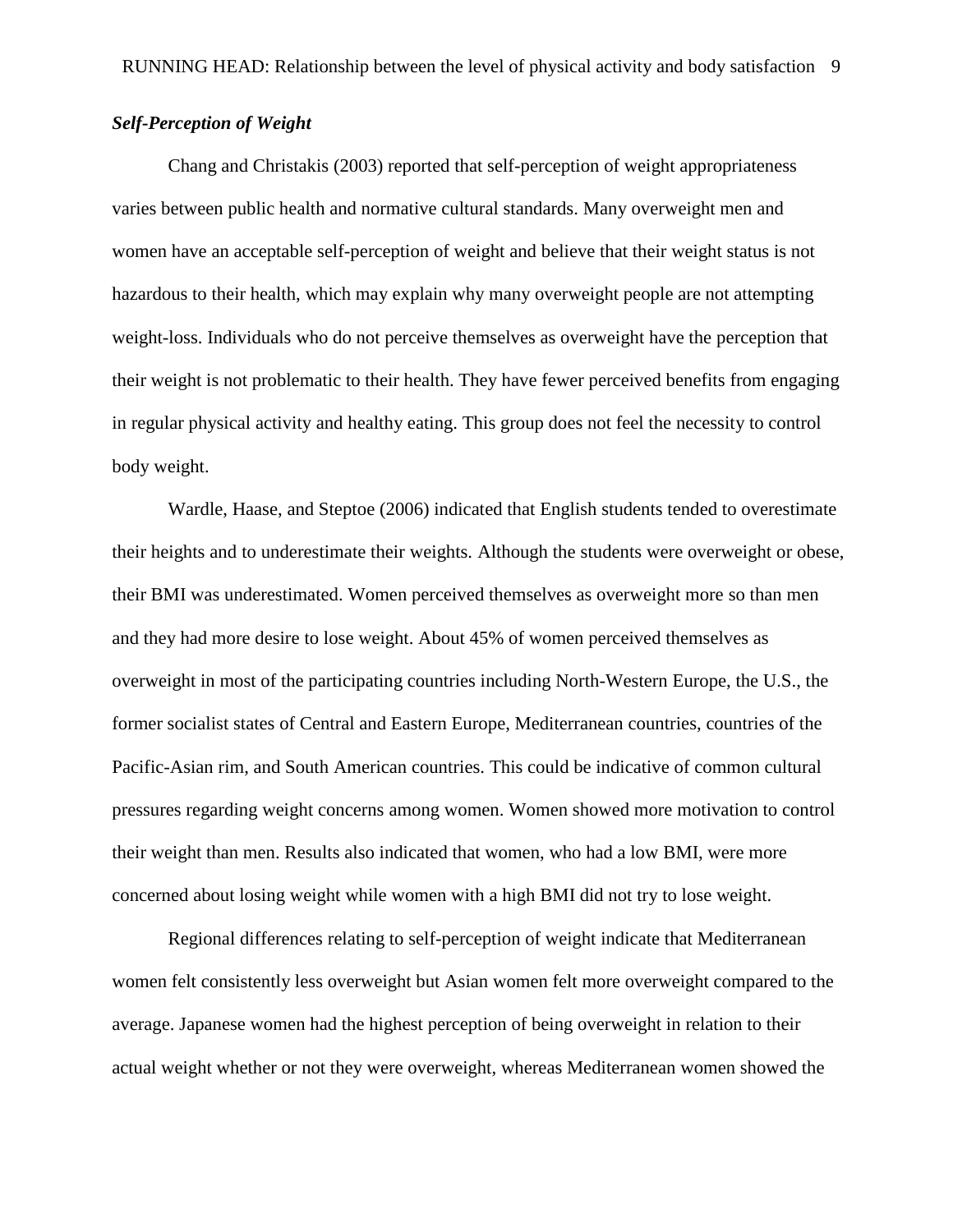lowest level (Wardle et al., 2006). The Mediterranean culture also has a more relaxed relationship with eating and weight (Beer-Borst et al., 2000). All women classified their weight as overweight if they were not in the bottom half of the distribution. Mediterranean women tried less to lose weight, while Asian women tried more to lose weight. The lower BMI cutoff for overweight in Asian populations might temper this effect but the trend towards the increased misperception of being overweight emphasizes the need to examine what is a 'normal' weight to this sociocultural environment.

De Araujo and De Araujo (2003) explained that women desire to decrease their body weight more than men and feel dissatisfaction with their current weight. The authors relate the dissatisfaction of body weight to esthetic reasons. Rubinstein and Caballero (2000) stated that the BMI of beauty pageant winners in the United States has decreased year by year. This study did not relate the frequency of physical activity and the satisfaction with body weight or selfperception of the height/weight relation. However, the authors assumed the relation was due to the difficulty of contestants to expose themselves. Many studies relate recognition of body image and body satisfaction but there are few studies that associate body satisfaction and the level of physical activity, while also considering cross cultural variance.

Based on the trend called "Mom-zzang", (Korean) women are too concerned about their body weight and have obsessions about obesity and food (Ha, Yoon, & Kim, 2011). Lee (2004) studied the appearance management behaviors in university men. Interestingly, many male students perceived their body weight to be heavier than their actual body weight. Lee (2009) explored body image recognition, weight control consciousness, and the dietary behavior of university students. In the results of the self-perception of weight, 24.6% of female and 75.4% of male students answered that they were thin, 55.1% of female and 44.9% of male students thought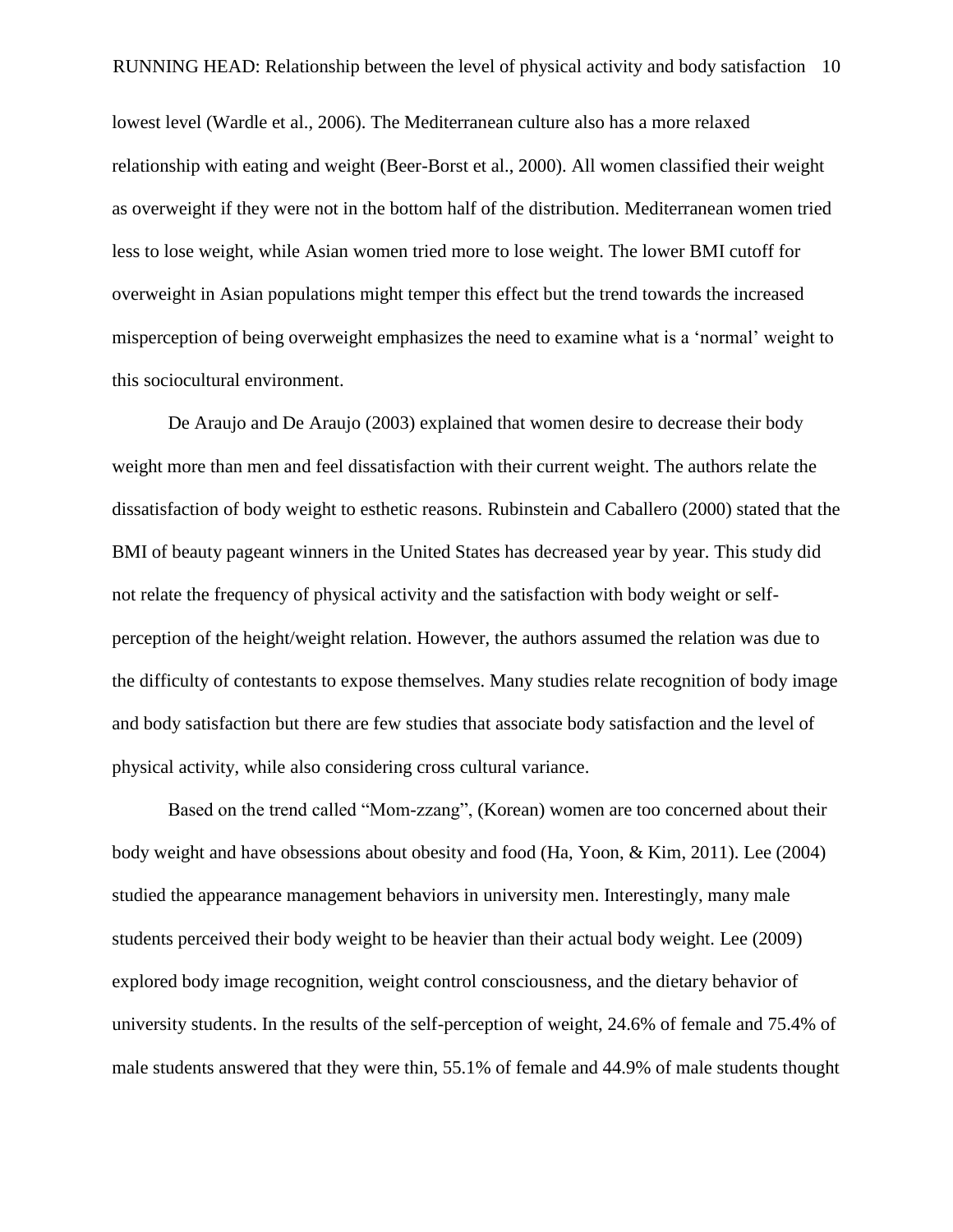RUNNING HEAD: Relationship between the level of physical activity and body satisfaction 11 that they had a normal body type, and 54.8% of female and 45.2% of male students thought they had a plump which was the actual criteria from the study.

Compared to the difference in ethnicity, fewer African and Mexican Americans selected their weight status in a higher weight-perception category as compared to Caucasian Americans. Some groups preferred to have a large body size because their culture perceives that higher weights indicate being in good health (Kumankyka, 1998).

#### *Behavioral Factors (Exercise)*

Naturally, whenever there are weight and body satisfaction concerns with an individual, physical activity is a topic that needs to be addressed. Unfortunately, only half of Americans aged 12- 21 engages in regular vigorous physical activity, and one fourth of this population does not participate in any physical activity at all (Kirkcaldy, Shepard, & Sifen, 2002). This situation is particularly disturbing given research that has shown that frequent participation in physical activity is associated with increased physical, psychological and social well being (Biddle,  $\&$ Wang, 2003). Haskell et al (2007) stated that physical activity contributes health benefits and improves the quality of life as related to physical activity profiles including type, intensity, and amount. Other researchers mentioned that regular physical activity is inversely related to prevalence of physical and psychological health including cardiovascular disease, thromboembolic stroke, hypertension, type 2 diabetes mellitus, osteoporosis, obesity, colon cancer, breast cancer, anxiety, depression, and stress (DeBate, Gabriel, Zward, Huberty, & Zhang, 2009; Dishman et al., 2004; Kesaniemi, Danforth, Jensen, Kopelman, Lefebvre, & Reeder, 2001; Kilpatrick, Hebert, & Bartholomew, 2005). Kilpatrick et al. (2005) found that extrinsic body-related motivations such as appearance, weight management, and personal strength and endurance are more related to exercise participation than other intrinsic motivation.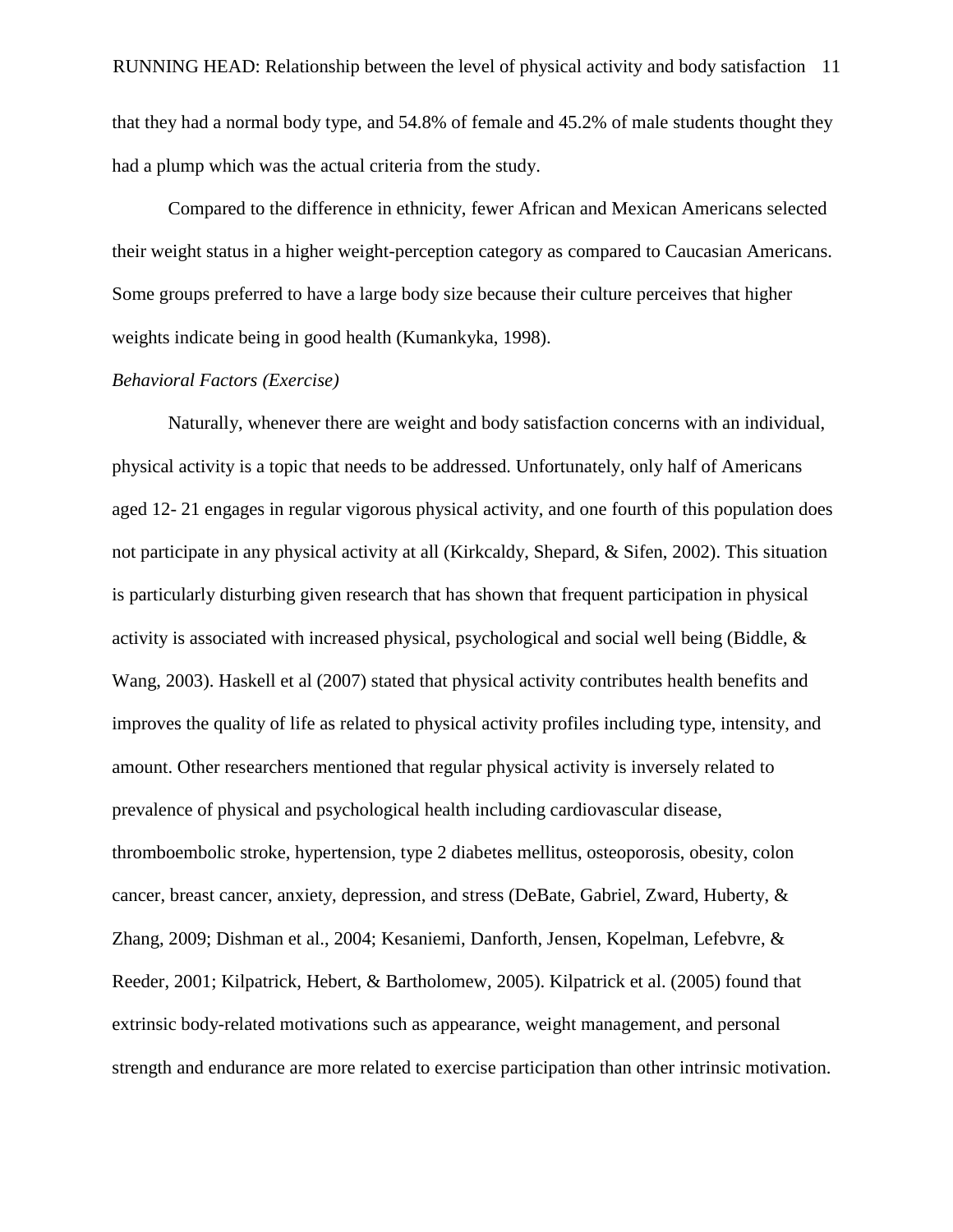Technological enhancements and economic factors such as decreased energy expenditure on activities of daily living and increased sedentary work reduce the chances for a population to be active (Haskell et al., 2007). The Center for Disease Control and Prevention (CDC) recommends 150 minutes of moderate physical activity every week for adults (18 to 64 years). Although many government and health associations recommend participating in physical activity, people do not engage in regular physical activity in America (CDC, 2001; Kruger, Lee, Ainsworth, & Macera, 2008). Additionally, college age students do not meet the amount of physical activity in both Korea and the U.S.

According to the Korean National Health and Nutrition Examination Survey (KNHANES) in 2008, 19.6% of Korean men do vigorous physical activity while 14.5% of Korean women participated in vigorous physical activity. Data trends show that 32.7% of U.S. men and 23.5% of women participate in vigorous physical activity. By comparison Korea has less physical activity than America. Additionally, both countries indicated that men had more physical activity than women.

#### *Physical Activity and Body Image Satisfaction*

Many people participate in regular physical exercise to improve body appearance and to reduce or maintain body weight (McDonald & Thompson, 1992). Foster, Wadden, and Vogt (1997) reported that body image was improved with reducing body weight. Ha (2012) focused on middle-aged women in regards to recognition of body image before and after participating in physical activity. The study found that most middle-aged women were dissatisfied with their body image before they engaged in physical activities. After the subjects participated in physical activities with the purpose of modifying their body type, benefits such as losing weight, changing body type, and feeling differences on their appearance also impacted the participants body image.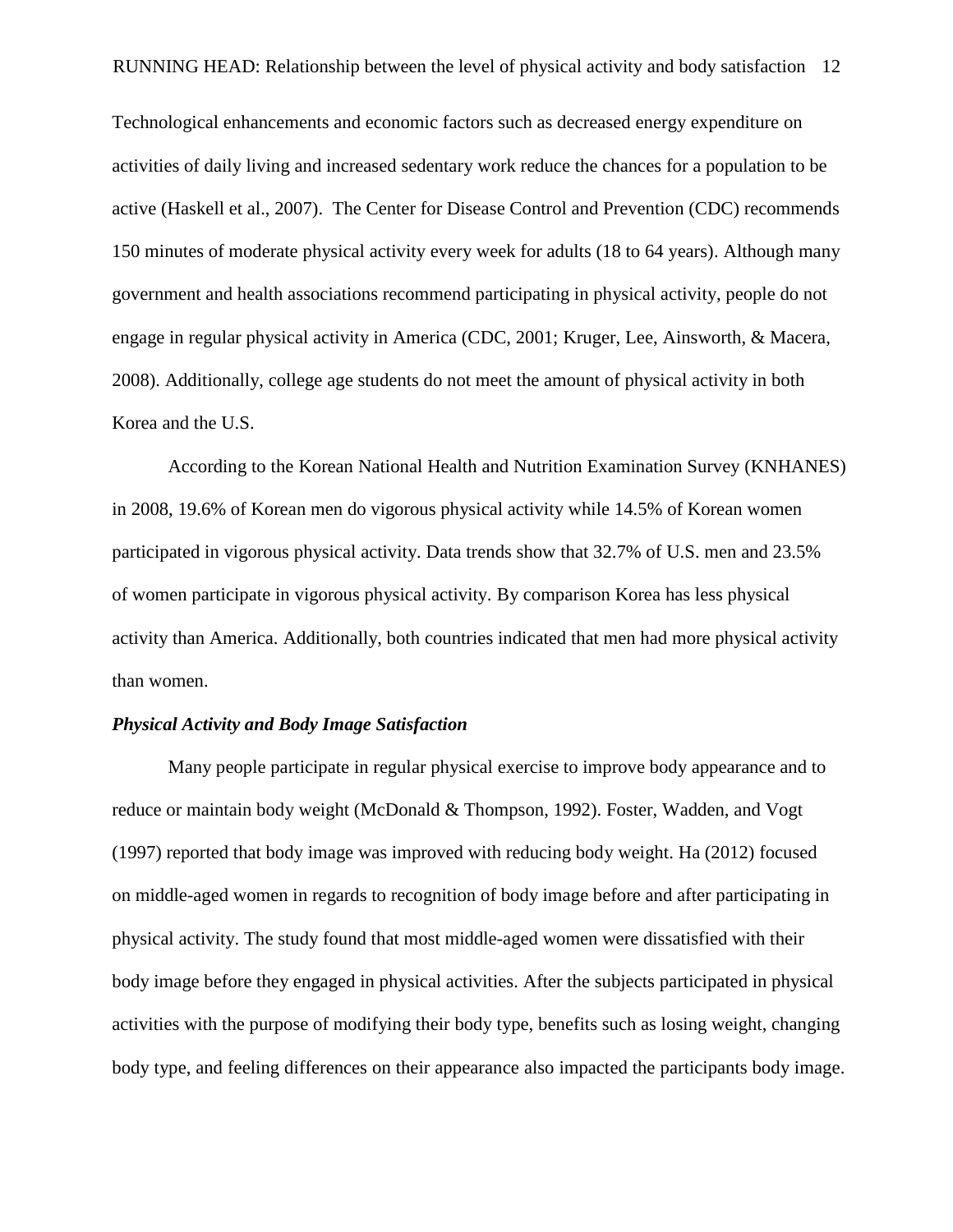Kruger et al. (2008) studied body size satisfaction and physical activity levels among men and women. They found that normal-weight individuals had higher satisfaction of body size than overweight or obese individuals. 43.7% of women of a normal weight were very satisfied with their body size compared to 15.3% who were overweight and 6.1% who were obese. Individuals who were satisfied with their body size showed more regular activity as compared to those with insufficient or no activity. Women who were not satisfied with their body size were also found to be insufficiently active more often than regularly active or inactive.

Parsons and Betz (2001) found that the extent of sports participation and physical activity among college women was unrelated to levels of self-objectification and associated with greater body shame. However, another study suggested that increased participation in sports and exercise positively counter act the consequences of self-objectification. Physical activity does not necessarily reduce self-objectification (Smolak, Murnen, & Ruble, 2000). Daubenmier (2005) found that the BMI correlated with body satisfaction, disordered eating attitudes, and body responsiveness across groups. Yoga participants reported significantly greater body awareness, responsiveness, body satisfaction, and less self-objectification than the aerobic and baseline comparison groups. The baseline group showed greater body satisfaction than aerobic groups. The researcher explained that yoga is a mind-body exercise and it may affect participants' physical and psychological factors (Daubenmier, 2005).

Kang (2006) found that women who participated in physical exercise had higher body image satisfaction as related to the factors of health and body types when compared to those who did not engage in physical exercise. Thus, physical exercise had a positive effect on body image among women. This result was similar to Hausenblas and Fallon (2006). They explained that the exercise intervention group had positive impact on the participants' body image as compared to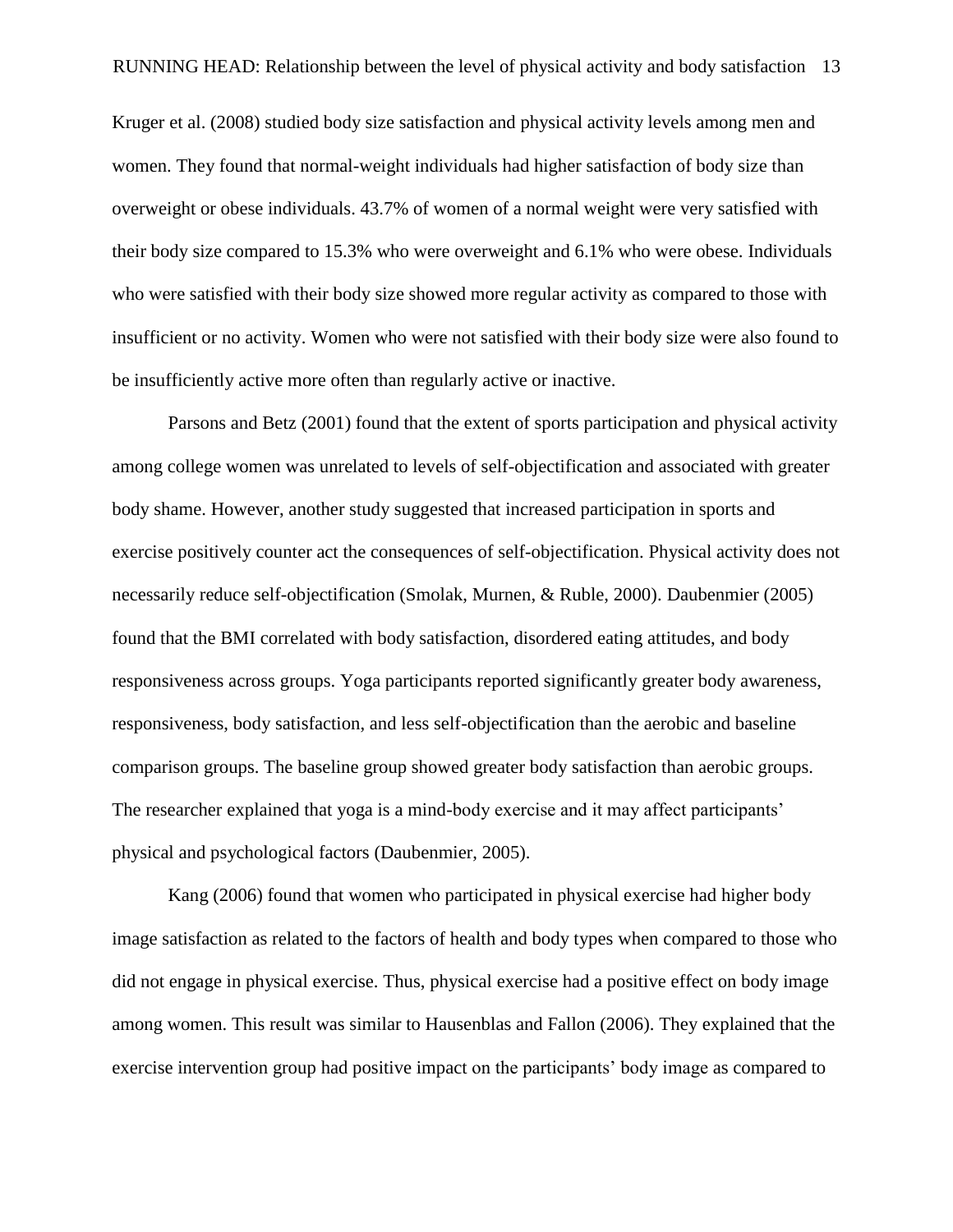the non-exercise group. Additionally, Martin Ginis, McEwan, Josse, and Phillips (2012) studied the effect of a weight-loss intervention with overweight and obese women for body image changes. The subjects showed improved appearances and body satisfaction when decreasing their percentage of fat mass and increasing body strength. These changes were related to satisfaction in appearance.

According to Lim (2010), the frequency, period, and time of participation in physical activity relate to body image in female college students. The students positively recognized their body image when they engaged in 30 minutes of physical activity more than three times a week, for six months, respectively. Atlantis, Barnes, and Ball (2007) reported that obese Australian women over twenty did not meet recommendations for the levels of leisure time physical activity (LTPA). The participants showed the lowest level of LTPA compared to acceptable and overweight women. Women indicated that the modest and high levels of excess body weight were related to lack of physical activity. All overweight women who perceived or did not perceive themselves as overweight had lower levels of LTPA compared to acceptable weight women.

Many studies stated that aerobic endurance training (AET) is recommended to treat or prevent overweight and obesity through physical activity (Strasser & Scholbersberger, 2010). Rice, Janssen, Hudson, and Ross (1999) and Sarsan, Ardiç Ö zgen, Topuz, and Sermez (2006) reported that AET is positively related to having greater energy expenditure during the exercise session than resistance training (RT). Hausenblas and Fallon (2006) also showed that an aerobic exercise group and a combined exercise (aerobic and anaerobic) had better body image than an anaerobic group. Although RT had lesser energy expenditure, it is effective in contributing to weight loss in obese individuals. Previous studies showed that RT is associated with reducing fat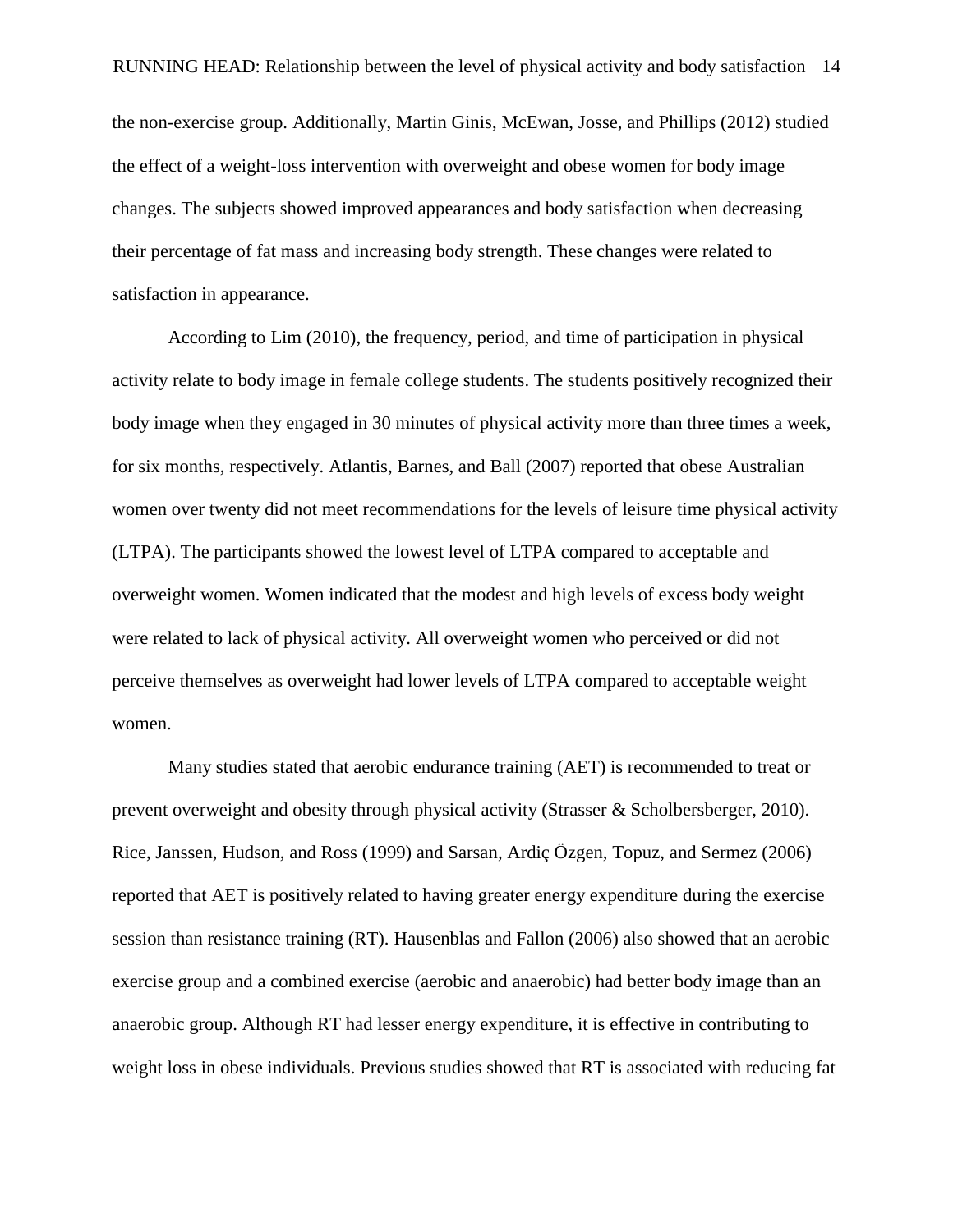RUNNING HEAD: Relationship between the level of physical activity and body satisfaction 15 mass and increasing lean body mass, but there is a lack of evidence to effect on total body weight (Cauza et al., 2005; Dunstan et al., 2002; Hunter, Bryan, Wetzstein, Zuckerman, & Bamman, 2002; Schmitz, Jensen, Kugler, Jeffery, & Leon, 2003). Vaughan (1991) found that RT prevented the reduction of lean body mass and increased the resting metabolic rate. Additionally, RT is effective in reducing cardiovascular disease (CVD) (Wilson, D'Agostino, Sullivan, Parise, & Kannel, 2002), Type 2 diabetes (Maggio & Pi-Sunyer, 2003), metabolic syndrome (Kahn, Buse, Ferrannini, & Stern, 2005), total cholesterol, and plasma triglyceride (Boardley, Fahlman, Topp, Morgan, & McNevin, 2007).

Caruso and Gill (1992) explored physical self-perceptions with aerobic and weight training, and reported that participating in aerobic and weight training was useful to improve self-perception. Ahmed, Hilton, and Pituch (2002) studied the relations of strength training and body image in college women. The participants were normal weight and overweight. Although this study did not show exact information about their BMI, their weight status was assumed by percentage of body fat. They found that strength training enhanced the students' body image satisfaction. After 12 weeks of the strength training, 51.2% of the subjects improved the perception of their body image. However, 24.3% of the subjects were not satisfied with their body image because they did not see body changes or weight lost.

In a circuit training study, Williams and Cash (2001) found that students who engaged in a circuit weight training program increased their perceived physical appearance and body satisfaction. Koff and Bauman (1997) found that students who participated in step aerobics, weight-training, or running showed enhanced appearance evaluation, fitness evaluation, fitness orientation, and body satisfaction compared to non-exercise group. According to these studies, physical exercise including aerobic and anaerobic exercise positively enhances body image and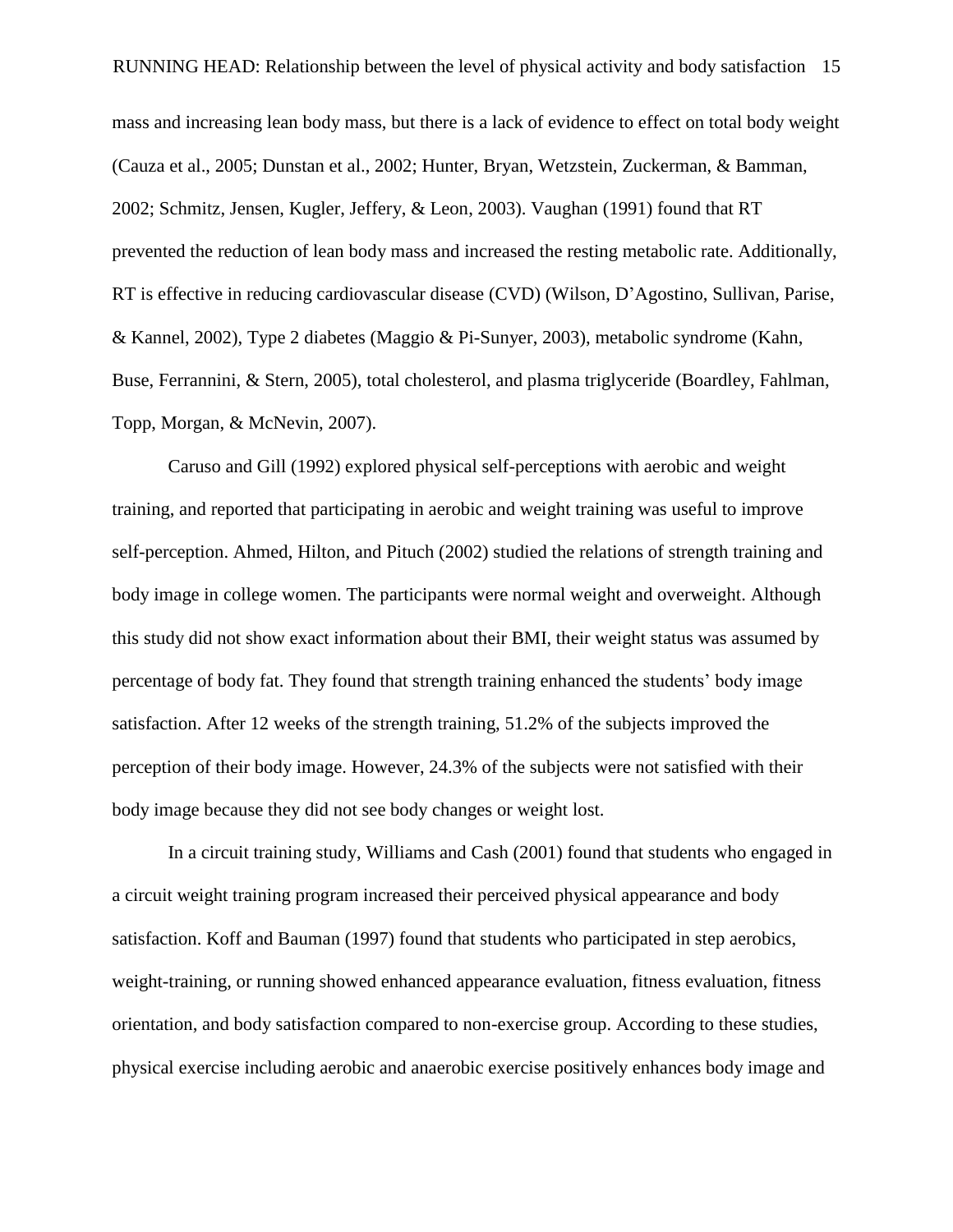satisfaction. There is no evidence, however, to prove a preferred type of exercise based on weight status including under-, normal-, over-weight, and obese. A study done by Davis et al. (2006), explored physical activity compliance with overweight, obese, and normal weight adults. The results reported that obese and overweight subjects engaged in less moderate-vigorous physical activity than normal subjects did. Henry, Anshel, and Michael (2006) explored the effect of aerobic and interval circuit training on fitness and body image among college women. The study reported that the interval circuit training group had higher scores in body image than control groups. Comparing an aerobic exercise group and interval circuit training group, the interval circuit training group indicated more positive effects to improve physical fitness and body image than aerobic training group.

Suminsski, Petosa, Utter, & Zhang (2002) studied differences in physical activity levels among ethnically diverse college students. In a sample of participants, 53% of women college students did not participate in vigorous physical activity during the month preceding the study. In analyzing ethnic and gender-specific rates of physical activity, Asian women had the lowest physical activity level compared to other ethnic group, including African Americans, Caucasians, and Hispanics. This result was attributed to the differences in curriculum of physical education programs; there were not enough opportunities to participate in physical activity among Asian women. BMI was related to current physical activity levels however, the researchers did not have specific explanations for physical activity levels and the BMI. Another study found that African-American females spent more time exercising than Chinese and Japanese females, while White and multiethnic females had higher levels of exercise than Japanese females.

Kruger et al. (2008) found that there was a significant relationship between body size satisfaction and being regularly active in Caucasians, but this relationship was insignificant in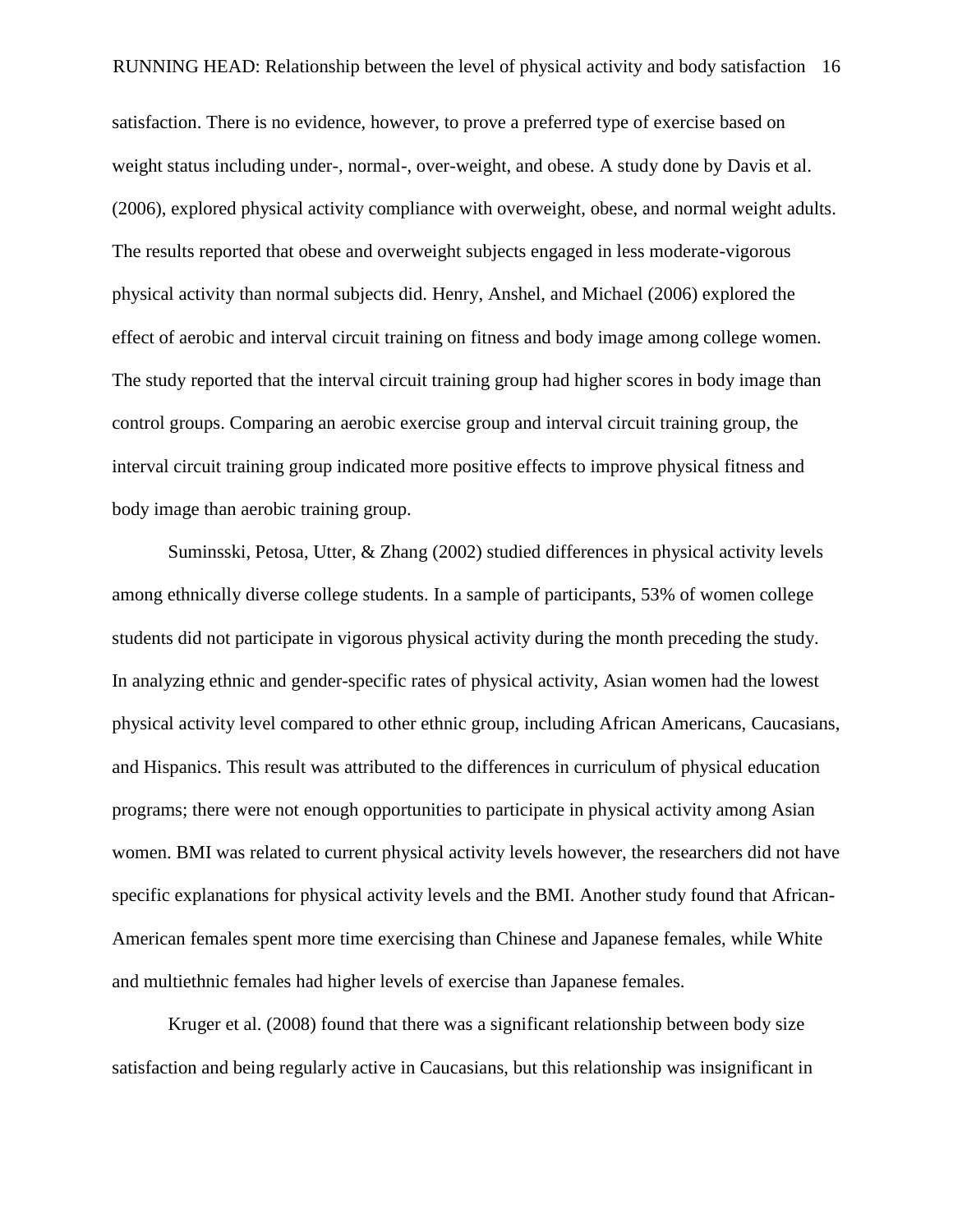African-Americans, Hispanics, or other race/ethnicities after being stratified by race/ethnicities. Hispanic men and women showed the highest body size satisfaction compared to other racial/ethnic groups. Smith, Thompson, Raczynski, and Hilner (1999) attributed the result to the level of the acculturation. Hispanics experienced variety ethnic cultures than other races which experienced their own ethnic culture. However, Cachelin, Rebeck, Chung, and Pelayo (2002) stated that after controlling differences in age, education, and BMI, most racial/ethnic differences disappeared.

#### **Purpose of the Study**

With changing dominant cultural ideals, women want to have slim and fit physiques. There are many studies related to the recognition of body image and satisfaction. However, there is a lack of research associated with body satisfaction and the level of physical activity, specifically the differences between countries. The purpose of this study is to explore the relationships between physical activity level, self-perception of weight and body satisfaction among female college students, and to compare these differences between the U.S. and Korea. Additionally, this study looks to examine the preference in the types of physical activity engaged in depending on weight status.

#### **Research Questions**

The research questions for this study are examining cross cultural differences;

- 1) Is body image satisfaction related to physical activity level?
- H1: Students who are dissatisfied with their body image will show less participation in physical activity.
- H2: Students who are satisfied with their body image will show a higher rate of participation in physical activity.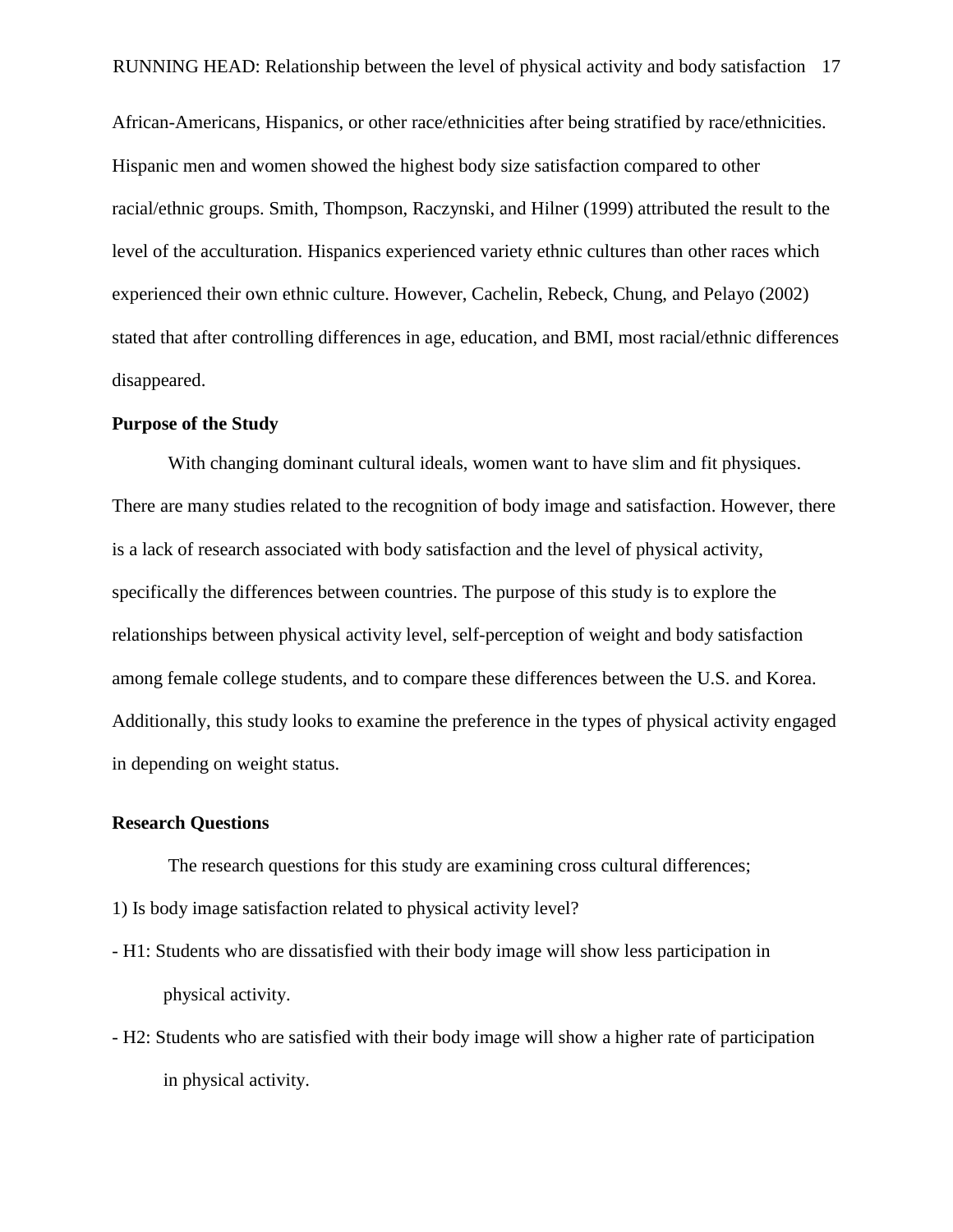- H3 : Compared to the U.S. and Korea, both countries' female students will not show different Results in body image satisfaction related to physical activity level.
- 2) Is self-perception of body weight related to physical activity level?
- H4: Students who think they are overweight will show less participation in physical activity.
- H5: Students who think they are underweight or normal weight will show a higher rate of participation in physical activity.
- H6 : Compared to the U.S. and Korea, both countries' female students will not show different results in self-perception of body weight related to physical activity level.

3) Will students participate in different types of exercise, such as aerobic exercise or resistance exercise, depending on their weight status?

-H7: Overweight and obese student will participate more in aerobic exercise.

-H8: Normal and underweight students will participate more in anaerobic exercise.

-H9 : Compared to the U.S. and Korea, both countries' female students will not show different results in preference types of exercise with their weight status.

#### METHOD

### *Participants*

The participants were female college students and were recruited from one university in both South Korea (N=200) and Midwest in the U.S. (N=200). All participants were raging in ages from 18 to 35.

#### **Procedures**

Prior to the data collection, the instruments were approved by the university Institutional Review Board. Data were collected in two languages. An anonymous survey was made available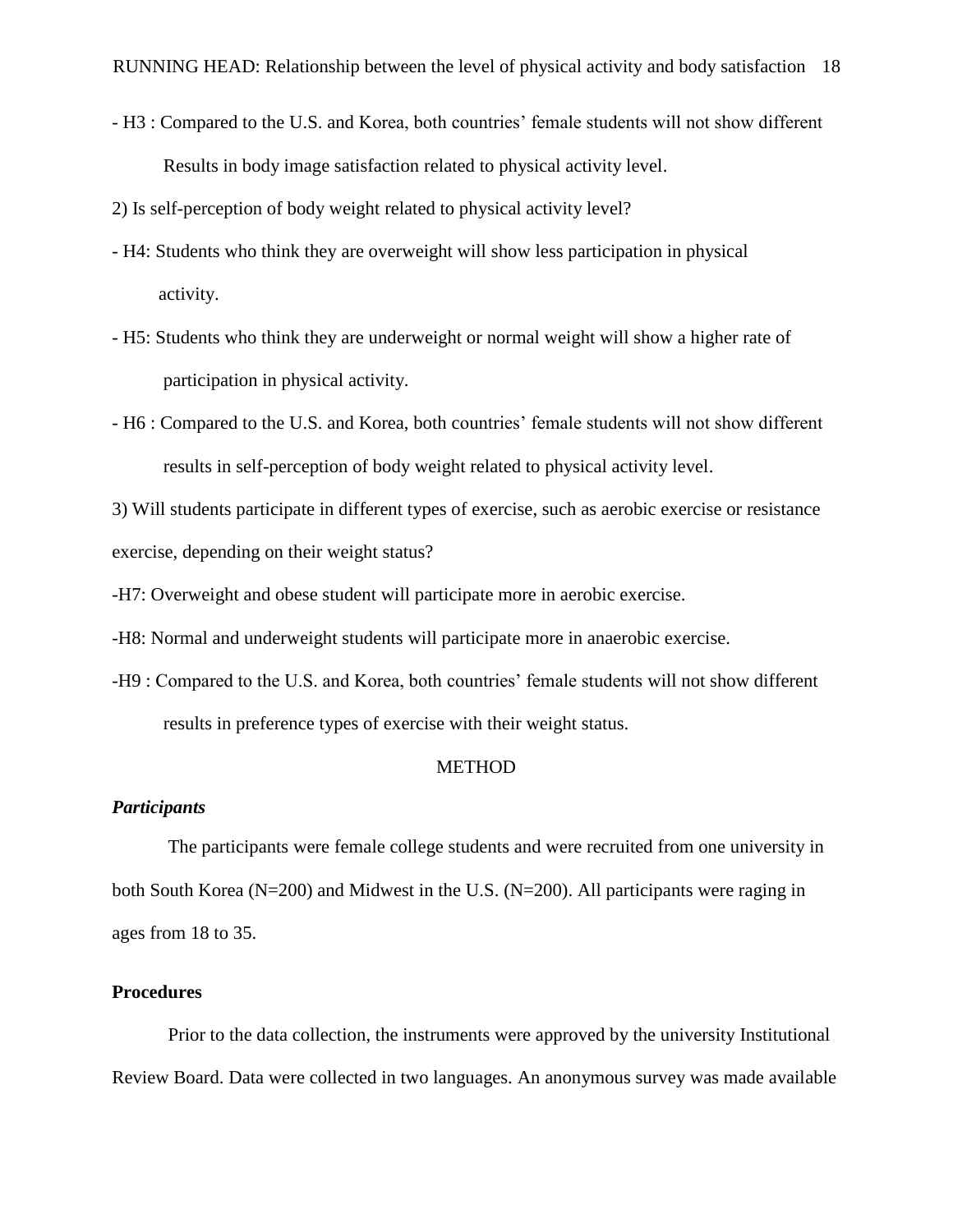to female students at the Midwest university on campus for a period of two weeks. A recruitment e-mail was sent out through the university communication center to current female students on two separate occasions, once at the end of the spring semester, and a second at the beginning of the summer term. To ensure anonymity, Survey Monkey, online survey software, was used to collect participant's responses. Participants were first prompted to agree to the consent form, which included information about the main purpose of the study and the individual's rights to participation. Once the participants had given their consent, they were taken to the questionnaire, which took about 15-20 minutes to complete. For the cross-cultural sample, the researcher contacted a faculty member in Yong-In university of South Korea and asked for assistance. When recruiting subjects in Korea, the faculty member emailed an announcement to the students describing the study and soliciting voluntary participation. All of the forms were translated from English to Korean.

#### *Instrumentation*

Three different questionnaires were utilized in an attempt to determine the relationship between the level of physical activity and body satisfaction. Participants provided demographic information and completed questionnaires including the Body Dissatisfaction Scale-Eating Disorders Inventory (BDS-EDI), International Physical Activity Questionnaire (IAPQ), and The Objectified Body Consciousness Scale (OBS).

BDS-EDI questionnaires were used for body dissatisfaction information. The questionnaire's validation was examined by Garner, Olmstead, and Polivy (1983). The questionnaire was comprised of eight items; drive for thinness, interoceptive awareness, bulimia, body dissatisfaction, ineffectiveness, maturity fears, perfectionism, and interpersonal distrust. For this study, only body dissatisfaction questionnaires were used. Each of items was rated on a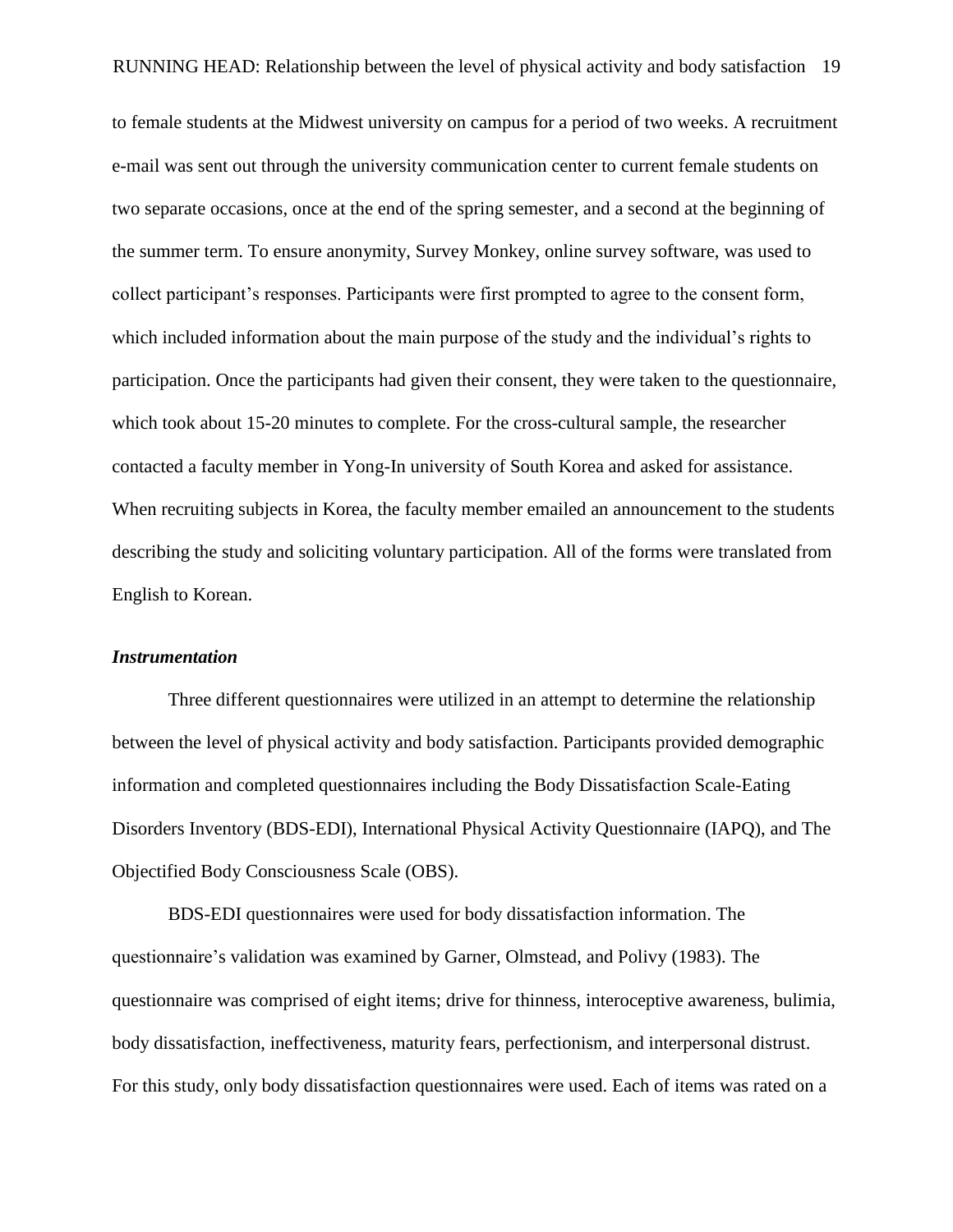RUNNING HEAD: Relationship between the level of physical activity and body satisfaction 20

five-point Likert-type scale ranging from strongly disagree to strongly agree. Garner, et al. (1983) showed reliability that Cronbach's alphas were .90 and .91when they tested anorexia nervosa (AN) patients and female comparison group (FC), respectively. In the current study, an item analysis of the questionnaire was calculated using the Cronbach coefficient  $\alpha$ , and revealed acceptable internal consistency of the American data,  $\alpha$  = .844 and the Korean data,  $\alpha$  = .866.

OBC questionnaire was developed by McKinley & Hyde (1996) based on feminist theory. OBC questionnaire formed three eight-item scales; body surveillance, body control, and body shame. For this study, body shame scale was only used. Each of items wars rated on a five-point Likert-type scale ranging from strongly disagree to strongly agree. The questionnaire used was internally reliable. McKinley and Hyde (1996) study showed the reliability that the Cronbach's alpha was 0.79, and Lowery et al. (2005) study indicated 0.82 of Cronbach's alpha. In the current study, American data showed that the Cronbach's alpha was 0.83 while Korean data showed Cronbach's alpha of 0.75.

IAPQ long format was used for evaluating physical activity level. The questionnaire consisted of five activity domains; job-related physical activity, transportation physical activity, house work, house maintenance, and caring for family, recreation, sport, and leisure-time physical activity, and time spent sitting.

### *Data analysis*

Using SPSS 20.0 program, descriptive statistics, correlation analysis, and multiple regression analysis were conducted for the overall variables. Three multiple regression analyses were conducted to examine the extent to which the independent variables (Body dissatisfaction and body shame) had statistically significant impact on the dependent variables (frequency of exercise, spending time in exercise, and BMI). To minimize type I error when running more than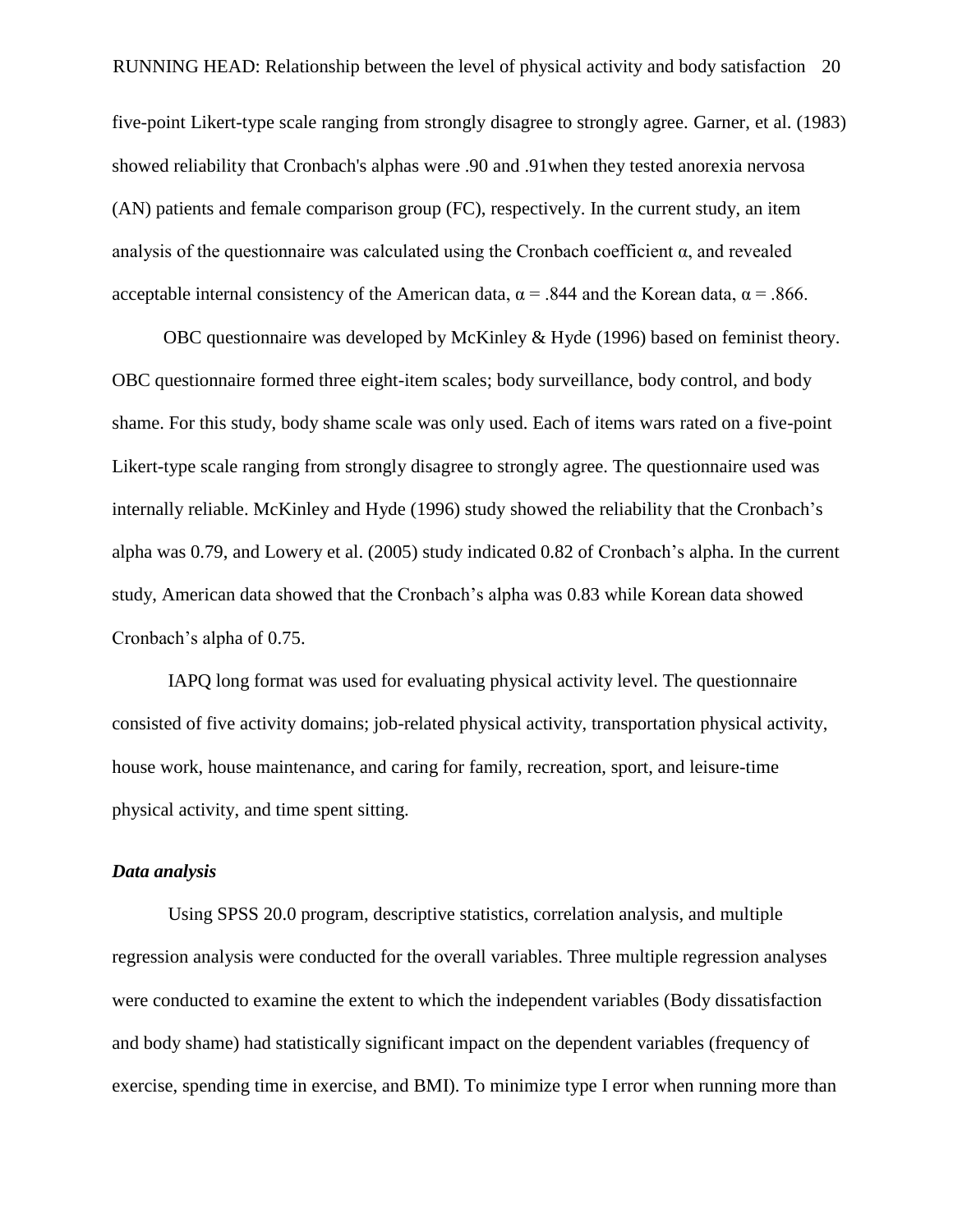RUNNING HEAD: Relationship between the level of physical activity and body satisfaction 21 one multiple regressions, a conservative alpha level was selected. Cross tabulation analysis was conducted to determine whether BMI levels differ in terms of individual's preference of exercise types. To check data normality, as suggested by Hair, Black, Babin, & Anderson (2010), both Skewness and Kurtosis values were assessed.

#### RESULTS

#### *Descriptive Statistics*

All participants were classified into four levels based on their BMI. Among the American female students, descriptive statistics indicated that 13% were obesity, 25% were overweight, 57.8% were normal weight, and 4.2% were underweight. Based on the Korean female students' data, 2.5% were overweight, 80.3% were normal weight, and 17.2% were underweight. Compared to American female students, Korean female students self-reported more in the normal BMI while no participant declared as obese. This result showed that Korean female students' body size was overall smaller than American female students.

Body dissatisfaction (Table 1) and body shame's (Table 2) mean score were analyzed for both Korean and American data. Compared to American female college students, Korean female college students showed higher mean scores in both body dissatisfaction and body shame. The overall results indicated that Korean female college students were more dissatisfied with their body image than American female college students.

When comparing body dissatisfaction variables, both countries' students indicated the lowest mean in ButtocksLarge ("I think by buttocks are too large."). In contrast, the highest mean was found in different factor. American female college students showed the highest mean in Thighsright ("I think that my thighs are just the right size.") while Korean female college students indicated the highest mean in SatisfiedBS (I feel satisfied with the shape of my body.").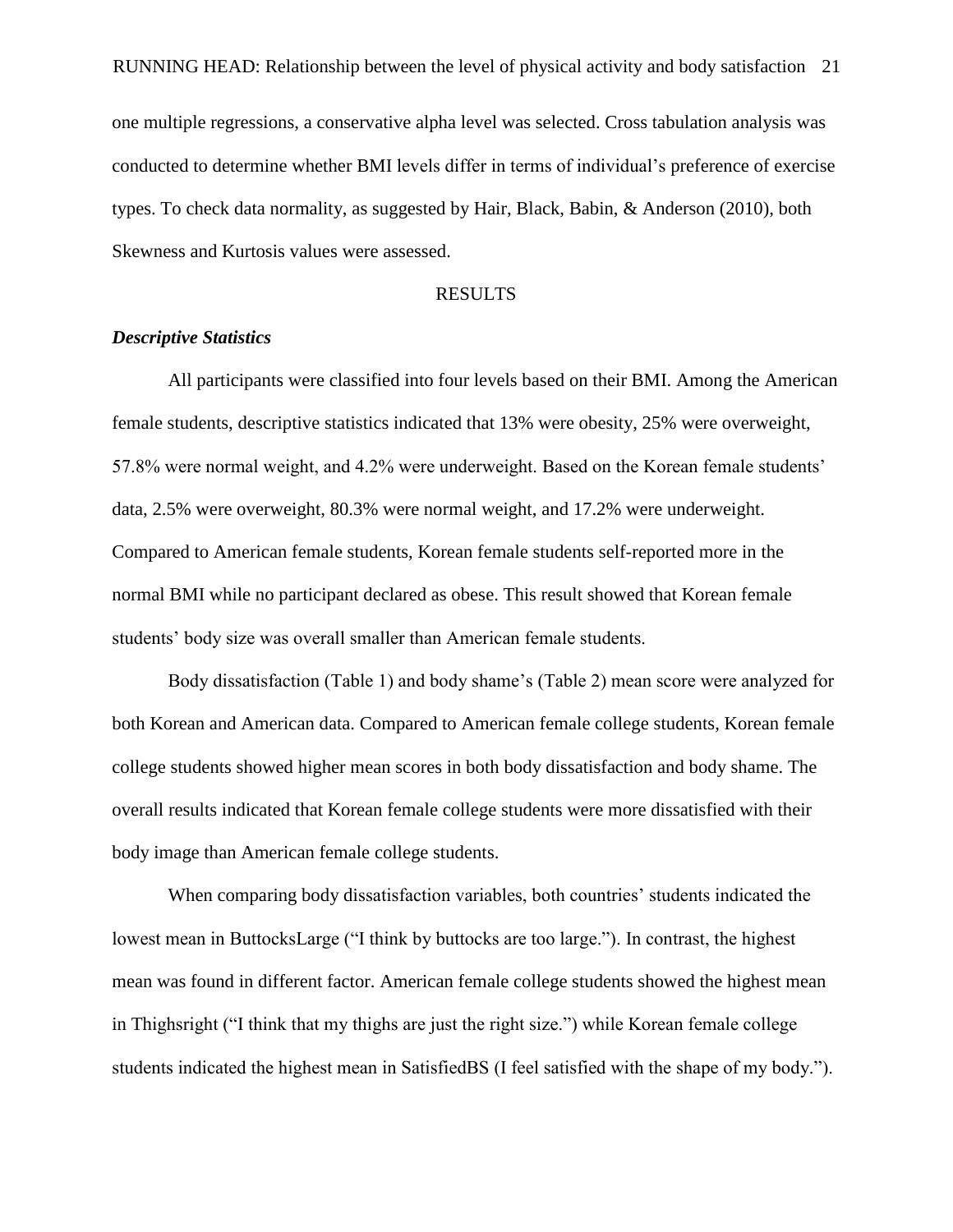Among body shame variables for both countries, the highest mean was found in NWorryEX ("I never worry that something is wrong with me when I am not exercising as much as I should."). However, the lowest mean was different. NExQestion ("When I'm not exercising enough, I question whether I am a good enough person.") was the lowest mean in America data, and BadNLookG ("I feel like I must be a bad person when I don't look as good as I could.") was the lowest mean in Korea data.

Physical activity level including frequency and spending time of physical activity was not related to body dissatisfaction and body shame in both countries. However, between Korea and America female students showed different level of physical activity (Table 3). American female students had more time to participate in recreational physical activity including vigorous, moderate, and low level than Korean students. Korean students had more sitting time on weekend compared to American students. However, during weekday, American students had more sitting time than Korean students.

#### *Correlation Analysis*

Body dissatisfaction and body shame variables were evaluated with factor correlation in both countries. Among the American data, the highest factor correlation was found between *StomachBig* and *StomachRight* ( $r = 0.639$ ) while the lowest factor correlation was found between *LikeButtocks* and *HipsBig* (*r* = 0.093). Among Korean data, the highest factor correlation was found between *StomachBig* and *StomachRight* (*r* = 0.655) while the lowest correlation was found between *StomachRight* and *HipsBig* (*r* = .083).

Additionally, statistically significant factor correlations were found between independent factors and body Shame. Refer to Table 6 (America) and 7 (Korea) for the overall values. Among the American data, the highest factor correlation was found between *NExQuestion* and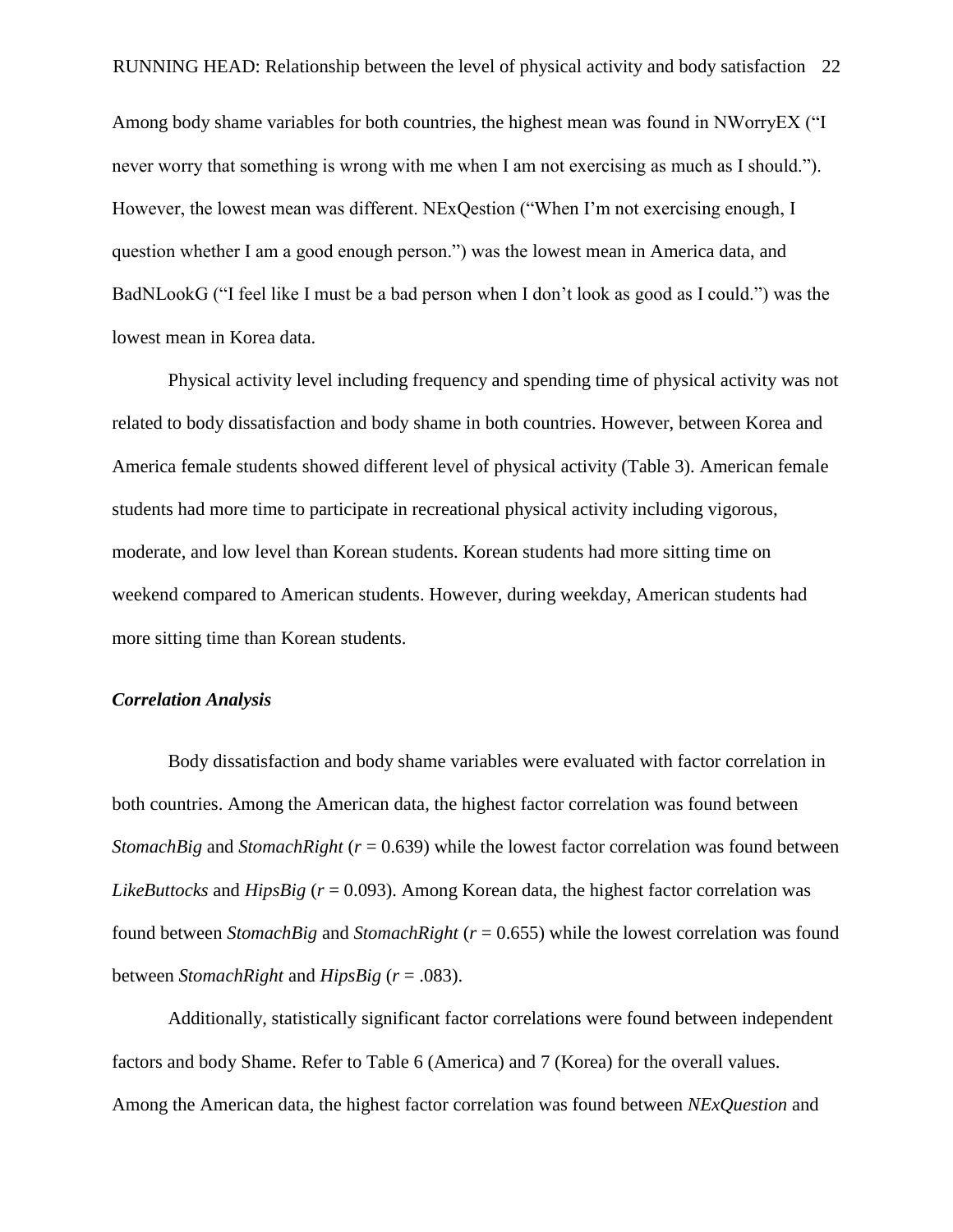*AshamedNSize* (*r* = 0.567) while the lowest correlation was found between *Ashamed NB* and *NWorryEx (* $r = 0.213$ *).* Among the Korean data, the highest factor correlation was found between *Ashamed NB* and *BadNLookG* (*r* = 0.655) while the lowest correlation was found between *AshamW* and *NExQuestion*  $(r = -0.012)$ .

#### *Multiple Regression Analysis*

The overall results indicated that body dissatisfaction and body shame level did not have statistically significant impact on both frequency and amount of time spent on physical activities. In contrast, BMI was significantly related to body dissatisfaction but not body shame level among the participants for both countries. When comparing the female college student from the two countries, there was no significant cross-cultural difference. Refer to Table 8 for both countries.

#### *Chi Square Analysis*

Most of the Korean female college students preferred to participate in aerobic exercise (69.2%) or combined exercise including aerobic and resistance (25.3%). Pearson chi-square analyzing P value was .471. Exercise preference was not associated with BMI. Additionally, most of the American female students preferred to participate in aerobic exercise (48.4%) or combined exercise including aerobic and resistance (50%). Pearson chi-square analyzing P value was .271. Exercise preference was not associated with BMI.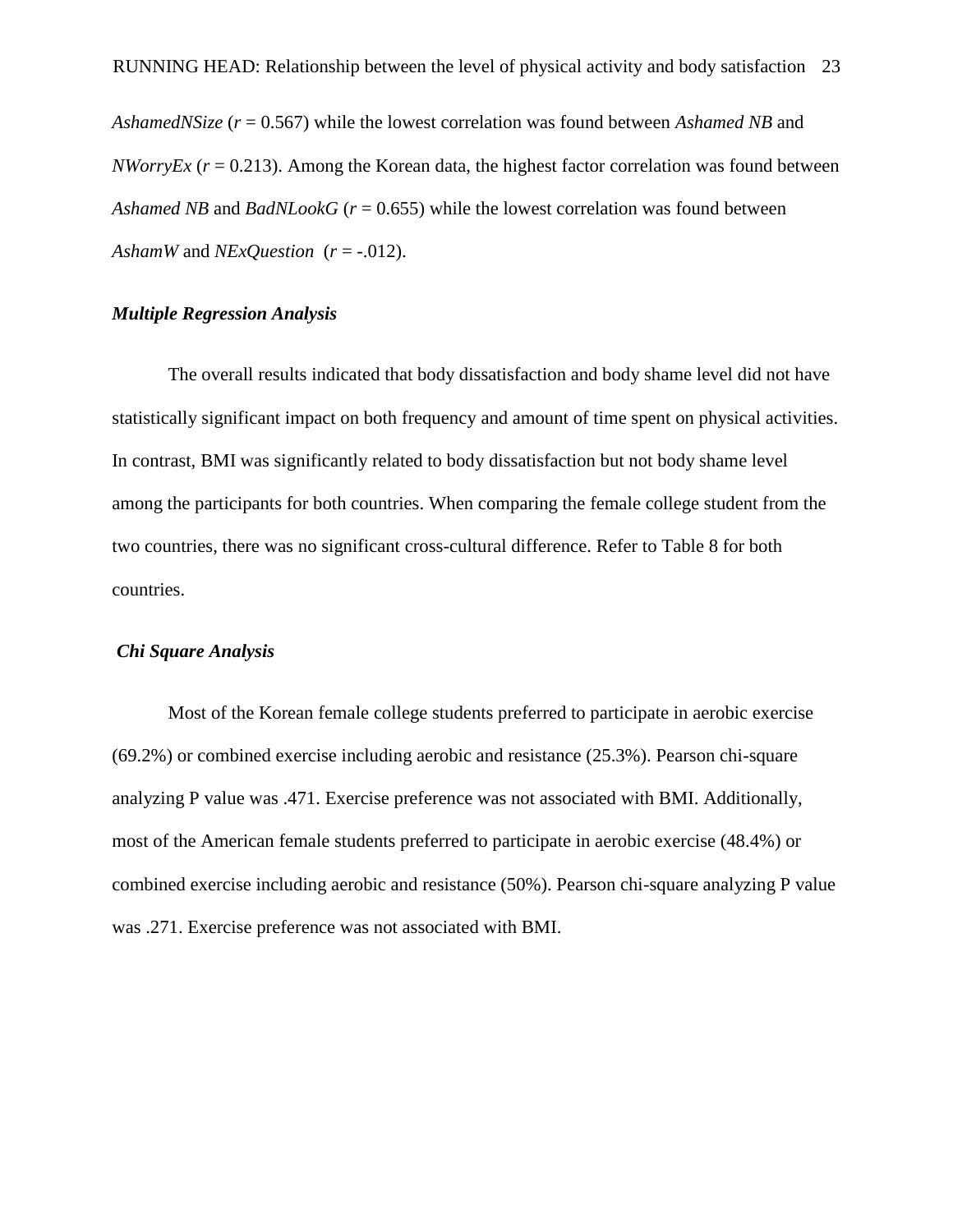#### DISCUSSION

The main purpose of the study was to examine the relationship between physical activity level and self-perception of body status and body satisfaction among female college students in the US and Korea. Additionally, this study looked to explore the preference in the types of physical activity depending on weight status.

In this study, there were no significant differences between the level of physical activity and body image satisfaction and between the level of physical activity and self-perception of body status in each of countries (the results were not supported hypotheses 1, 2, 4, and 5). De Araujo and De Araujo (2003) showed the same result with this study. The results indicated that no relationships exist between the frequency of physical activity and body status, and between the frequency of physical activity the level of satisfaction with weight. De Araujo and De Araujo (2003) explained that although most people believe that an active lifestyle and regular exercise are good ways to maintain health and body weight, individuals did not exercise regularly. In contrast, previous studies reported that physical activity level was related to body image satisfaction and body status. Kruger et al. (2008) mentioned that individuals who had regular physical activity were more satisfied with their body size than inactive individuals. Ha (2012) found that participation in physical activity levels were a means to improve body image satisfaction among middle-aged women. Kang (2006) and Hausenblas and Fallon (2006) also found that physical exercise was useful to enhance body image satisfaction. Compared to this study, previous studies' samples consisted of adults (aged over 18 years) or middle-aged women. Due to this fact, this study's findings did not match the results of previous studies and physical activity was tested as an intervention by providing exercise programs.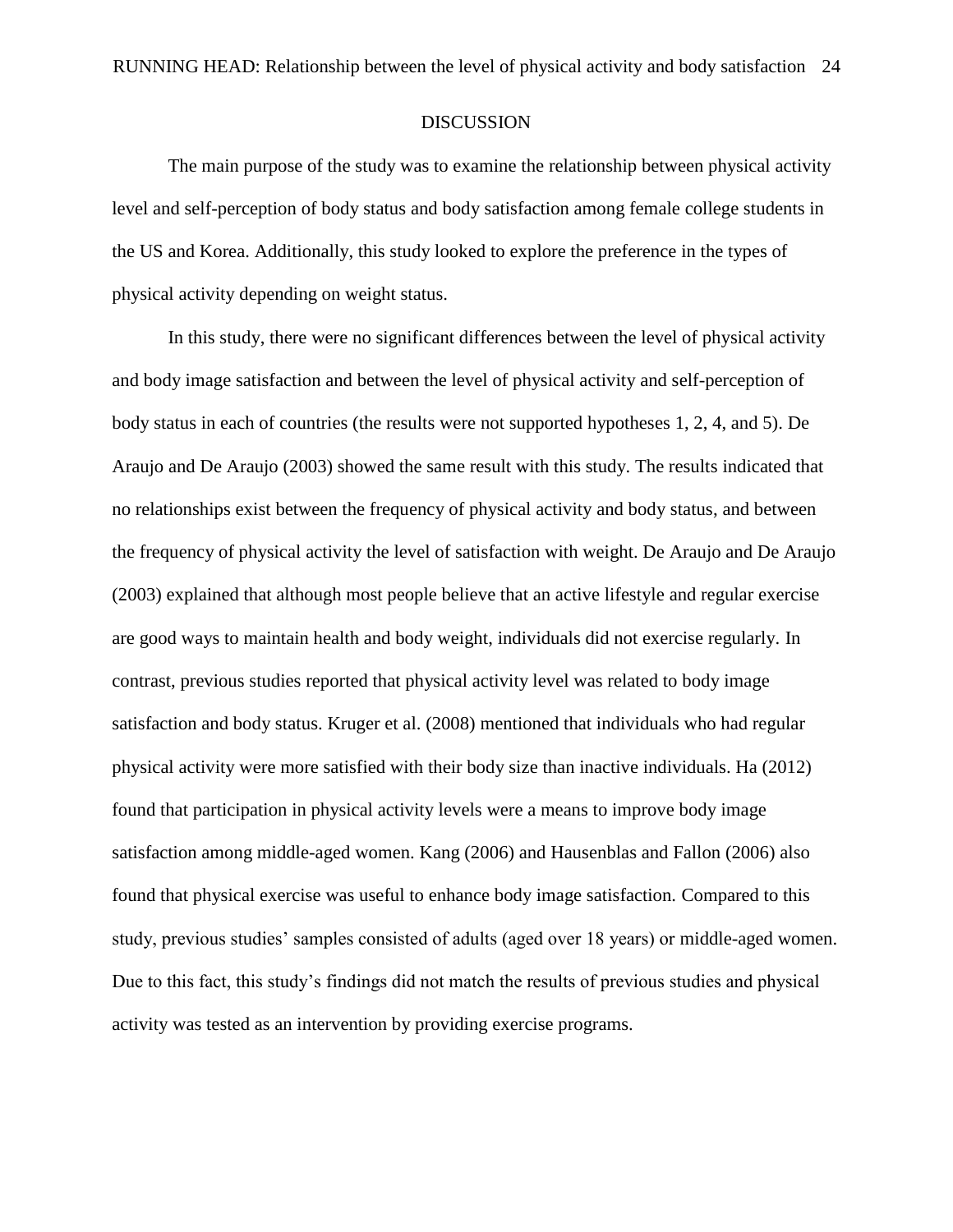When comparing the two countries' body satisfaction levels, Korean students were more dissatisfied with their bodies than American students. Wardle et al (2006) reported that Asian female students were more concerned about their weight status than American and UK female students and Oh (2004) found that Korean women had a higher concern regarding their body weight than other Asian countries. These results could be explained by an effect of sociocultural environment. Hall (1995) also noted that Asian and Asian American women feel more pressure to have thin body shapes. Korea is more influenced by media messaging, especially though television, about being thin because mostly thin actresses appear in television shows.

This study found that there were no relationships between physical activity level and body satisfaction. However, differences were noted between Korea and American female students' physical activity levels (the results were not supported hypotheses 3 and 5). American female students spent more time engaging in recreational physical activity (vigorous, moderate, and/or low level) than Korean students. This finding is similar to the results of the Korean national Health and Nutrition Examination Survey (KNHANES, 2008). This result is related to environmental effects such as weather conditions, transportation, campus safety, and recreation facilities (Keating, Jianmin, Piñero, & Bridges, 2005; Kim, 2012). Compared to one university in midwest U.S., the university in South Korea did not have variety resources such as fitness programs, intramural sports, sport clubs, instructional recreation, and sizeable gyms. Suminsskin et al. (2002) noted that the difference in physical education programs was related to different physical activity levels among ethnic groups.

This study did not find any relationships between preference of exercise type and students' weight status (BMI)( the results were not supported hypotheses 7, 8, and 9). Previous studies reported that aerobic exercise and resistance exercise were positively affected to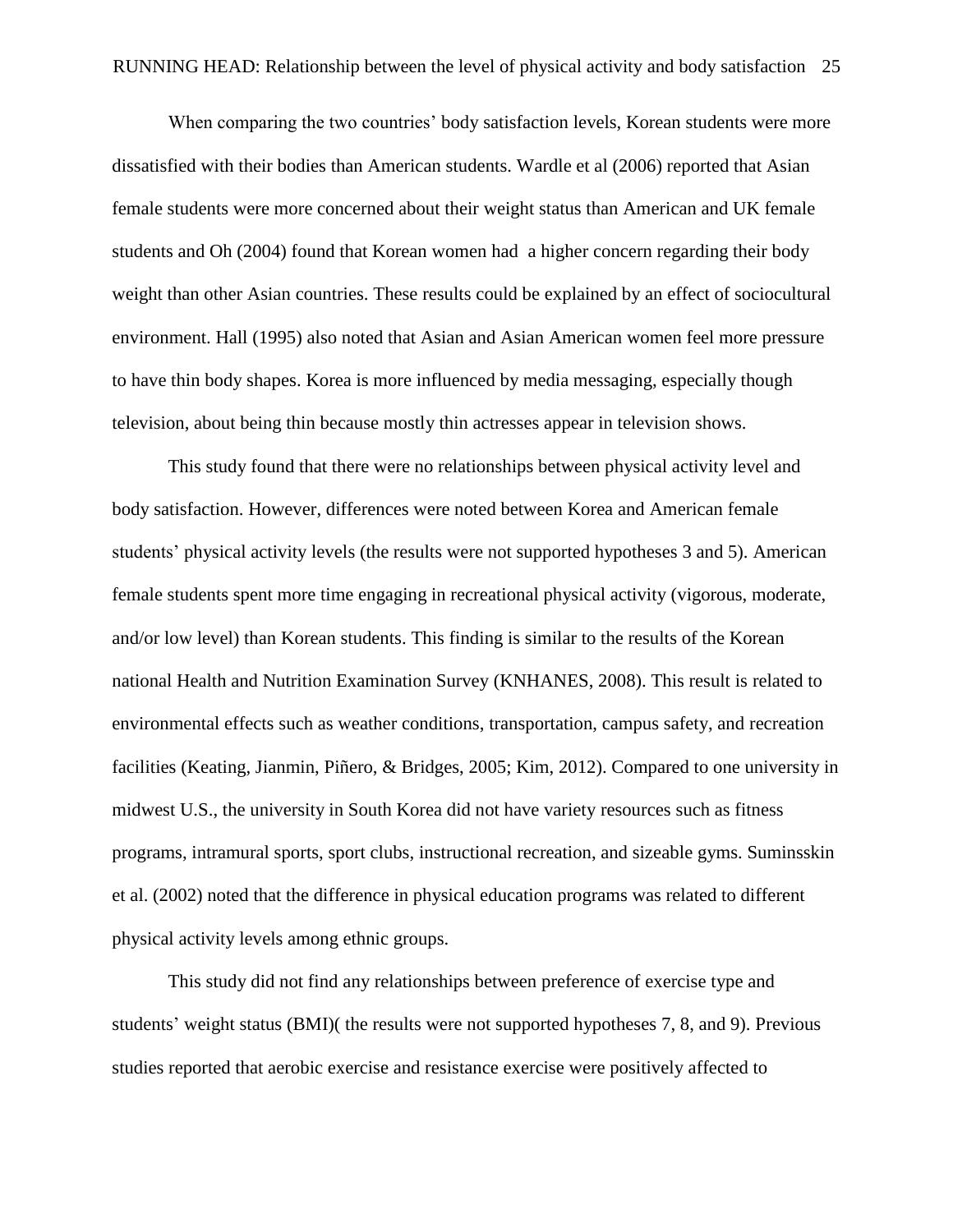RUNNING HEAD: Relationship between the level of physical activity and body satisfaction 26 increased body image satisfaction (Ahmed et al., 2002; Caruso & Gill, 1992; Hausenblas & Fallon, 2006; Koff & Bauman, 1997; Williams & Cash, 2001). However, none of the previous studies found relationships between preferences of exercise types and BMI. It is assumed that based on individuals' characteristics, their preference in the types of physical activity might be different.

In summary, although female college students' physical activity levels were not related to body satisfaction, there were cultural differences between Korea and America. The findings raise concerns about cultural differences, overweight and obesity recognition, and environmental factors impacting physical activity engagement. In addition, the relationship between physical activity participation and body image satisfaction could also be related to psychological issues such as eating disorders, depression, and self-esteem. In future studies, these factors need to include a focus on investigating the results within the college aged population more closely. *Limitations*

As with all research, certain limitations were found within the current study. First, the participant pool was a small sample, limited to one Midwestern university in the US and one university in Korea. While the current research found some similarities to past research, the low sample size decreases generalizability of the findings. These factors may have contributed to the relatively limited significant findings throughout this research. Additionally, survey instruments may not have allowed a complete view of participants' perceptions regarding strength training. Limitations of the current research have been noted and should be taken into consideration when applying the findings.

In conjunction with the limitations mentioned above, it is suggested that prospective researchers utilize a larger sample that is more representative of the entire United States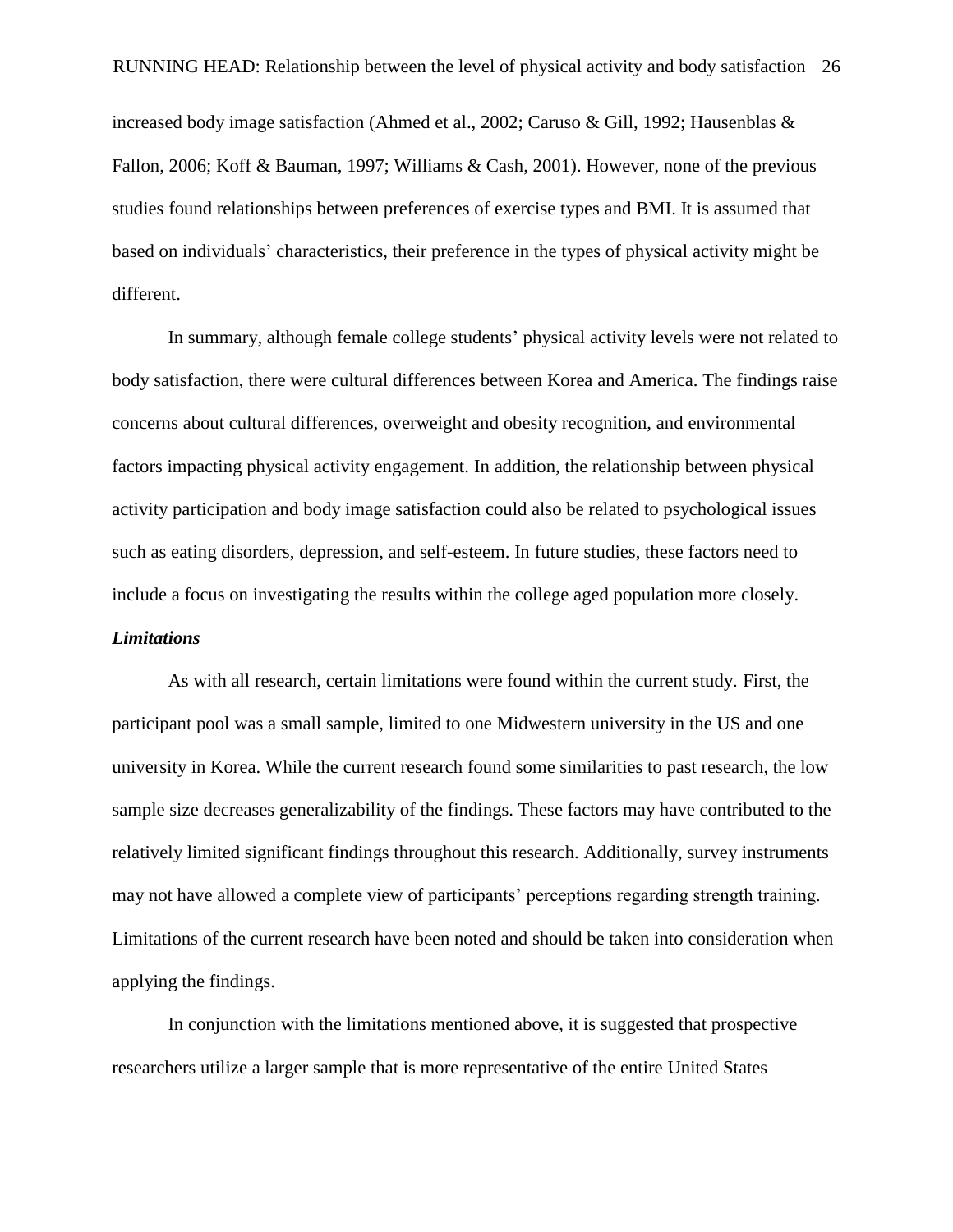#### **Conclusion**

Overall, body satisfaction seems to be a prevalent issue among female college students in both the United States and South Korea. Parents, school administrators, counselors, and other people who work closely with adolescents should realize that teaching healthy eating habits and placing an emphasis on healthy amounts of exercise can help curb the discrepancies between perceived body image and ideal body image, which will, in turn, lead to greater body satisfaction following high school during college. The teaching of these habits can also reduce their BMI, which is also likely to lead to greater body satisfaction. This will especially help college aged females increase their body satisfaction since exercise was a main predictor for female body satisfaction in that more physical activity led to higher body satisfaction and low amounts of physical activity led to lower body satisfaction. To increase the likelihood of females participating in physical activity, more programs that are exclusive to women should be made available. Such programs exist for adult females, but there are none catered specifically to the college age group.

As discussed previously in this manuscript, the media and popular culture are also very important influences on adolescent body satisfaction. The aforementioned emphasis on healthy eating habits and healthy amounts of physical activity will help increase body satisfaction among females in the US and Korea, but also create a cultural shift. If adolescents and college students in the United States and South Korea continue to be bombarded with advertisements, television, and movies that depict unhealthy and, for most people, unobtainable body images, it will be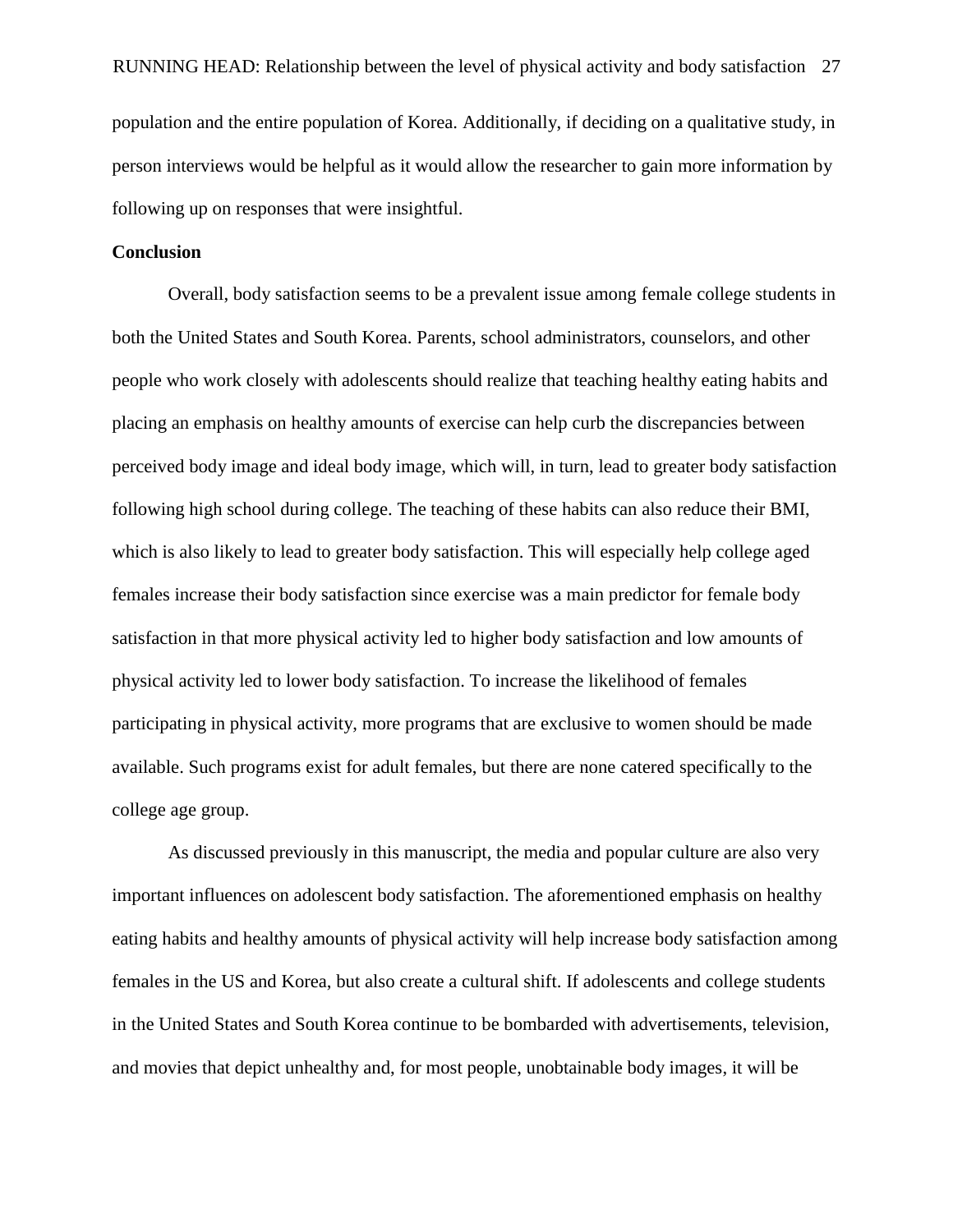difficult to make significant increases in body satisfaction and help improve nutritional and physical activity decisions. It will take a combination of all of these factors to improve the current issues with body satisfaction among American and Korean collegiate females.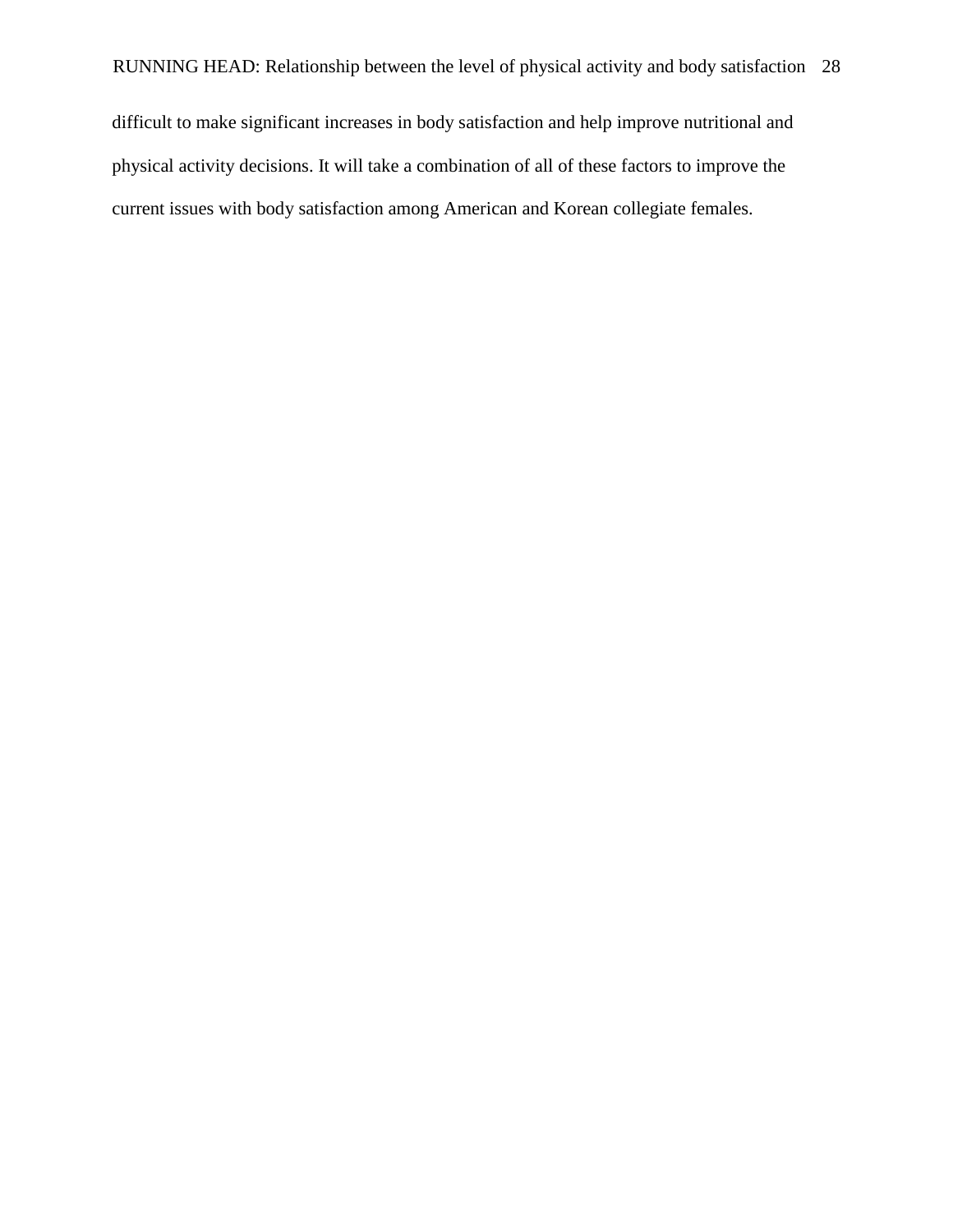#### **REFERENCES**

- Ahmed, C., Hilton, W., & Pituch, K. (2002). Relations of strength training to body image among a sample of female university students. *The Journal of Strength & Conditioning Research*, *16*(4), 645-648.
- Abelson, P., & Kennedy, D. (2004). The obesity epidemic. *Science (New York, NY)*, *304*(5676), 1413.
- Allaz, A., Bernstein, M., Rouget, P., Archinard, M., & Morabia, A. (1998). Body weight preoccupation in middle-age and ageing women: A general population survey. *International Journal of Eating Disorders*, *23*(3), 287-294.
- Atlantis, E., Barnes, E. H., & Ball, K. (2007). Weight status and perception barriers to healthy physical activity and diet behavior. *International journal of obesity*, *32*(2), 343-352.
- Beer-Borst, S., Hercberg, S., Morabia, A., Bernstein, M. S., Galan, P., Galasso, R., Northridge, M. E. (2000). Dietary patterns in six European populations: results from EURALIM, a collaborative European data harmonization and information campaign. *European journal of clinical nutrition*, *54*(3), 253-262.
- Boardley, D., Fahlman, M., Topp, R., Morgan, A. L., & McNevin, N. (2007). The impact of exercise training on blood lipids in older adults. *The American journal of geriatric cardiology*, *16*(1), 30-35.
- Biddle, S. (1995). Exercise and psychosocial health. *Research Quarterly for Exercise & Sport, 66*(4), 292-297.
- Biddle, S. J. H., & Wang, C. K. (2003). Motivation and self-perception profiles and links with physical activity in adolescent girls. *Journal of Adolescence, 26*(6), 687-701.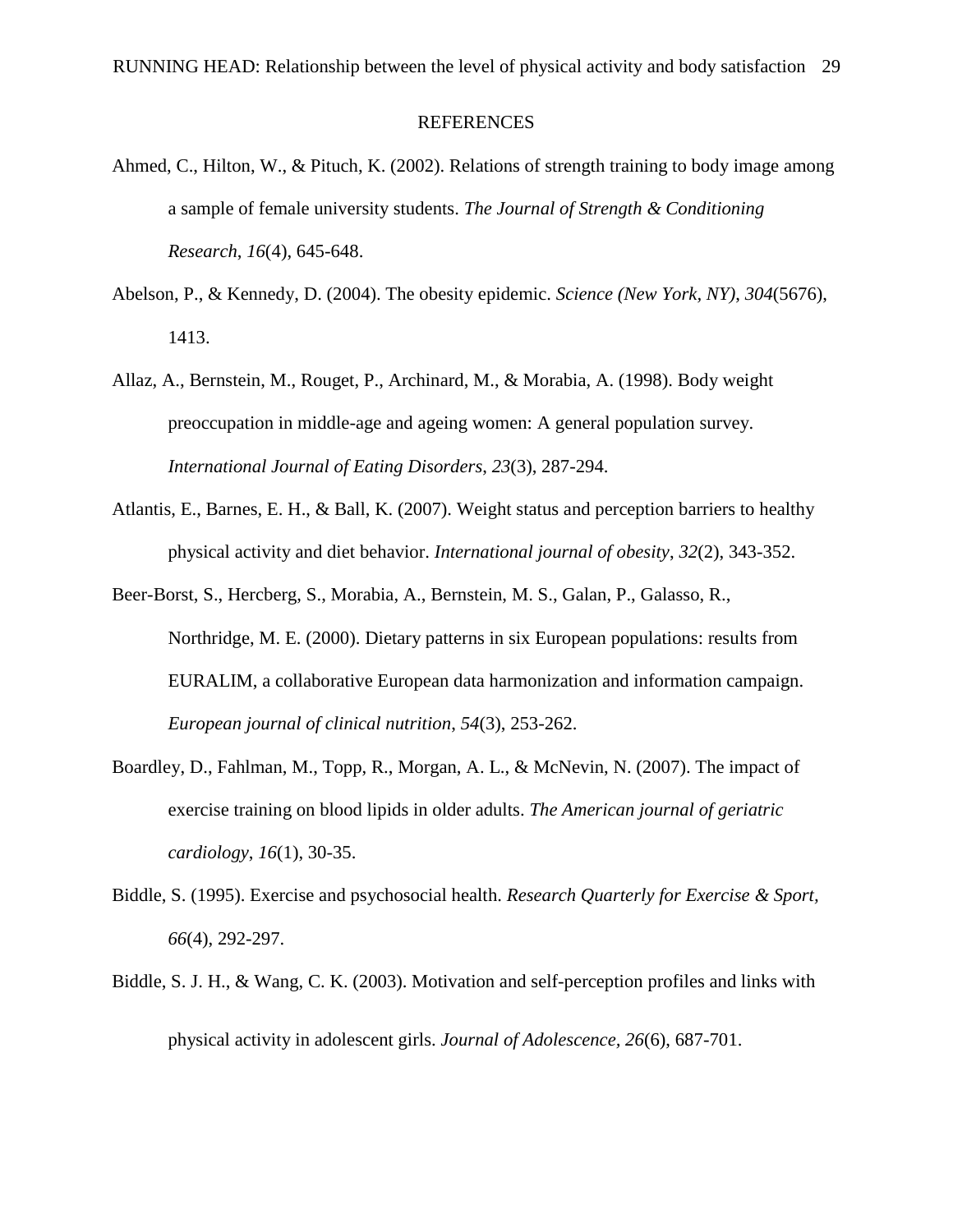- Cachelin, F. M., Rebeck, R. M., Chung, G. H., & Pelayo, E. (2002). Does ethnicity influence body‐size preference? A comparison of body image and body size. *Obesity Research*, *10*(3), 158-166.
- Crago, M., & Shisslak, C. M. (2003). Ethnic differences in dieting, binge eating, and purging behaviors among American females: A review. *Eating disorders*, *11*(4), 289-304.
- Caterson, I., Hubbard, V., Bray, G., Grunstein, R., Hansen, B., Hong, Y., … Smith, S. Prevention conference VII (2004). Obesity, a worldwide epidemic related to heart disease and stroke group III: worldwide comorbidities of obesity*. Circulation.*110: 476–483.
- Cauza, E., Hanusch-Enserer, U., Strasser, B., Ludvik, B., Metz-Schimmerl, S., Pacini, G., & Haber, P. (2005). The relative benefits of endurance and strength training on the metabolic factors and muscle function of people with type 2 diabetes mellitus. *Archives of physical medicine and rehabilitation*, *86*(8), 1527-1533.
- Caruso, C. M., & Gill, D. L. (1992). Strengthening physical self-perceptions through exercise. *The Journal of sports medicine and physical fitness, 32*:416–427.
- CDC. (2001). Physical activity trends: United States, 1990–1998. *Morbidity Mortality Weekly Report, 50,*166 –169.
- Chang, V. W., & Christakis, N. A. (2003). Self-perception of weight appropriateness in the United States. *American Journal of Preventive Medicine*, *24*(4), 332-339.
- Daubenmier, J. J. (2005). The relationship of yoga, body awareness, and body awareness, and body responsiveness to self-objectification and disordered eating. *Psychology of Women Quarterly*, *29*(2), 207-219.
- Davis, S. (1990). Men as success objects and women as sex objects: A study of personal advertisements. *Sex Roles, 23,* 43–50.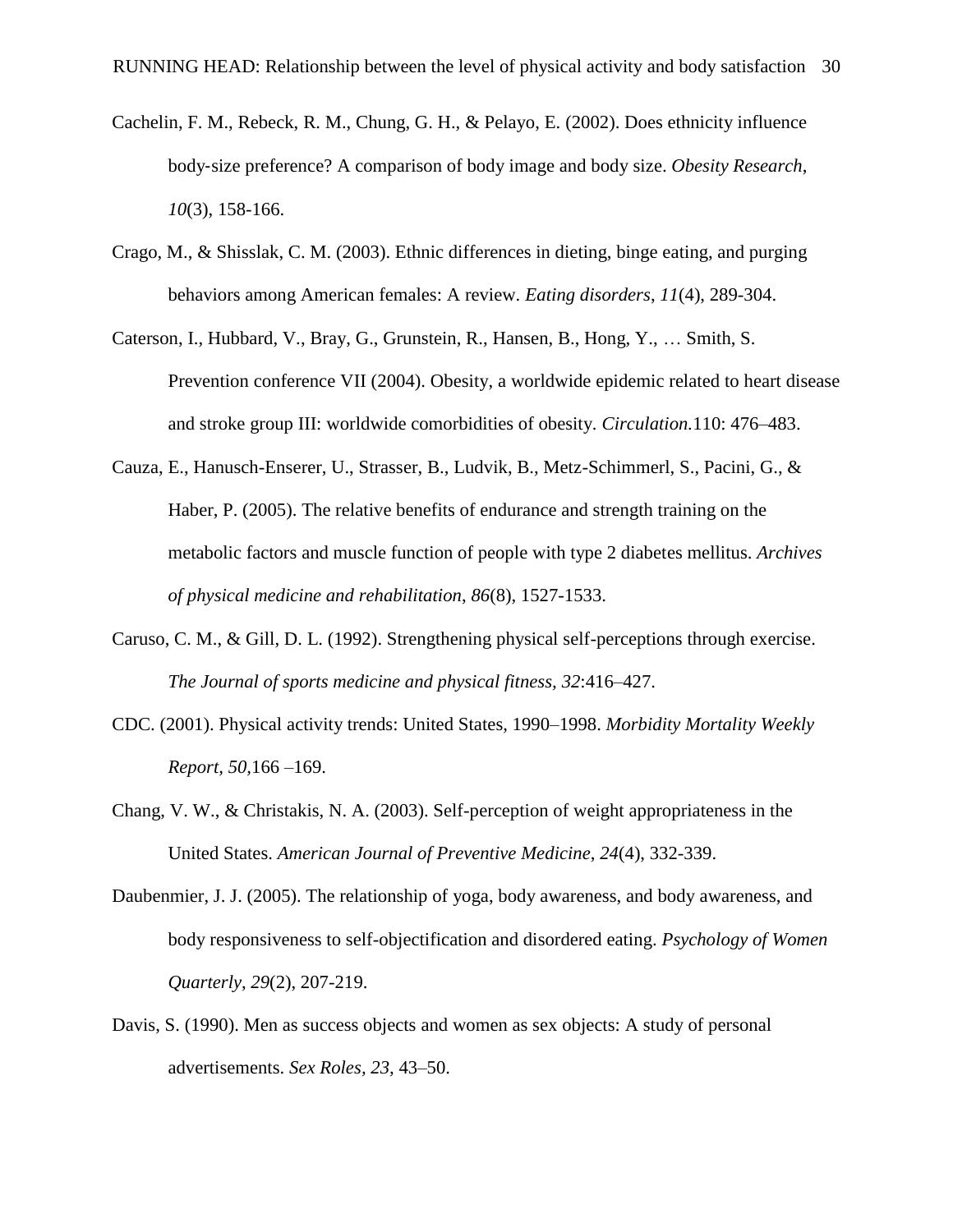- Davis, J. N., Hodges, V. A., & Gillham, M. B. (2006). Physical activity compliance: differences between overweight/obese and normal‐weight adults. *Obesity*, *14*(12), 2259- 2265.
- De Araujo, D. S., & De Araujo, C. G. (2003). Self-perception and dissatisfaction with weight does not depend on the frequency of physical activity. *Arquivos brasileiros de cardiologia*, *80*(3), 235.
- Debate, R. D., Gabriel, K.P., Zward, M., Huberty, J., & Zhang, Y. (2009). Changes in psychosocial factors and physical activity frequency among third- to eighth-grade girls who participated in a developmentally focused youth sport program: A preliminary study. *The Journal of School Health*, *79*(10), 474 – 484.
- Delene, L. M., & Brogowicz, A. A. (1990). Student healthcare needs, attitudes, and behavior: Marketing implications for college health centers. *Journal of American College Health*, *38*(4), 157-164.
- Dishman, R. K., Motl, R. W., Saunder, R., Felton, G., Ward, D. S., Dowda, M., & Pate, R. R. (2004). Self-efficacy partially mediates the effect of a school-based physicalactivity intervention among adolescent girls. *Preventive Medicine*, 38, 628-636.
- Dunstan, D. W., Daly, R. M., Owen, N., Jolley, D., De Courten, M., Shaw, J., & Zimmet, P. (2002). High-intensity resistance training improves glycemic control in older patients with type 2 diabetes. *Diabetes care*, *25*(10), 1729-1736.
- Garner, D. M., & Garfinkel, P. E. (1980). Socio-cultural factors in the development of anorexia nervosa*. Psychological Medicine, 10,* 647–656.
- Garner, D. M., Olmstead, M. P., & Polivy, J. (1983). Development and validation of a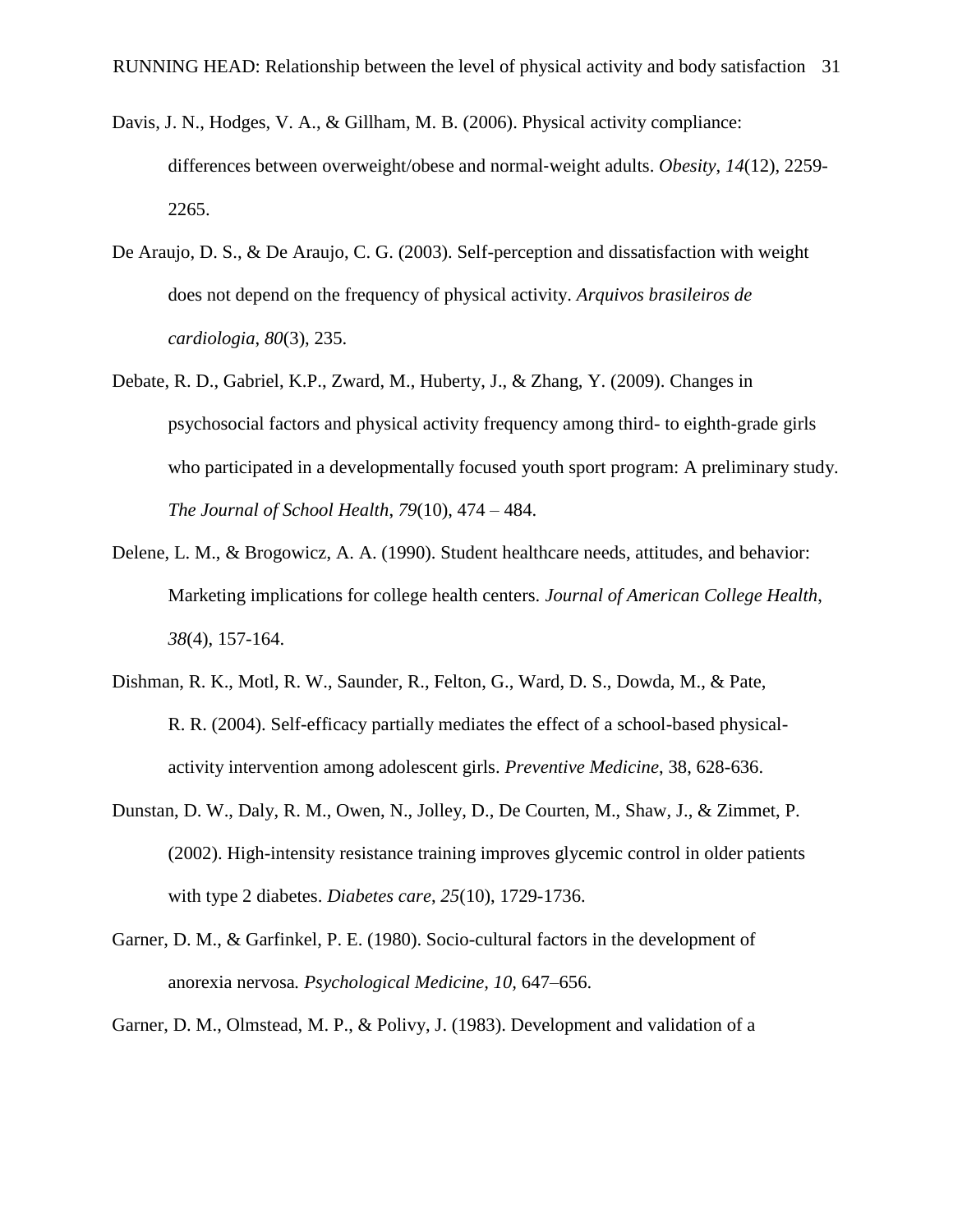multidimensional eating disorder inventory for anorexia nervosa and bulimia.

*International journal of eating disorders*, *2*(2), 15-34.

- Glenister, D. (1996). Exercise and mental health: a review. *The Journal of the Royal Society for the Promotion of Health*, *116*(1), 7-13.
- Grabe, S., Ward, L. M., & Hyde, J. S. (2008). The role of the media in body image concerns among women: A meta-analysis of experimental and correlational studies. *Psychological bulletin*, *134*(3), 460-476.
- Finkelstein, E. A., Ruhm, C. J., & Kosa, K. M. (2005). Economic causes and consequences of obesity. *Annual Review of Public Health, 26*, 239-257.
- Foster, G. D., Wadden, T. A., & Vogt, R. A. (1997). Body image in obese women before, during, and after weight loss treatment. *Health Psychology*, *16*(3), 226-229.
- Ha, M. H. (2012). The relationship between exercise participation and body image perception among middle-aged women. (Unpublished Doctoral's thesis). Inha University, Incheon, Korea.
- Ha, M. H., Yoon, H. S., & Kim, B. J. (2011). The relationship between exercise participation and body image perception. *Journal of Sport Science, 23*, 89-102.
- Hair, J. F., Black, W. C., Babin, B. J., Anderson, R. E. (2010). *Multivariate data analysis* (7th ed.). Upper Saddle River, NJ: Prentice Hall.
- Hall, C. C. I. (1995). Asian eyes: Body image and eating disorders of Asian and Asian American women. *Eating Disorders, 3,* 8-19.
- Harrison, K., & Cantor, J. (1997). The relationship between media consumption and eating disorders. *Journal of Communication*, *47*(1), 40-67.

Haskell, W. L., Lee, I., Pate, R. R., Powell, K. E., Blair, S. N., Franklin, B. A., … Bauman, A.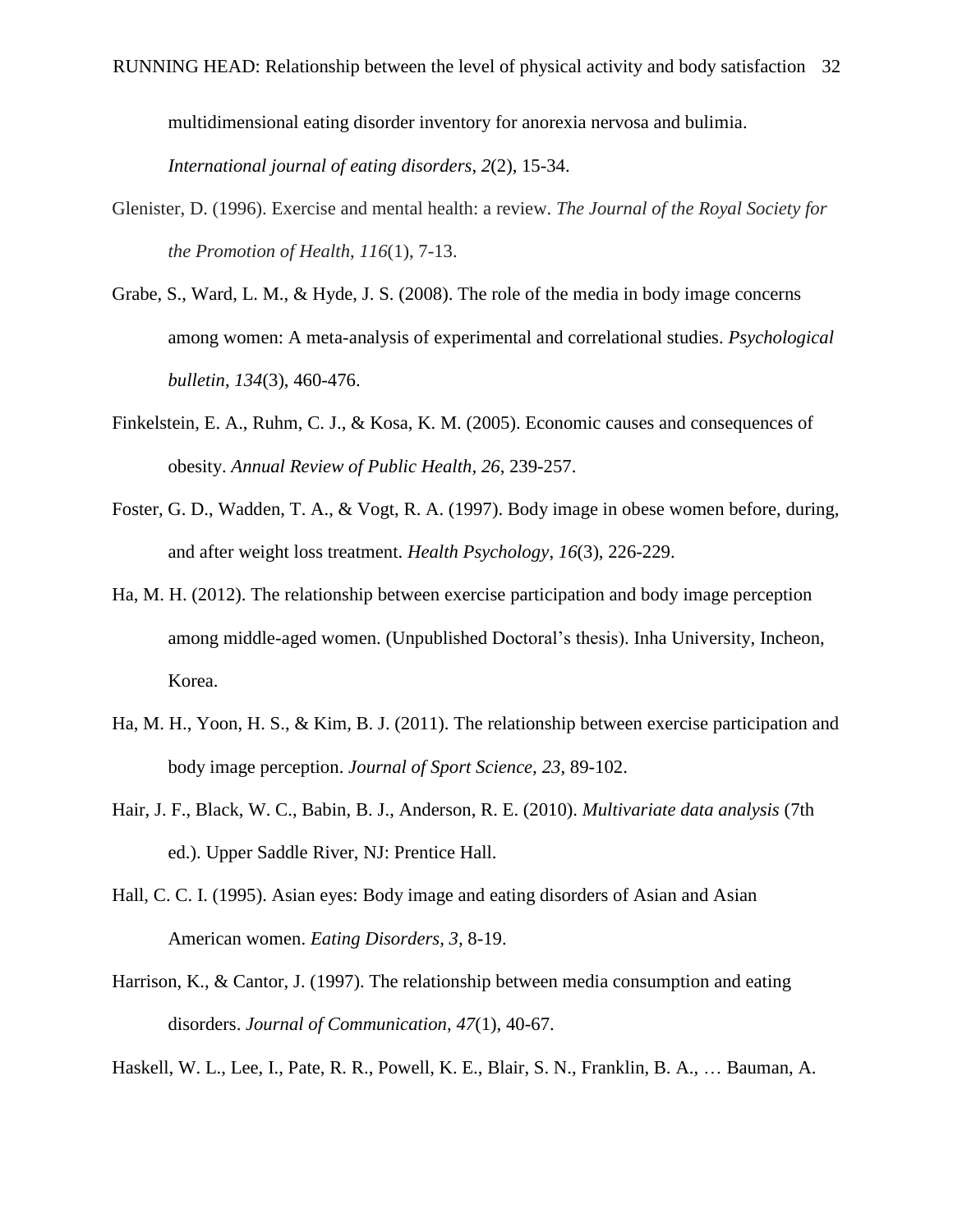(2007). Physical activity and public health: updated recommendation for adults from the American College of Sports Medicine and the American Heart Association. *Medicine and science in sports and exercise*, *39*(8), 1423-1434.

Haslam, D., & James, P. (2005). Obesity. *Lance*t*, 366*, 1197–1209.

- Hausenblas, H. A., & Fallon, E. A. (2006). Exercise and body image: A meta-analysis. *Psychology & Health*, *21*(1), 33-47.
- Hawkins, N., Richards, P. S., Granley, H., & Stein, D. M. (2004). The impact of exposure to the thin-ideal media images on women. *Eating Disorders: The Journal of Treatment & Prevention, 12,* 35–50.
- Henry, R. N., Anshel, M. H., & Michael, T. (2006). Effects of aerobic and circuit training on fitness and body image among women. *Journal of Sport Behavior*, *29*(4), 281-303.
- Hong, J. P., & Lee, S. Y. (2005). The effects of exposure to thinness promoting advertising message on young female's mood and body dissatisfaction. *Korean Women's Communication Association, 4,* 72-118*.*
- Hong, K. H. (2006). The influence of the sociocultural attitudes toward appearance and BMI on body image and body satisfaction. *Journal of the Korean Society of Clothing and Textiles, 8*(1), 48-54.
- Hunter, G. R., Bryan, D. R., Wetzstein, C. J., Zuckerman, P. A., & Bamman, M. M. (2002). Resistance training and intra-abdominal adipose tissue in older men and women. *Medicine and science in sports and exercise*, *34*(6), 1023-1028.
- Jeffrey, R.W., & Utter, J. (2003). The changing environment and population obesity in the United States. *Obesity Research, 11*(S10), 12S–22S.

Jackson, L., Sullivan, L., & Rostker, R. (1988). Gender, gender role, and body image. *Sex Roles*,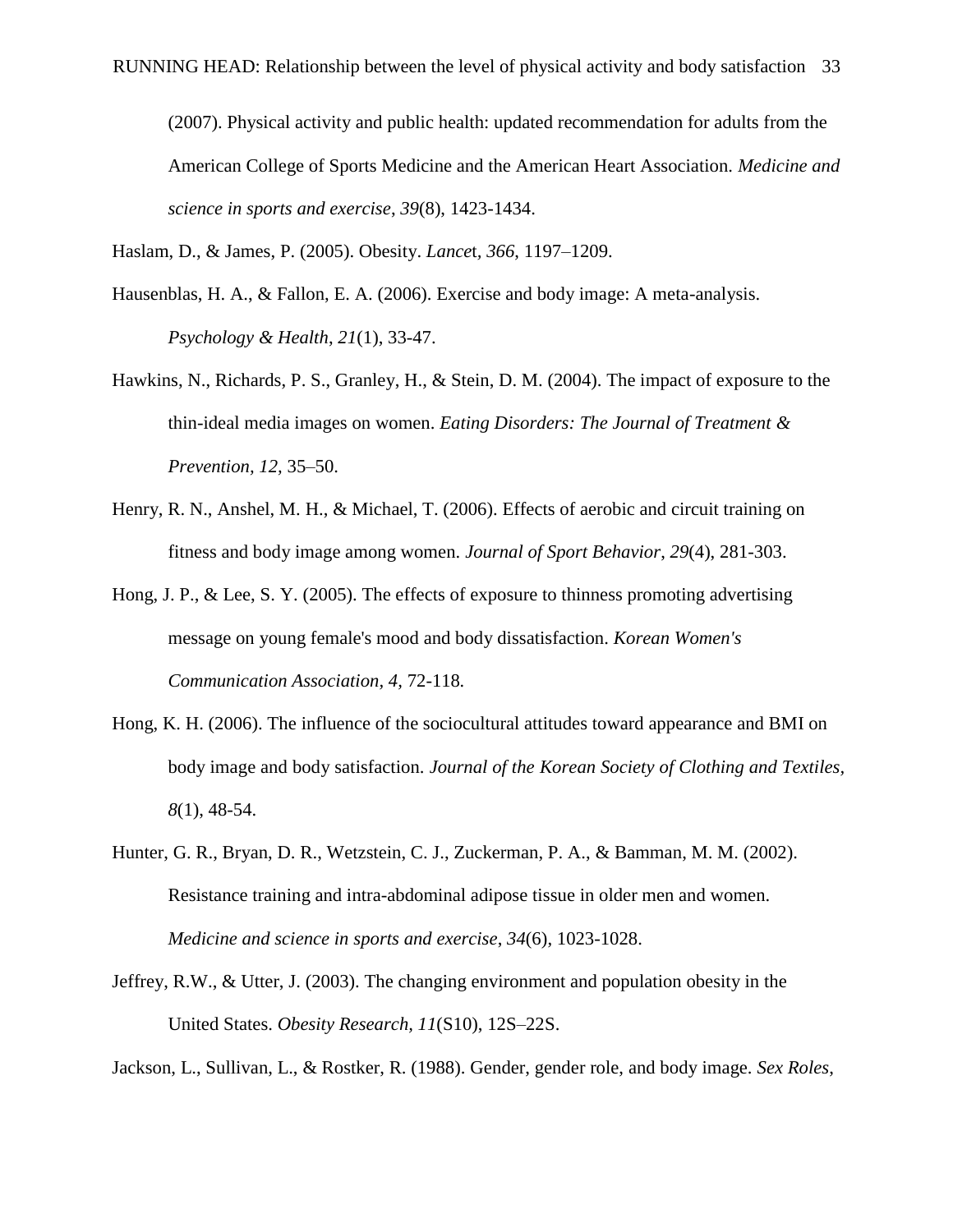*19*, 429-443.

- Jung, J., & Lee, S. H. (2006). Cross-cultural comparisons of appearance self-schema, body image, self-esteem, and dieting behavior between Korean and U.S. women. *Family and Consumer Sciences Research Journal, 34*, 350-365.
- Jung, Y. J. (2009). *A study of weight control, dietary habits and nutrition education with different body image in female college students*. (Unpublished Master's thesis). Dongguk University, Seoul, Korea.
- Kahn, R., Buse, J., Ferrannini, E., & Stern, M. (2005). The metabolic syndrome: time for a critical appraisal Joint statement from the American Diabetes Association and the European Association for the Study of Diabetes. *Diabetes care*, *28*(9), 2289-2304.
- Kang, E. B. (2006). A study on body image of women who participate in physical exercise. *Journal of contents, 4*(2),145-148.
- Keating, X., Jianmin, G., Piñero, J., & Bridges, D. (2005). A Meta-Analysis of College Students' Physical Activity Behaviors. *Journal of American College Health*, *54*(2), 116-125.
- Kesaniemi, Y., Danforth, E., Jensen, M., Kopelman, P., Lefebvre, P. & Reeder, B. (2001). Doseresponse issues concerning physical activity and health: an evidence-based symposium. *Medicine and Science in Sports and Exercise, 33*, S351-S358.
- Kilpatrick, M., Hebert, E., & Bartholomew, J. (2005). College students' motivation for physical activity: differentiating men's and women's motives for sport participation and exercise. *Journal of American college health*, *54*(2), 87-94.
- Kim, H. Y., & Kim, S. Y. (2003). A Study on the weight control and eating disorder characteristics of women undergraduate of dance major. *Journal of sport and leisure studies, 20*(1), 1091-1103.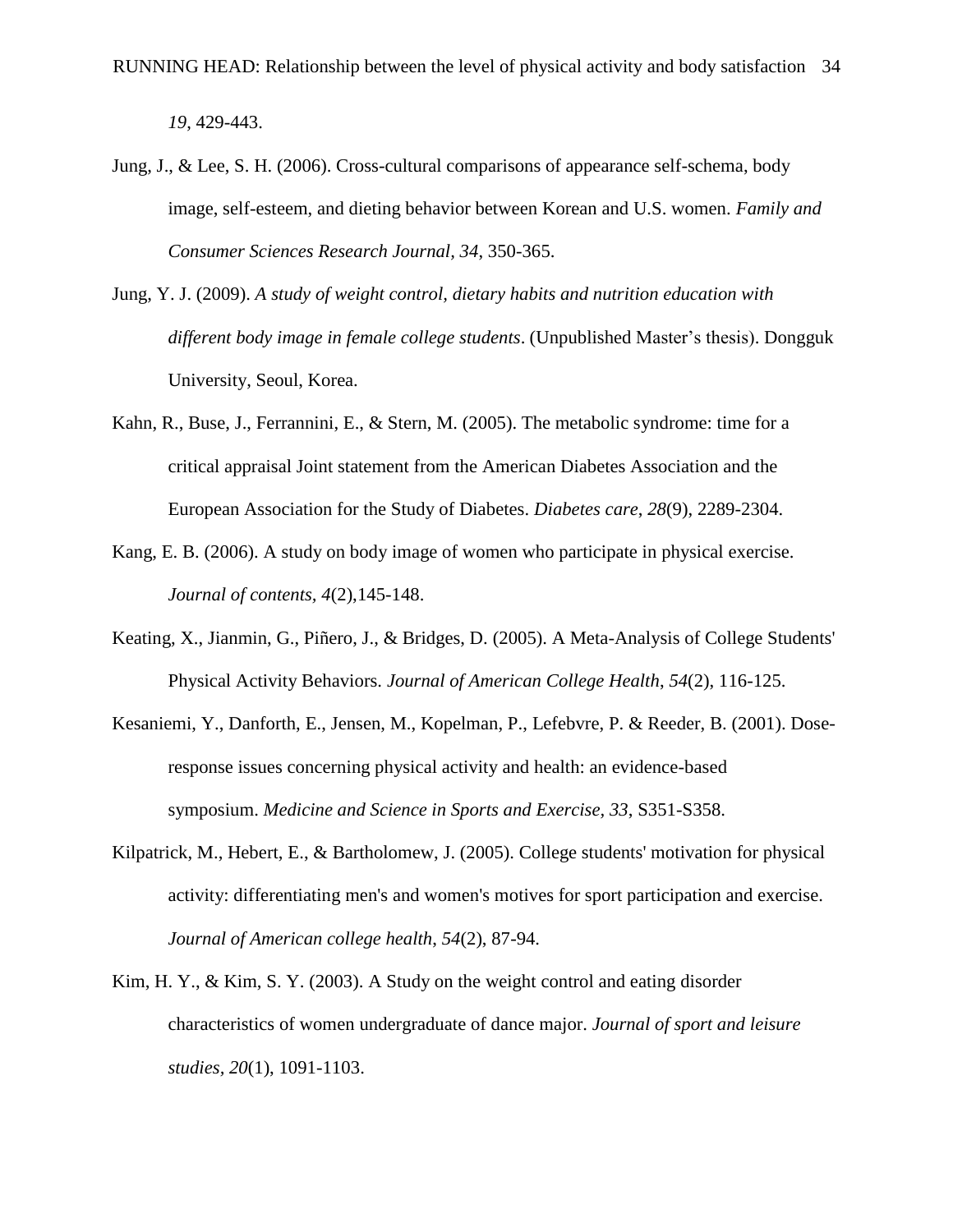- Kim, M. J., Lim, Y. R., & Kwak, H. K. (2008). Dietary behaviors and body image recognition of college students according to the self-rated health condition. *Nutrition research and practice*, *2*(2), 107-113.
- Kim, S. M. (2005). *The study of body image and apprarance-management behaviors according to trial or not and weight control methods of college women*. (Unpublished Master's thesis). Dong-Duck Womans University, Seoul, Korea.
- Kim, W. K. (2012). Relationship among individual, social, environmental factor and leisure time physical activity of undergraduates. *The Korean Journal of Sports Science, 21*(2), 1189- 1198.
- Kim, Y. J. (2006). The influence of body image on the participation of physical training among women. *The Korea Journal of Sports Science, 15*(1), 269-277.
- Kirkcaldy, B. D., Shephard, R. J., & Siefen, R. G. (2002). The relationship between physical activity and self image and problem behavior among adolescents. *Social Psychiatry & Psychiatric Epidemiology, 37*(11), 544-550.
- Koff, E., & Bauman, C. L. (1997). Effects of wellness, fitness, and sport skills programs on body image and lifestyle behaviors. *Perceptual and Motor Skills, 84*, 555–562.
- Kruger, J., Lee, C. D., Ainsworth, B. E., & Macera, C. A. (2008). Body size satisfaction and physical activity levels among men and women. *Obesity*, *16*(8), 1976-1979.
- Kumanyika, S. K. (1998). Obesity in African Americans: Biobehavioral consequences of culture. *Ethnicity & Disease*, *8*(1), 93-96.
- Lee, E. K. (2009). *A study on body image recognition and weight control consciousness and dietary behavior of university student* (Unpublished Master's thesis). Ul-San University, Ulsan, Korea.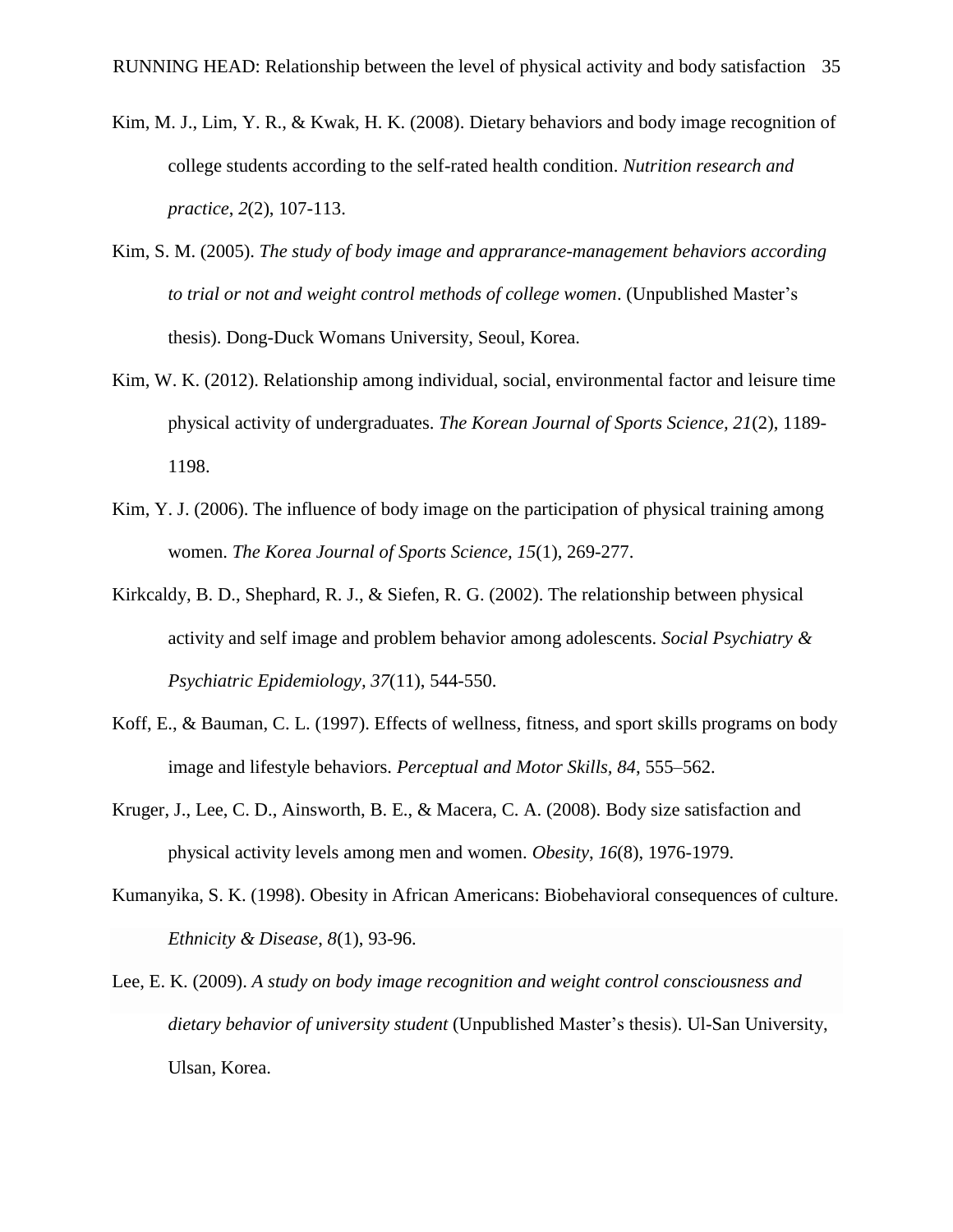- Lee, J. H. (2004). *A study on the appearance management behaviors in university man : As related to sex role identity* (Unpublished Master's thesis). Ehwa Womans University, Seoul, Korea.
- Lee, J. S., & Han, G. H. (2008). The effects of university woman students' socio-cultural attitudes to appearance on their body image and satisfaction of their physical bodies. *Journal of Fashion Business, 12*(2), 153~164.
- Lee, K. S. (2007) *A research of desire self-image and appearance - management behavior in women according to degree of Appearance Concern*. (Unpublished Master's thesis). Seo Kyeong University, Seoul, Korea.
- Lee, S. H. & Nam, Y. (1999). A cross-cultural comparison of body image and clothing selection behavior among Korean and American Women. *Journal of International textile & Apparel Association Prodeedings*, p. 75, Monument, CO:ITAA.
- Lee, Y. A. (2011). A study on the actual image and the ideal image of Seoul women in their middle-ages comparision by each category of BMI. *Korean society of basic design and art, 12*(4), 251-261.
- Lennon, S. J., Rudd, N. A., Sloan, B., & Kim, J. S. (1999). Attitudes toward gender roles, selfesteem, and body image: Application of a model. *Clothing and Textiles Research Journal, 17*(4), 191-202.
- Lim, S. H. (2010). *The effects of physical images of female college students towards the participation motives of sports.* **(**Unpublished Master's thesis). Kyung Hee University, Yong-In, Korea.
- Lowery, S. E., Kurpius, S. E. R., Befort, C., Blanks, E. H., Sollenberger, S., Nicpon, M. F., &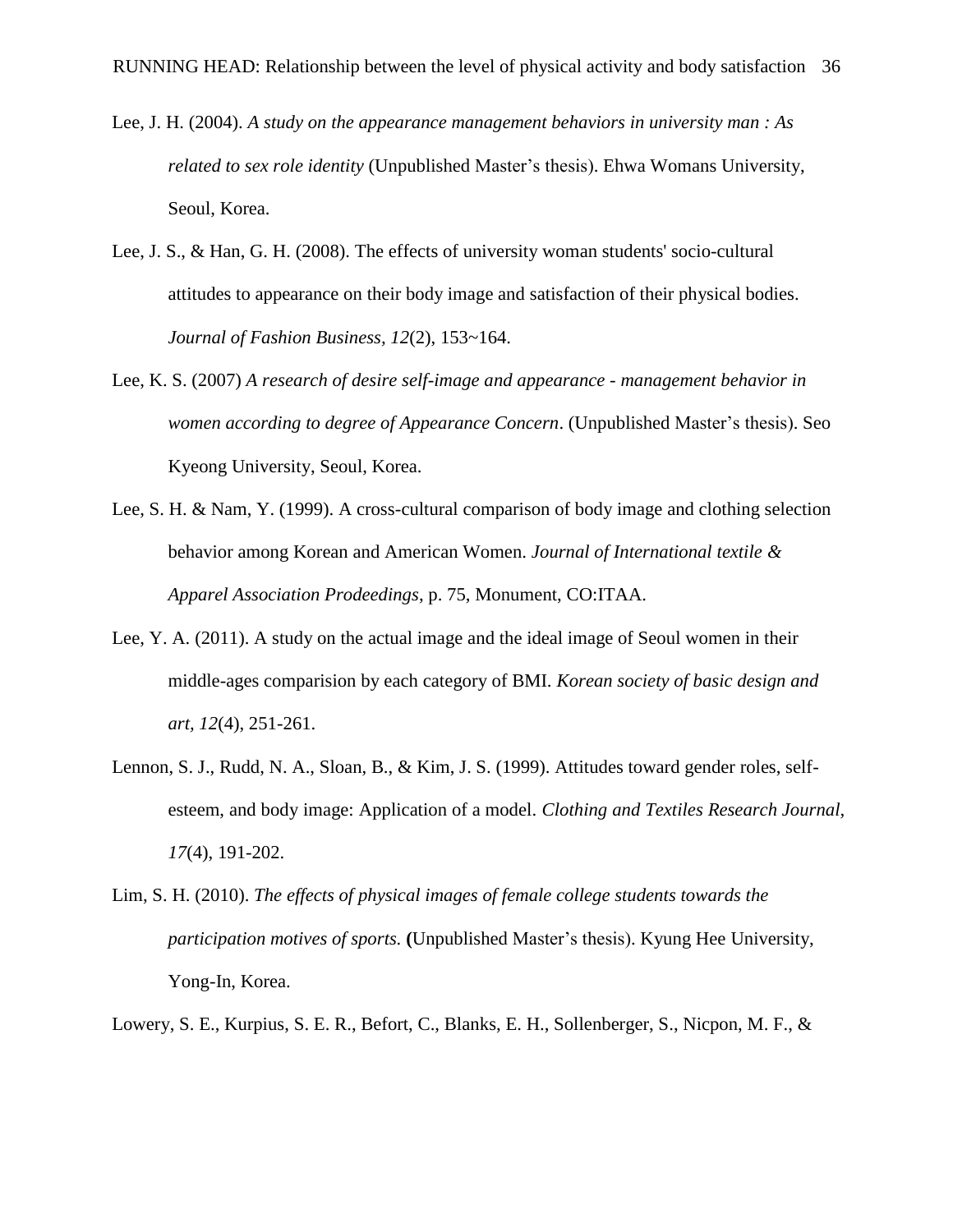Huser, L. (2005). Body image, self-esteem, and health-related behaviors among male and female first year college students. *Journal of College Student Development*, *46*(6), 612- 623.

- Macera, C. A., Ham, S. A., Yore, M. M., Jones, D. A., Kimsey, C. D., Kohl III, H. W., & Ainsworth III, B. E. (2005). PEER REVIEWED: Prevalence of Physical Activity in the United States: Behavioral Risk Factor Surveillance System, 2001. *Preventing chronic disease [electronic resource]*, *2*(2).
- Maggio, C. A., & Pi-Sunyer, F. X. (2003). Obesity and type 2 diabetes. *Endocrinology and metabolism clinics of North America*, *32*(4), 805.
- Margolin, L., & White, L. (1987). The continuing role of physical attractiveness in marriage. *Journal of Marriage and theFamily, 49,* 21–27.
- Martin Ginis, K. A., McEwan, D., Josse, A. R., & Phillips, S. M. (2012). Body image change in obese and overweight women enrolled in a weight-loss intervention: The importance of perceived versus actual physical changes. *Body Image, 9*(3), 311-317.
- McDonald, K., & Thompson, J. K. (1992). Eating disturbance, body image dissatisfaction, and reasons for exercising: Gender differences and correlational findings. *International Journal of Eating Disorders*, *11*(3), 289-292
- McGee, D. L. (2005). Body mass index and mortality: a meta-analysis based on person-level data from twenty-six observational studies. *Annals of epidemiology*, *15*(2), 87-97.
- McKinley, N. M., & Hyde, J. S. (1996). The objectified body consciousness scale development and validation. *Psychology of Women Quarterly*, *20*(2), 181-215.
- Min, K. R. (2011, Nov 14). *30% of adult is obesity: Male adult obesity reached the highest*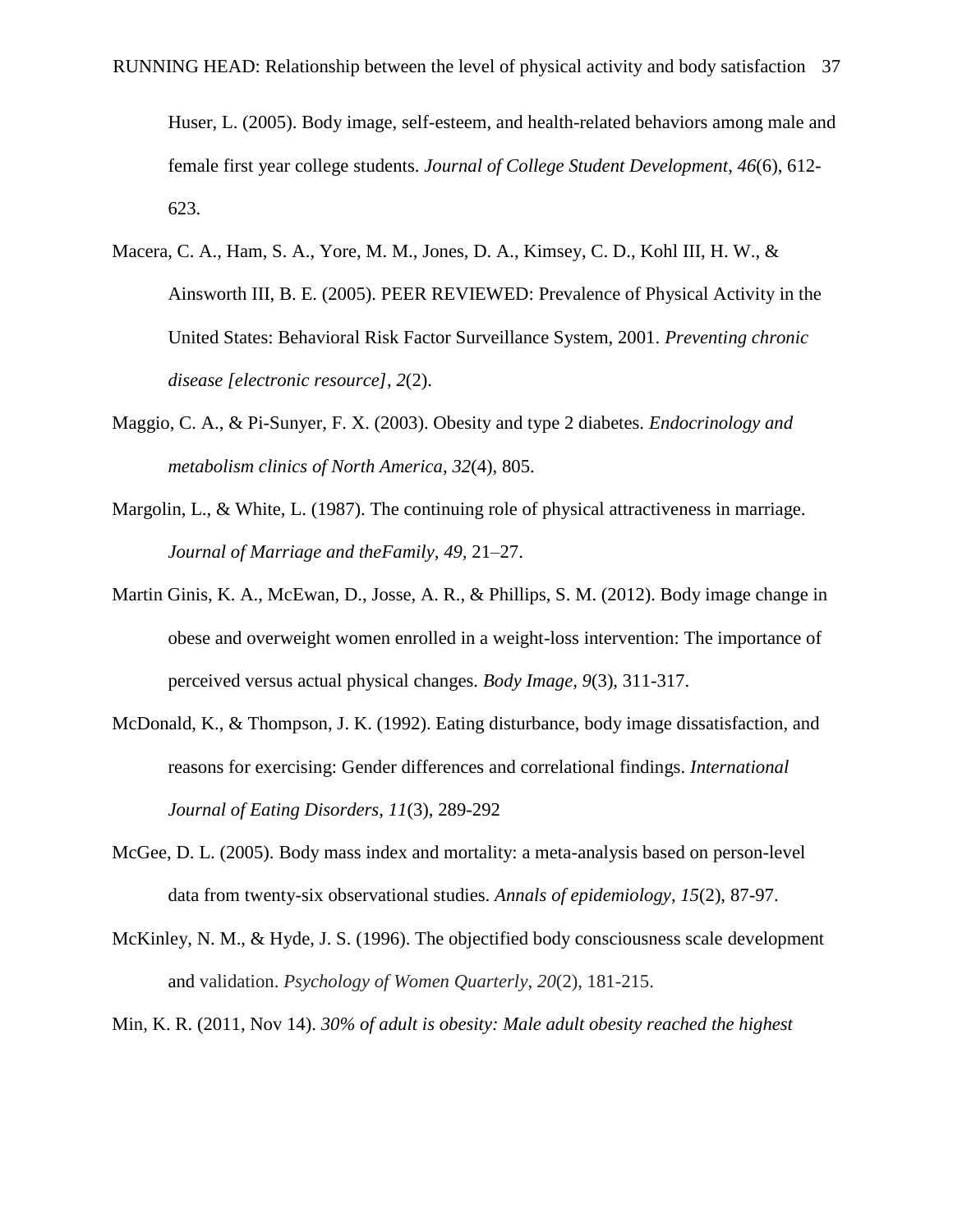*record level*. Yonhap news. Retrieved from

http://news.naver.com/main/read.nhn?mode=LSD&mid=sec&sid1=103&oid=001&aid=0 005370754

- Mokdad, A. H., Ford, E. S., Bowman, B. A., Dietz, W. H., Vinicor, F., Bales, V. S., & Marks, J. S. (2003). Prevalence of obesity, diabetes, and obesity-related health risk factors, 2001. *JAMA: the journal of the American Medical Association*, *289*(1), 76-79.
- Mokdad, A. H., Serdula, M. K., Dietz, W. H., Bowman, B. A., Marks, J. S., & Koplan, J. P. (1999). The spread of the obesity epidemic in the United States, 1991-1998. *JAMA: the journal of the American Medical Association*, *282*(16), 1519-1522.
- Mukai, T., Kambara, A., & Sasaki, Y. (1998). Body dissatisfaction, need for social approval, and eating disturbances among Japanese and American college women. *Sex Roles*, *39*(9-10), 751-763.
- OECD (2012). Obesity update 2012. Retrieved from http://www.oecd.org/health/49716427.pdf
- Ogden, C. L., Carroll, M. D., Kit, B. K., & Flegal, K. M. (2012). *Prevalence of obesity in the United States, 2009-2010*. US Department of Health and Human Services, Centers for Disease Control and Prevention, National Center for Health Statistics
- Oh, Y. H. (2004, July 29). Korean women live to be thin and slim. *The Korea Herald*, pp. A11.
- Paluska, S. A., & Schwenk, T. L. (2000). Physical activity and mental health: current concepts. *Sports Medicine*, *29*(3), 167-180.
- Park, E. A., & Sung, Y. S. (2001). The relationship between Media image body Image discrepancy and advertising effectiveness. *Journal of Korean Psychology, 2*(1), 87-115.

Parsons, E. M., & Betz, N. E. (2001). The relationship of participation in sports and physical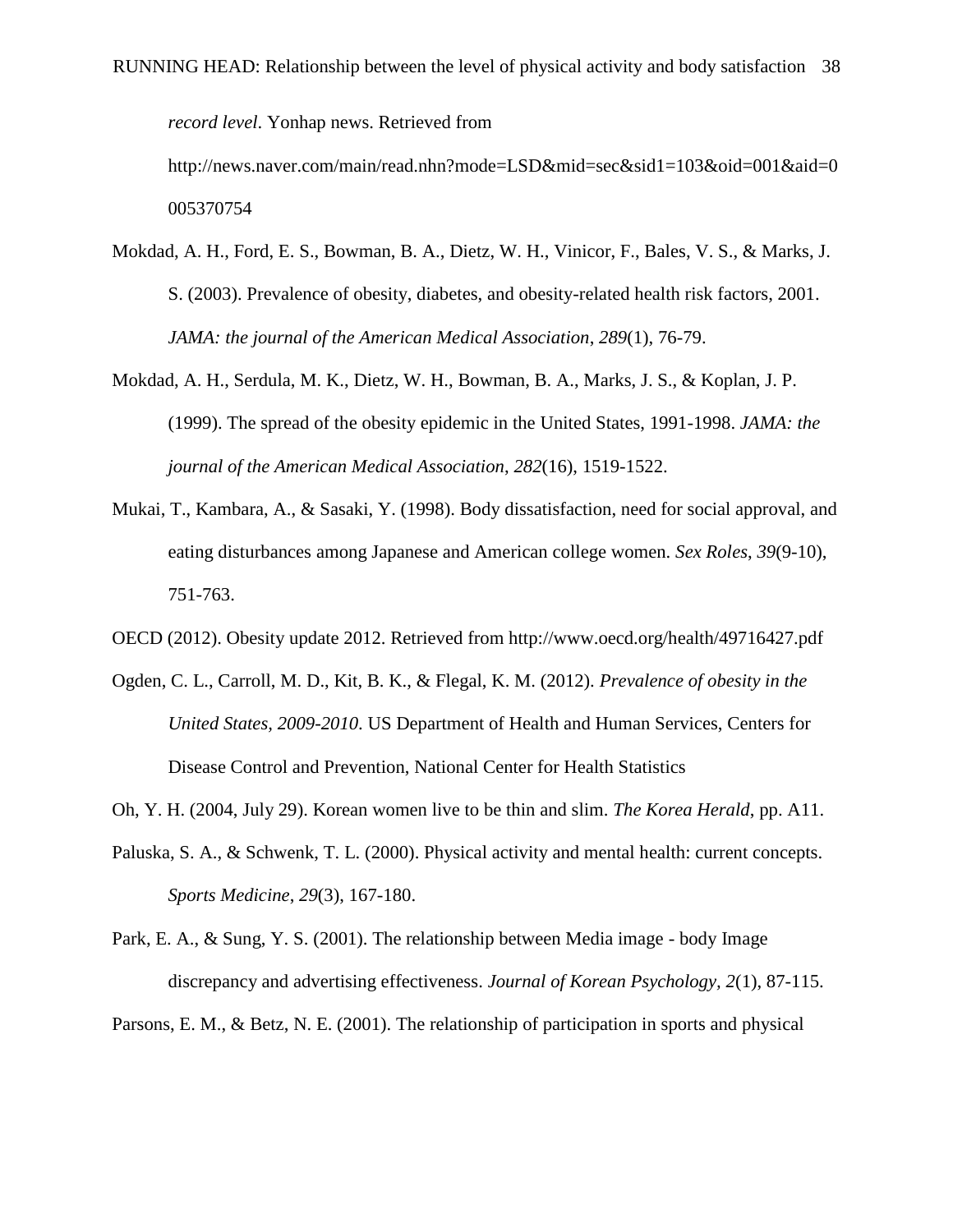activity to body objectification, instrumentality, and locus of control among young women. *Psychology of Women Quarterly*, *25*(3), 209-222.

- Petersen, L., Schnohr, P., & Sorensen, T. I. (2004). Longitudinal study of the longterm relation between physical activity and obesity in adults. *International Journal Obesity Related Metabolic Disorders, 28*, 105–112.
- Pipher, M. (1994). *Reviving Ophelia: Saving the selves of adolescent girls*. New York: Grosset/Putnam Books.
- Prevalence and trends data (2007). Behavioral risk factor surveillance system. Retrieved from http://apps.nccd.cdc.gov/brfss/sex.asp?cat=PA&yr=2007&qkey=4418&state=US
- Rice, B., Janssen, I., Hudson, R., & Ross, R. (1999). Effects of aerobic or resistance exercise and/or diet on glucose tolerance and plasma insulin levels in obese men. *Diabetes Care*, *22*(5), 684-691.
- Rierdan, J., & Koff, E. (1997). Weight, weight-rated aspects of body image, and depression in early adolescent girls. *Adolescence, 32*(127), 615–624.
- Rubinstein, S., & Caballero, B. (2000). Is Miss America an undernourished role model?. *JAMA: the journal of the American Medical Association, 283*(12), 1569-1569.
- Sarsan, A., Ardiç, F., Ö zgen, M., Topuz, O., & Sermez, Y. (2006). The effects of aerobic and resistance exercises in obese women. *Clinical rehabilitation*, *20*(9), 773-782.
- Schmitz, K. H., Jensen, M. D., Kugler, K. C., Jeffery, R. W., & Leon, A. S. (2003). Strength training for obesity prevention in midlife women. *International journal of obesity*, *27*(3), 326-333.
- Schwartz, M. B., & Brownell, K. D. (2004). Obesity and body image. *Body image*, *1*(1), 43-56.
- Smith, D. E., Thompson, J. K., Raczynski, J. M., & Hilner, J. E. (1999). Body image among men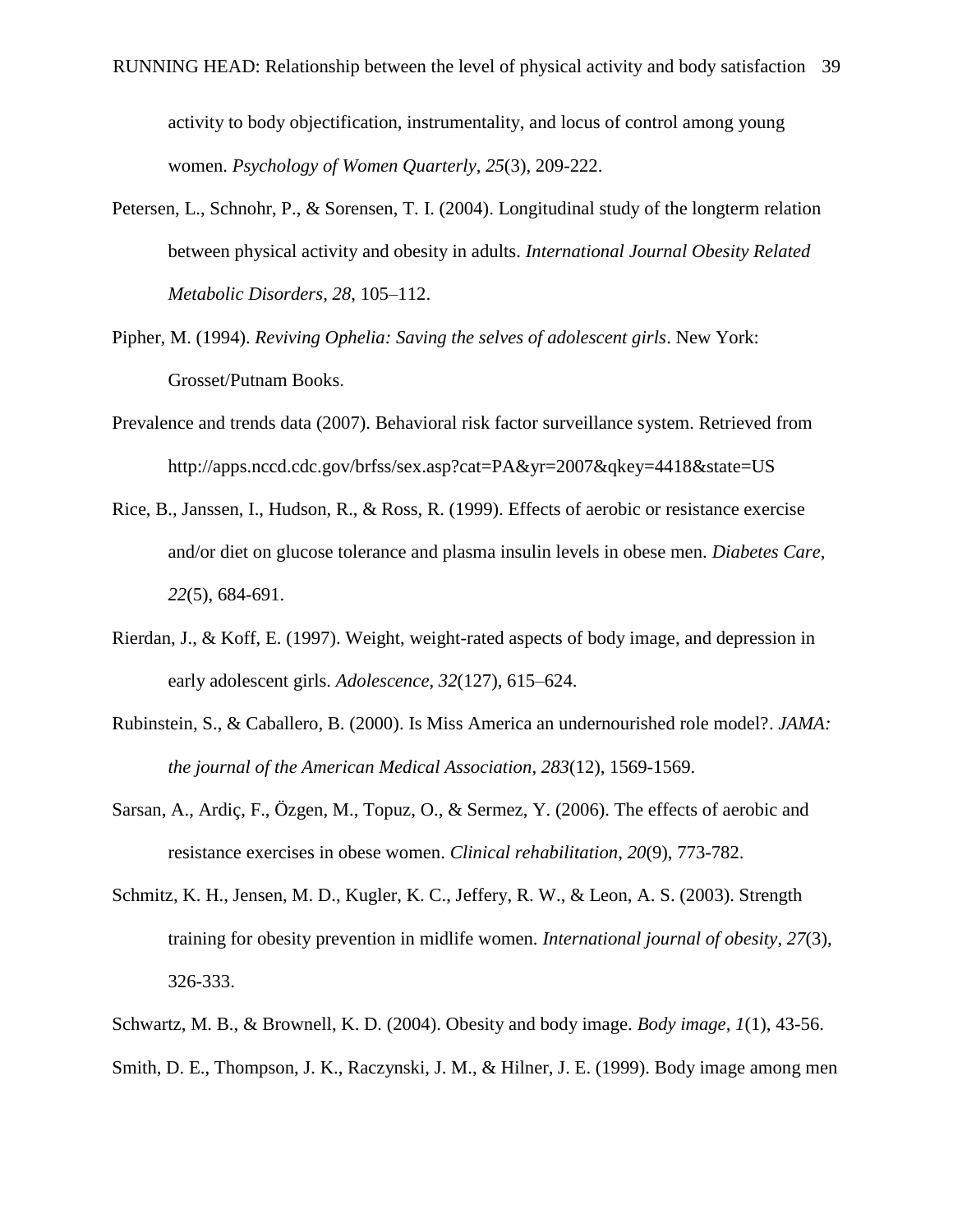and women in a biracial cohort: the CARDIA Study. *International Journal of Eating Disorders*, *25*(1), 71-82.

- Smolak, L., Murnen, S. K., & Ruble, A. E. (2000). Female athletes and eating problems: A metaanalysis. *International Journal of Eating Disorders, 27*, 371–380.
- Strasser, B., & Schobersberger, W. (2010). Evidence for resistance training as a treatment therapy in obesity. *Journal of obesity, 2011,*1-9*.*
- Suminski, R. R., Petosa, R., Utter, A. C., & Zhang, J. J. (2002). Physical activity among ethnically diverse college students. *Journal of American College Health*, *51*(2), 75-80.
- Thompson, J. K., Heinberg, L. J., Altabe, M. N., & Tantleff-Dunn, S. (1999). *Exacting beauty: Theory, assessment, and treatment of body image disturbance* (pp. 19-47). Washington, DC: American Psychological Association.
- Thompson, J. K., & Van Den Berg, P. (2002). Measuring body image attitudes among adolescents and adults. *Body image: A handbook of theory, research, and clinical practice*, 142-154.
- Vaughan, L., Zurlo, F., & Ravussin, E. (1991). Aging and energy expenditure. *The American journal of clinical nutrition*, *53*(4), 821-825.
- Verplanken, B., & Velsvik, R. (2008). Habitual negative body image thinking as psychological risk factor in adolescents. *Body Image*, *5*(2), 133-140.
- Ward, L. W. (2003). Understanding the role of entertainment media in the sexual socialization of American youth: A review of empirical research. *Developmental Review, 23,* 347–388.
- Wardle, J., Haase, A. M., & Steptoe, A. (2006). Body image and weight control in young adults: international comparisons in university students from 22 countries. *International Journal of Obesity*, *30*(4), 644-651.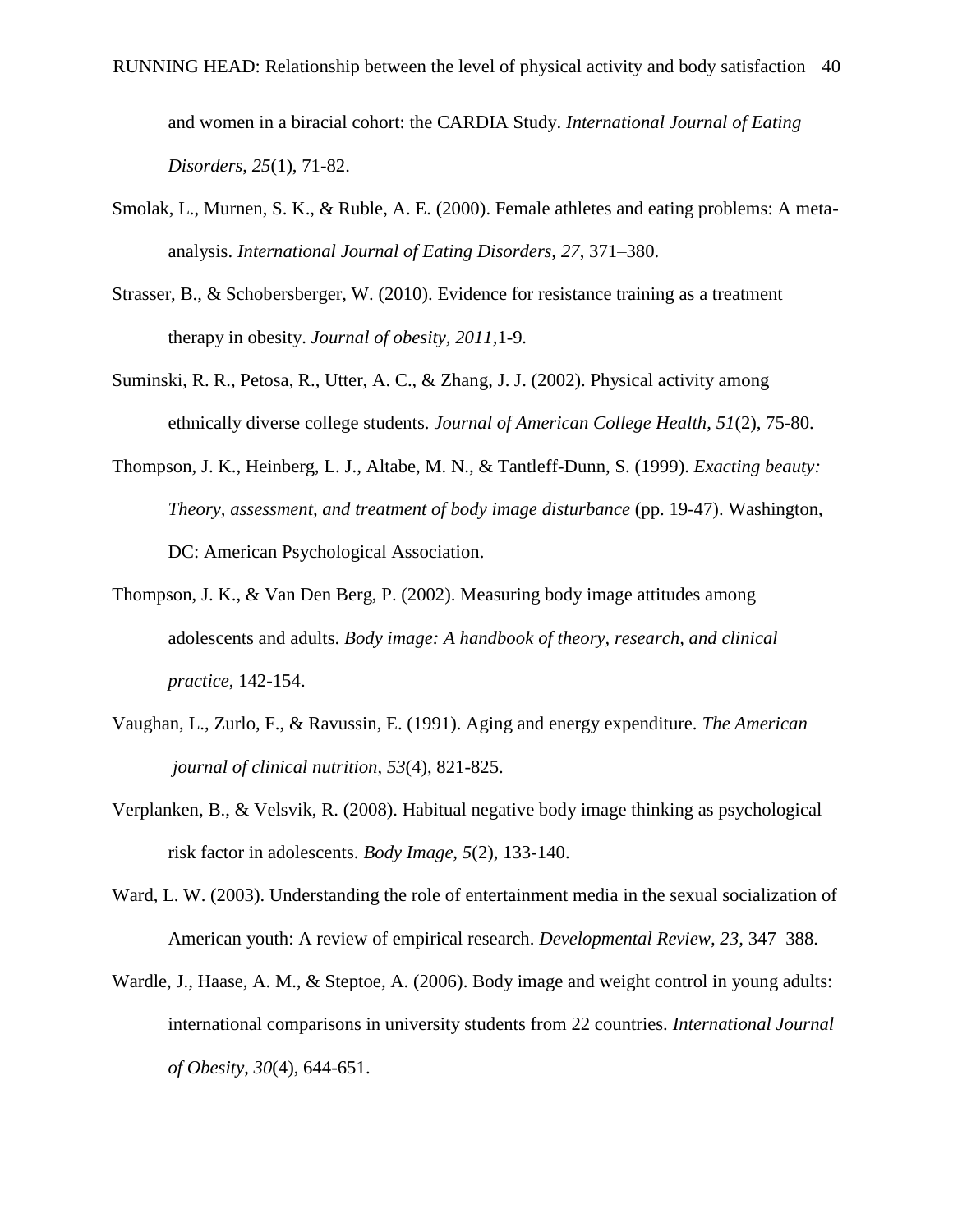- Wharton, C. M., Adams, T., & Hampl, J. S. (2008). Weight loss practices and body weight perceptions among US college students. *Journal of American College Health*, *56*(5), 579- 584.
- WHO (2013). Obesity and overweight. Retrieved from http://www.who.int/mediacentre/factsheets/fs311/en/
- Williams, P. A., & Cash, T. (2001). Effects of a circuit weight training program on the body images of college students. *International Journal of Eating Disorders, 30*, 75–82.
- Wilson, P. W., D'Agostino, R. B., Sullivan, L., Parise, H., & Kannel, W. B. (2002). Overweight and obesity as determinants of cardiovascular risk: the Framingham experience. *Archives of internal medicine*, *162*(16), 1867.
- Yates, A., Edman, J., & Aruguete, M. (2004). Ethnic differences in BMI and body/selfdissatisfaction among Whites, Asian subgroups, Pacific Islanders, and African-Americans. *Journal of Adolescent Health*, *34*(4), 300-307.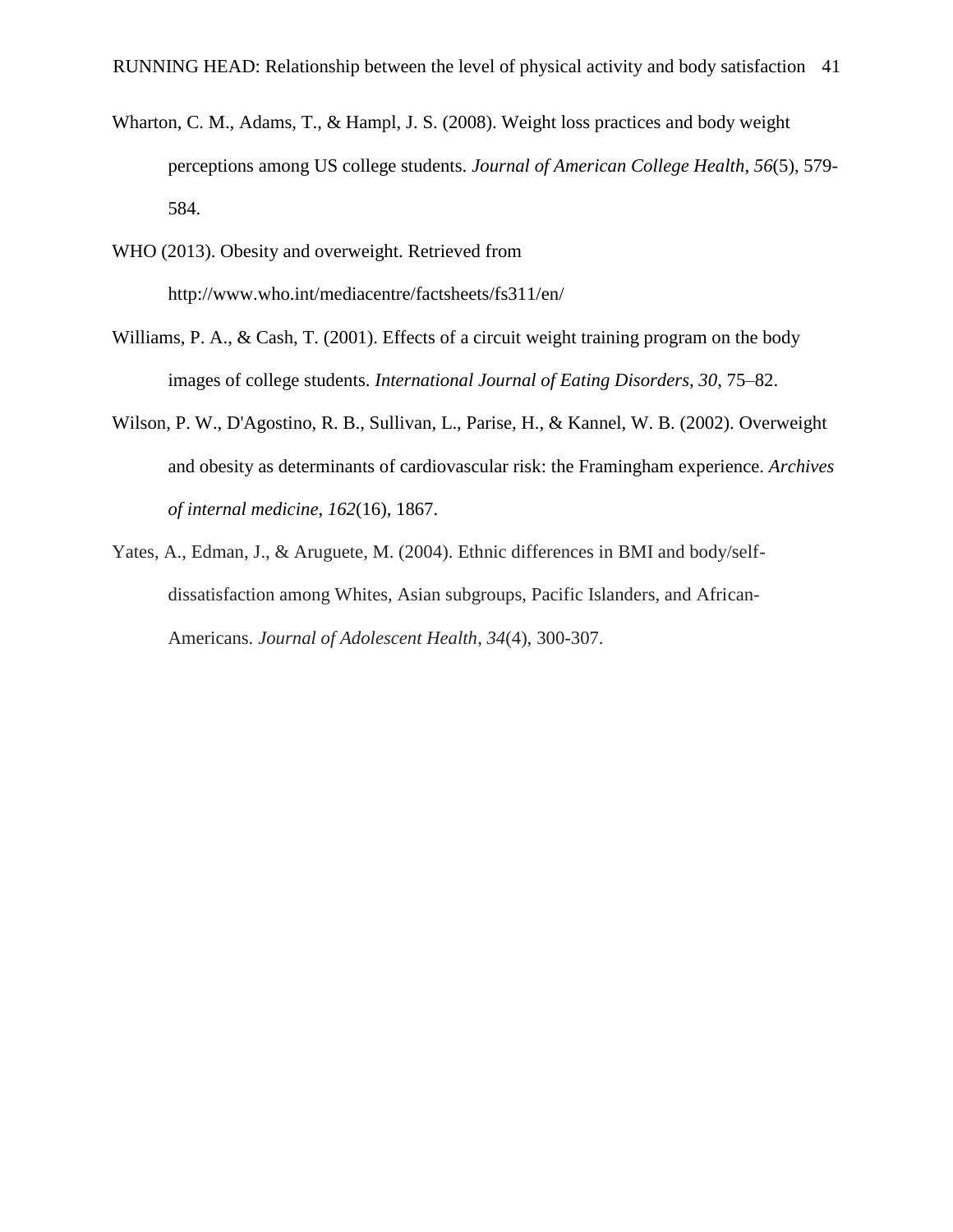# **APPENDIX**

| <b>Body dissatisfaction</b> |                  |      |                    |           |
|-----------------------------|------------------|------|--------------------|-----------|
| Variables                   | Korean $(n=198)$ |      | American $(n=192)$ |           |
|                             | $\boldsymbol{M}$ | SD   | $\boldsymbol{M}$   | <b>SD</b> |
| <b>StomachBig</b>           | 3.47             | 1.04 | 3.41               | 1.26      |
| ThighsLarge                 | 3.75             | 1.02 | 3.47               | 1.33      |
| Stomachright                | 3.37             | .97  | 3.54               | 1.18      |
| <b>SatisfiedBS</b>          | 3.86             | .94  | 3.09               | 1.19      |
| <b>LikeButtocks</b>         | 3.70             | 1.05 | 2.80               | 1.20      |
| <b>HipsBig</b>              | 3.33             | 1.03 | 2.78               | 1.26      |
| Thighsright                 | 3.60             | 1.02 | 3.69               | 1.11      |
| <b>ButtocksLarge</b>        | 3.28             | 1.02 | 2.23               | 1.23      |
| HipsRight                   | 3.45             | .94  | 3.17               | 1.15      |
| <b>Total score</b>          | 31.86            | 6.23 | 28.21              | 7.34      |

# Table 1

# Table 2

*Body Shame*

| Variables          |                | Korean $(n=198)$ | American $(n=192)$ |      |  |
|--------------------|----------------|------------------|--------------------|------|--|
|                    | $\overline{M}$ | <i>SD</i>        | $\overline{M}$     | SD   |  |
| <i>NConWrong</i>   | 3.39           | 1.040            | 2.88               | 1.29 |  |
| AshamedNB          | 3.31           | 1.03             | 3.06               | 1.32 |  |
| BadNLookG          | 2.83           | 1.06             | 2.50               | 1.32 |  |
| AshamW             | 3.27           | 1.13             | 2.75               | 1.48 |  |
| NConOK             | 3.70           | .94              | 2.59               | 1.18 |  |
| <i>NWorryEx</i>    | 3.81           | .92              | 3.10               | 1.22 |  |
| <b>NExQuestion</b> | 3.01           | .95              | 2.40               | 1.19 |  |
| <b>AshamNSize</b>  | 3.18           | 1.00             | 3.09               | 1.32 |  |
| <b>Total score</b> | 26.54          | 4.89             | 22.40              | 7.08 |  |

# Table 3

*Physical activity level*

| Variables                   |        | Korean $(n=198)$ | American $(n=192)$ |         |  |  |
|-----------------------------|--------|------------------|--------------------|---------|--|--|
|                             | M      | <i>SD</i>        | M                  | SD      |  |  |
| Transportation days         | 4.56   | 2.31             | 4.13               | 2.68    |  |  |
| Transportation time         | 118.83 | 93.60            | 42.28              | 59.48   |  |  |
| <b>Total Recreation MET</b> | 996.94 | 1717.29          | 1987.07            | 3162.91 |  |  |
| Vig                         | 407.87 | 969.58           | 1005.93            | 1921.94 |  |  |
| Mod                         | 272.48 | 560.39           | 423.53             | 1796.76 |  |  |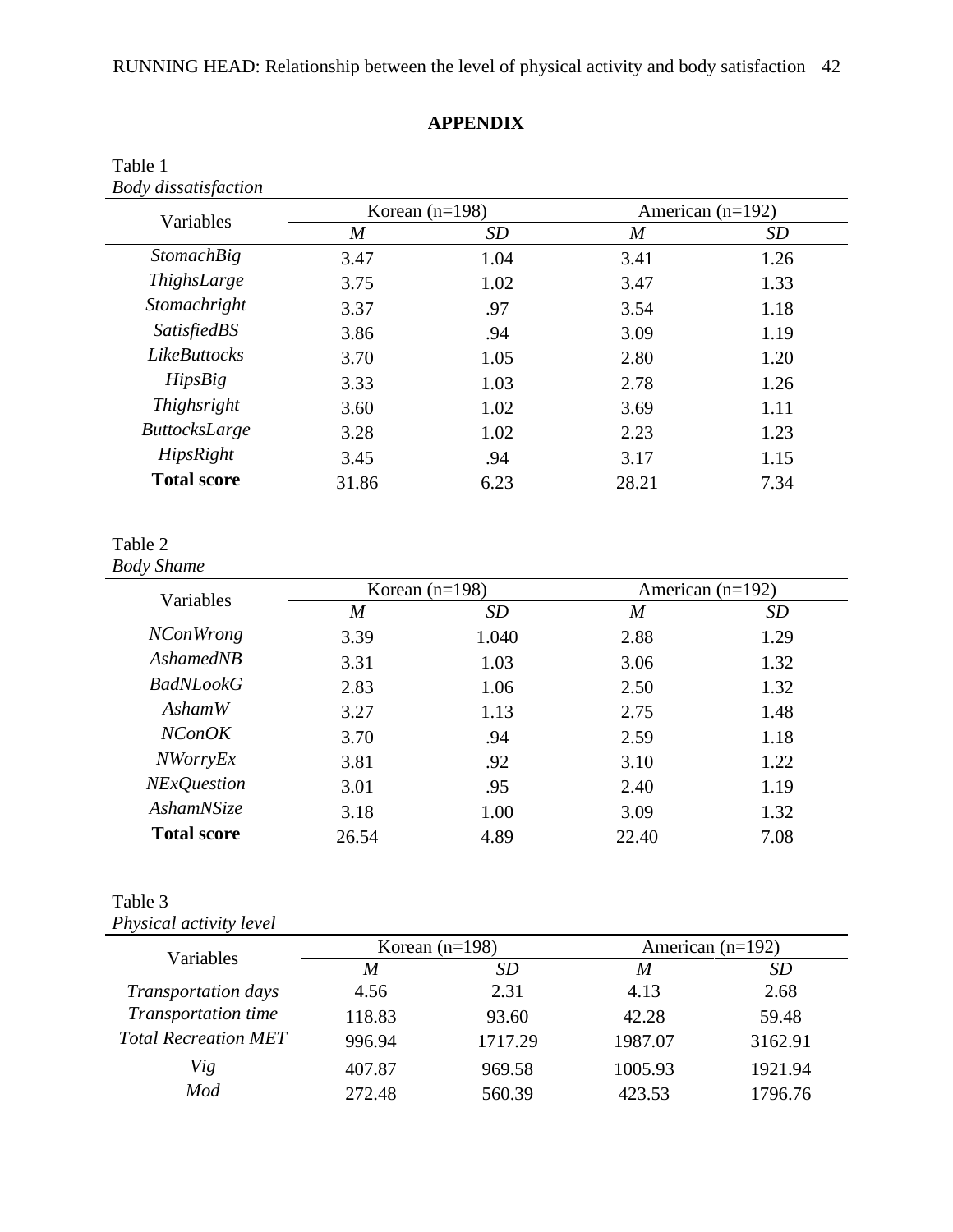# RUNNING HEAD: Relationship between the level of physical activity and body satisfaction 43

| Walk                      | 316.58 | 606.80 | 557.60 | 1147.81 |
|---------------------------|--------|--------|--------|---------|
| Sitting time<br>(Weekday) | 6.08   | 3.30   | 7.26   | 5.09    |
| Sitting time<br>(Weekend) | 12.92  | 10.99  | 6.77   | 3.85    |

## Table 4 *Correlations*

| Body Dissatisfaction (America) |             |                |             |             |           |           |           |           |     |  |
|--------------------------------|-------------|----------------|-------------|-------------|-----------|-----------|-----------|-----------|-----|--|
|                                |             | $\overline{2}$ | 3           | 4           |           | 6         |           | 8         | 9   |  |
| 1. StomachBig                  | 1.0         |                |             |             |           |           |           |           |     |  |
| 2.ThighsLarge                  | $.592**$    | 1.0            |             |             |           |           |           |           |     |  |
| 3.Stomachright                 | $.639***$   | $.372***$      | 1.0         |             |           |           |           |           |     |  |
| 4. Satisfied BS                | $.587**$    | $.417***$      | $.608^{**}$ | 1.0         |           |           |           |           |     |  |
| 5. Like Buttocks               | $.276***$   | $.158*$        | $.252***$   | $.440**$    | 1.0       |           |           |           |     |  |
| 6.HipsBig                      | $.268***$   | $.423***$      | $.213***$   | $.327***$   | .093      | 1.0       |           |           |     |  |
| 7. Thighsright                 | $.385***$   | $.620**$       | $.424***$   | $.490^{**}$ | $.271$ ** | $.457***$ | 1.0       |           |     |  |
| 8.ButtocksLarge                | $.160*$     | $.276^{**}$    | .113        | $.219***$   | $.214***$ | $.482**$  | $.261$ ** | 1.0       |     |  |
| 9.HipsRight                    | $.410^{**}$ | $.385***$      | $.446$ **   | $.532***$   | $.399***$ | $.587**$  | $.587**$  | $.353***$ | 1.0 |  |

# Table 5

*Correlations*

| Body Dissatisfaction (Korea) |             |             |           |             |           |           |           |          |     |
|------------------------------|-------------|-------------|-----------|-------------|-----------|-----------|-----------|----------|-----|
|                              |             | 2           | 3         | 4           | 5         | 6         |           | 8        | 9   |
| 1. StomachBig                | 1.0         |             |           |             |           |           |           |          |     |
| 2. ThighsLarge               | $.486^{**}$ | 1.0         |           |             |           |           |           |          |     |
| 3.Stomachright               | $.655***$   | $.384***$   | 1.0       |             |           |           |           |          |     |
| 4. Satisfied BS              | $.423***$   | $.588^{**}$ | $.377***$ | 1.0         |           |           |           |          |     |
| 5. Like Buttocks             | $.241***$   | $.429***$   | .120      | $.591**$    | 1.0       |           |           |          |     |
| 6.HipsBig                    | $.192***$   | $.460**$    | .083      | $.315***$   | $.312**$  | 1.0       |           |          |     |
| 7. Thighsright               | $.325***$   | $.634***$   | $.303***$ | $.524***$   | $.390**$  | $.339***$ | 1.0       |          |     |
| 8.ButtocksLarge              | $.290**$    | $.480**$    | $.161*$   | $.411***$   | $.379***$ | $.644***$ | $.482**$  | 1.0      |     |
| 9.HipsRight                  | $.267***$   | $.507**$    | $.242***$ | $.488^{**}$ | $.555***$ | $.477***$ | $.572$ ** | $.503**$ | 1.0 |

# Table 6

| Body Shame (America) |             |             |             |           |                      |           |          |     |  |
|----------------------|-------------|-------------|-------------|-----------|----------------------|-----------|----------|-----|--|
|                      |             |             |             |           |                      | h         |          |     |  |
| 1.NConWrong          | 1.0         |             |             |           |                      |           |          |     |  |
| 2.AshamedNB          | $.441***$   | 1.0         |             |           |                      |           |          |     |  |
| 3. BadNLookG         | $.430**$    | $.556^{**}$ | 1.0         |           |                      |           |          |     |  |
| 4.AshamW             | $.439***$   | $.330**$    | $.266^{**}$ | 1.0       |                      |           |          |     |  |
| 5.NConOK             | $.385***$   | $.329*$     | $.453***$   | $.293***$ | 1.0                  |           |          |     |  |
| 6.NWorryEx           | $.345***$   | $.213***$   | $.250^{**}$ | $.228***$ | $.427***$            | 1.0       |          |     |  |
| 7.NExQuestion        | $.376^{**}$ | $.316^{**}$ | $.561$ **   | $.437***$ | $.422$ <sup>**</sup> | $.361$ ** | 1.0      |     |  |
| 8.AshamNSize         | $.412***$   | $.466$ **   | $.430**$    | $.546**$  | $.374***$            | $.298***$ | $.567**$ | 1.0 |  |